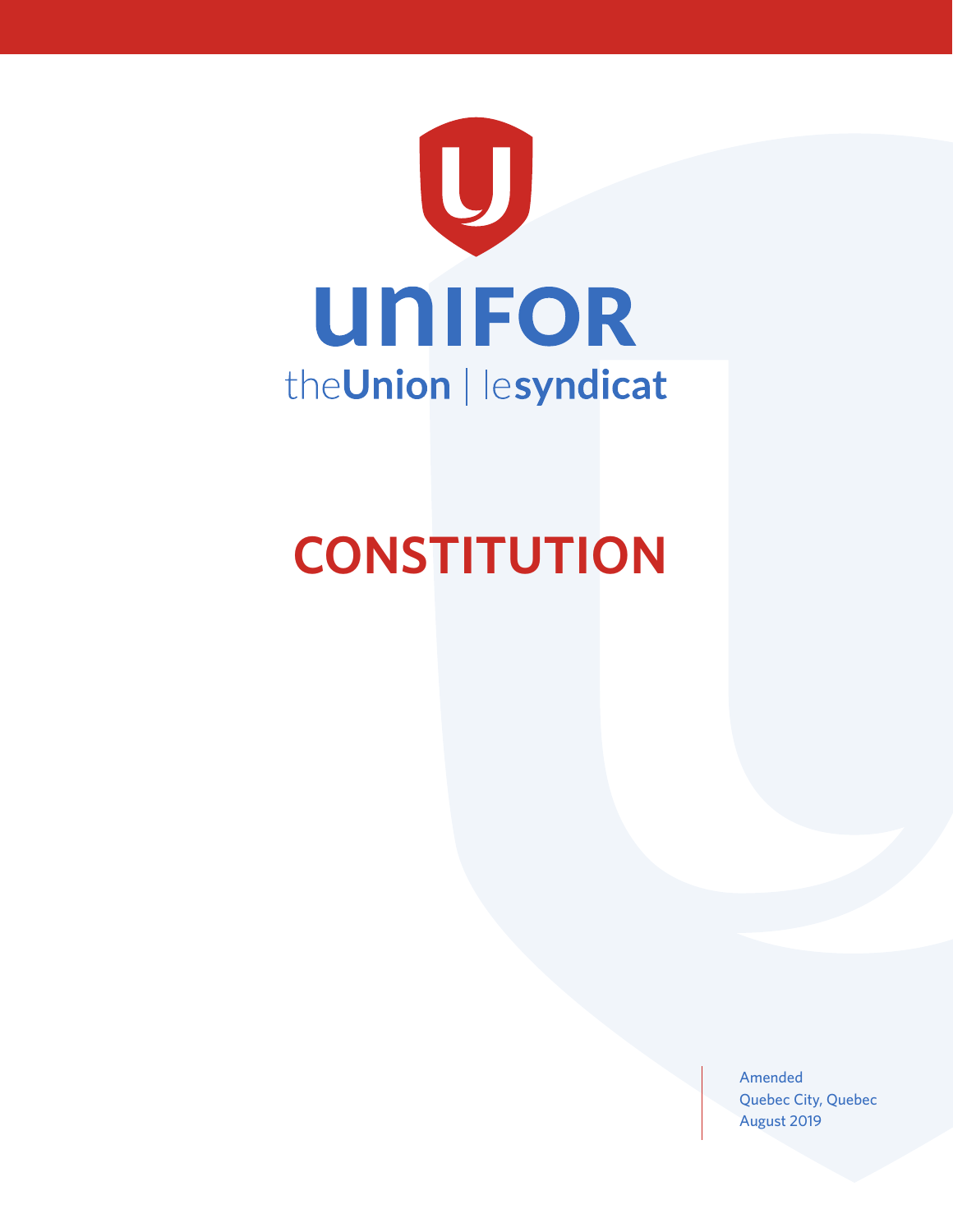# **Table of Contents**

| Preamble:         |                                                                                       | $\mathbf{1}$   |
|-------------------|---------------------------------------------------------------------------------------|----------------|
| Article 1:        | Name                                                                                  | 1              |
| <b>Article 2:</b> | Statement of Principles                                                               | 1              |
| Article 3:        | Objectives                                                                            | 3              |
| Article 4:        | Code of Ethics and Democratic Practices                                               | $\overline{4}$ |
| <b>Article 5:</b> | Membership                                                                            | 5              |
|                   | A: Rights and Responsibility of Members                                               | 6              |
|                   | Eligibility<br>B:                                                                     | 6              |
| Article 6:        | Convention                                                                            | 7              |
|                   | A: Convention Call                                                                    | 8              |
|                   | B: Composition of Convention                                                          | 8              |
|                   | C: Resolutions and                                                                    |                |
|                   | <b>Constitutional Amendments</b>                                                      | 9              |
|                   | D: Convention Procedures and                                                          |                |
|                   | Committees                                                                            | 9              |
|                   | E: Voting and Elections<br>Special Convention                                         | 10             |
|                   | F:                                                                                    | 10             |
| Article 7:        | National Executive Board                                                              | 10             |
|                   | A: Composition of the<br>National Executive Board                                     | 10             |
|                   | B: National Executive Board Procedures                                                | 13             |
|                   | C: National Executive Board                                                           |                |
|                   | Responsibilities and Authority                                                        | 13             |
| Article 8:        | Responsibilities of National Officers                                                 | 14             |
|                   | A: Responsibilities of the President                                                  | 14             |
|                   | B: Responsibilities of the                                                            |                |
|                   | Secretary Treasurer                                                                   | 15             |
|                   | C: Responsibilities of the                                                            |                |
|                   | Quebec Director                                                                       | 15             |
|                   | D: Responsibilities of Regional Directors<br>Salaries And Honorariums                 | 16             |
|                   | E: I                                                                                  | 16             |
| Article 9:        | Canadian Council                                                                      | 17             |
|                   | Article 10: Regional And Quebec Councils                                              | 18             |
| Article 11:       | <b>Industry Councils</b>                                                              | 20             |
|                   | <b>Article 12:</b> National Retired Workers Council                                   | 21             |
|                   | <b>Article 13:</b> National Skilled Trades Council                                    | 23             |
| Article 14: Staff |                                                                                       | 24             |
|                   | <b>Article 15:</b> Local Unions                                                       | 24             |
|                   | A: General Provisions                                                                 | 24             |
|                   | B: Local Union Officers                                                               | 25             |
|                   | C: Responsibilities of<br>Local Union Officers                                        | 26             |
|                   | D: Local Union Committees                                                             | 27             |
|                   | E: Workplace Representatives                                                          | 28             |
|                   | F: Meetings                                                                           | 28             |
|                   | G: Local Union Dues                                                                   | 28             |
|                   | H: Audits                                                                             | 28             |
|                   | Assets of the Local Union<br>Ŀ.                                                       | 29             |
|                   | J: Amalgamated Local Unions                                                           | 30             |
|                   | K: Community Chapters                                                                 | 30             |
|                   | Merger of Local Unions<br>Ŀ.<br>M: Supervision of Local Unions And Subordinate Bodies | 31<br>31       |
|                   | N: Local Union and Subordinate Body Charters                                          | 32             |
|                   |                                                                                       |                |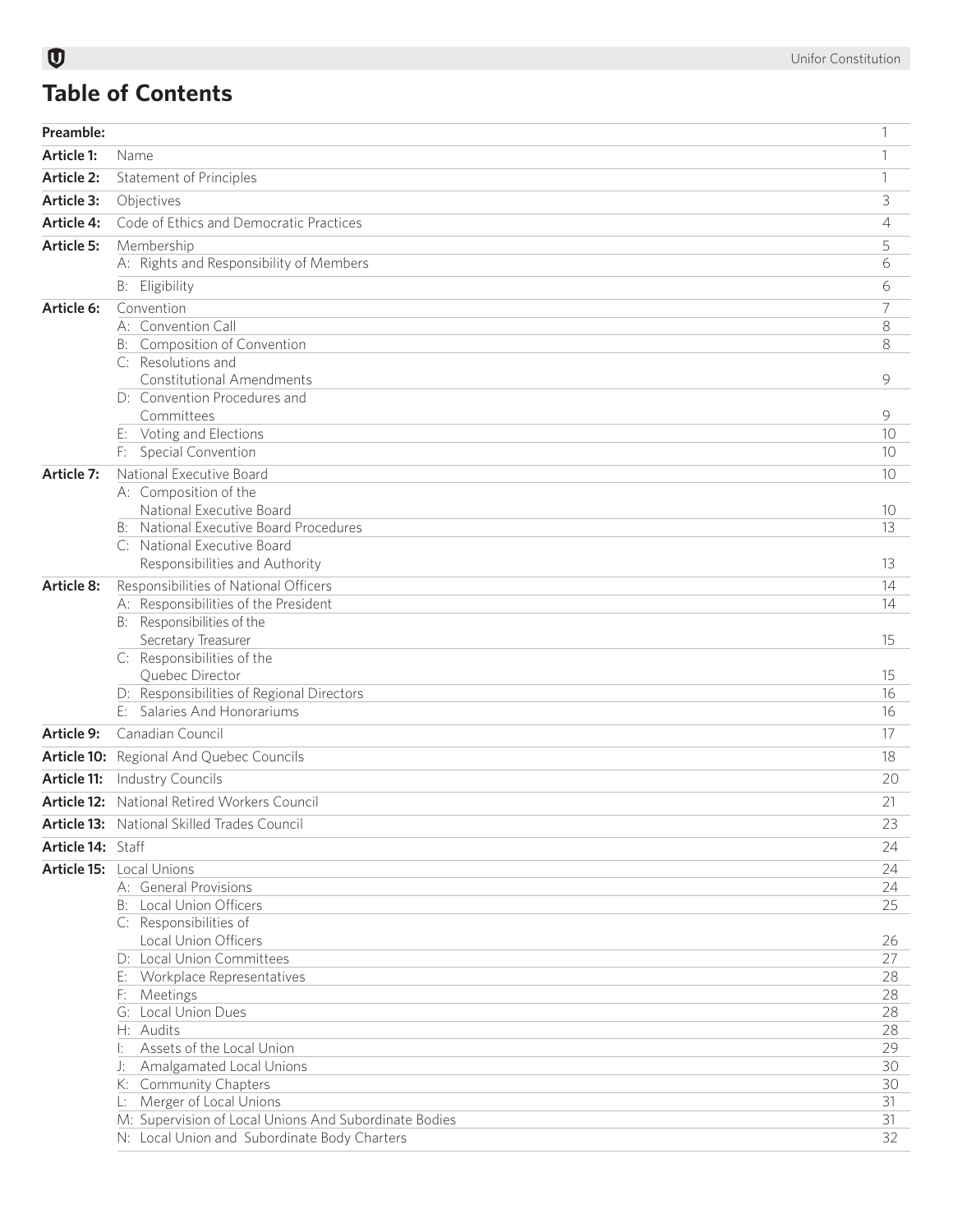| Unifor Constitution             |                                                                   | $\boldsymbol{\mathsf{U}}$ |
|---------------------------------|-------------------------------------------------------------------|---------------------------|
|                                 | Article 16: National Dues                                         | 33                        |
|                                 | Article 17: Collective Bargaining                                 | 34                        |
|                                 | A: Bargaining Authority and Ratification                          | 34                        |
|                                 | Strike Authorization<br>$B^+$                                     | 35                        |
|                                 | C: Strike and Defence Fund                                        | 35                        |
| Article 18:                     | <b>Constitutional Matters</b>                                     | 36                        |
|                                 | A: Public Review Board                                            | 36                        |
|                                 | Review of Decision<br>$B^+$                                       | 36                        |
|                                 | C: Charges                                                        | 37                        |
|                                 | D: Charges Against a Member of the                                |                           |
|                                 | National Executive Board                                          | 38                        |
| <b>Article 19:</b> Affiliations |                                                                   | 39                        |
| Article 20: Merger              |                                                                   | 40                        |
|                                 | Article 21: Union's Representative Authority                      | 40                        |
|                                 | Article 22: National Union Building Corporation                   | 40                        |
|                                 | Article 23: Local Union and Subordinate Body Building Corporation | 41                        |
|                                 | Article 24: Oath of Office and Installation Ceremony              | 41                        |
|                                 | <b>Article 25: Severability</b>                                   | 41                        |
|                                 | Article 26: Official Languages                                    | 41                        |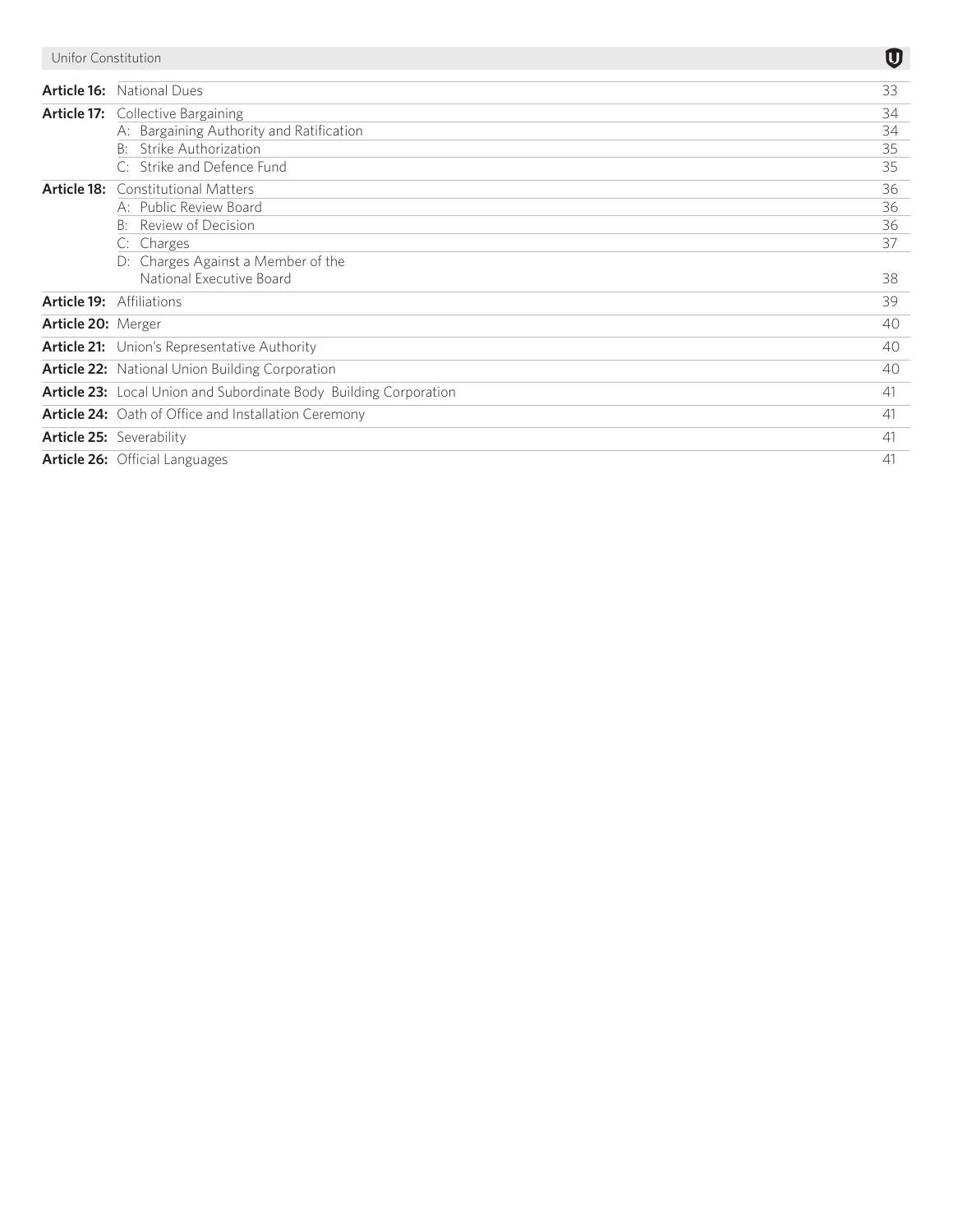### **PREAMBLE**

- 1. We form Unifor at a time that is both troubling and critical; a time when the power of corporations and bankers has no limits; when progress has been replaced by a relentless race to the bottom.
- 2. We form Unifor at a time when our economy is being hollowed, our democracy eroded and when governments have abandoned social progress in the name of austerity.
- 3. We form Unifor at a time when too many workers are struggling to hang on to the hard-won gains of the past, when the aspirations of too many young people have been battered; when the future for too many of our neighbours is one of growing insecurity and declining quality of life.
- 4. We form Unifor at a time when the wealth we create is captured by a small and over-privileged elite; when our jobs are outsourced and threatened; when work has become precarious and when our rights and well-being at work are in jeopardy.
- 5. We form Unifor at a time when our world is rocked by social upheaval and our very planet is threatened by environment degradation and climate change.
- 6. We form Unifor as an act of hope that good jobs and economic progress will still be won: that our workplaces will become safer, our jobs more secure, our wages and benefits more rewarding and our lives at work defined by dignity and respect.
- 7. We form Unifor in the determination that equality and social justice will be achieved, that our young will have a brighter future and that through our actions, our world will be made a different and better place.
- 8. We form Unifor in the commitment to fight for all of that, and more. And we form our union in the determination to succeed.
- 9. It is through Unifor that we come together and become more than employees. It is through our union that we find our strength and build our power. It is through Unifor that we express our common goals, support each other, and develop lasting bonds of friendship and solidarity. It is through Unifor that we protect and advance our interests and build our capacity to act for ourselves and with others.

# **ARTICLE 1: NAME**

- 1. This organization is Unifor. In this document it is also called the National Union.<sup>1</sup>
- 2. Unifor represents its members who have joined together to enhance their strength and collectively improve their workplaces and communities through collective bargaining and political action. Unifor strives to represent all workers in Canada, and those persons who wish to support, and adhere to the objectives, principles and terms of this Constitution.
- 3. This document is the Constitution of Unifor and every Local Union and subordinate body of Unifor.
- 4. This Constitution is the highest authority governing Unifor, its Local Unions, subordinate bodies, members elected or appointed to any office in the Union, and the membership generally.
- 5. Delegates at a Convention or Special Convention may amend this Constitution by a two thirds vote cast on a per capita basis.

# **ARTICLE 2: STATEMENT OF PRINCIPLES**

### **Democratic**

1. Unifor is a voluntary organization that belongs to its members. It is controlled by members and driven by members. Its role is to serve their collective interests in the workplace and in our communities. The life of Unifor is shaped by the essential ingredient of democratic participation. Democratic values are the foundation of all that we do. Our commitment to the principles and practices of democratic unionism define who we are and are reflected in our rules, structures and processes.

### **United**

Further when the term "Union" is used, it is intended to mean the National Union, Local Unions, Community Chapters and Retiree Chapters collectively.

In this Constitution, when the "CAW-Canada" is referenced it means the National Automobile, Aerospace, Transportation and General Workers Union of Canada (CAW-Canada); and where the "CEP" is referenced it means the Communications, Energy and Paperworkers Union of Canada.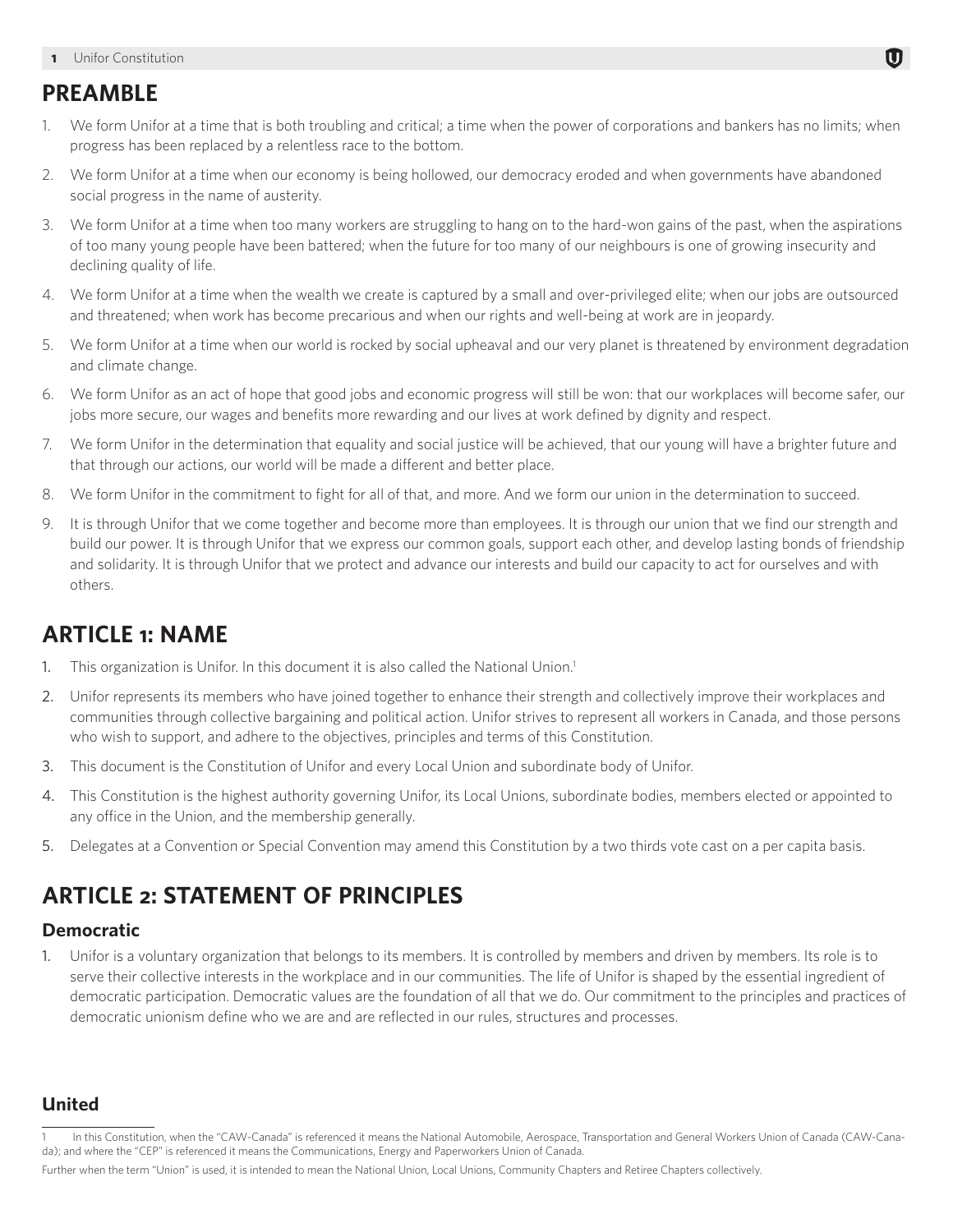- **2** Unifor Constitution
- 2. Unity is the process of transforming individual aspirations into collective interests and action. It is based on equality. It is forged in diversity. It is strengthened by solidarity. As we overcome the divides of geography, the barriers of separate workplaces and occupations, and the differences of race and gender, age and background, we build a unified working class organization.

### **Open and inclusive**

3. An engaged membership is critical to Unifor's success. Engagement happens when ideas are welcome, involvement is encouraged and when the union actively develops the skills and understanding of its members. In our efforts to be inclusive, we open the union to new members and a broader definition of membership, and we ensure that our union reflects the diversity of our membership and communities.

### **Solidarity**

- 4. Unifor is more than an aggregate of individual members. The union is shaped by our relationships, by how we treat and care for each other. Our commitment to solidarity speaks to the significance of the language of "union sister" and "union brother". It is evident in the day-to-day bonds of fellowship and friendship, it is found in the expressions of respect and mutual support, and it is witnessed in the acts of cooperation and interdependence, and by our commitment to anti-harassment.
- 5. Solidarity is how we pay tribute to the fact that an injury to one is an injury to all. It is how we acknowledge that what we want for ourselves, we want for others. And it is how we demonstrate our resolve and determination to make it so.

### **Accountable and Transparent**

6. Unifor is committed to good governance, fair representation and clear rules and practices. The principle of accountability will be apparent in all our decision making and actions. And the practice of transparency will be evident in our procedures. Our reporting, financial and otherwise, will be timely and reliable and our decision making will be clear and relevant.

### **Effective**

7. Unifor will react quickly, respond effectively, set decisively and maintain a clear focus on our objectives. This requires the development of skilled, competent and capable leaders and staff. It further requires sufficient resources (people and money) effectively used.

### **Dynamic**

8. We are building an organization that is innovative, always reviewing, evolving and improving. For Unifor, change is a constant. We are committed to learn from our efforts, modify our practices, and adopt new ways of conducting our activities.

### **Militant**

9. Our goal is an organization capable of vigorously defending ourselves, protecting and advancing our interest and fighting for all workers.

### **Progressive**

10. Our goal is transformative. To reassert common interest over private interest. Our goal is to change our workplaces and our world. Our vision is compelling. It is to fundamentally change the economy, with equality and social justice, restore and strengthen our democracy and achieve an environmentally sustainable future. This is the basis of social unionism – a strong and progressive union culture and a commitment to work in common cause with other progressives in Canada and around the world.

### **Gender and Equity**

11. Unifor is fully committed to equity and inclusion. Women, Aboriginal and Workers of Colour, Lesbian, Gay, Bisexual and Transgender Workers, Young Workers, Workers with Disabilities and other Equity seeking groups, will be represented in the structures of the union at all levels. In certain articles the constitution provides specific provisions which detail how women and equity groups participate in the leadership structures of the union. Elsewhere the commitment is expressed as a more general one. Where the commitment is a general one it requires those with the necessary authority and responsibility to address the issue. When By-Laws of all bodies in the unions are submitted to the National Executive Board for approval they will be viewed through this gender and equity lens.

### **Union Renewal and Generational Change**

12. The strength and dynamism of Unifor, at all levels, is based on union renewal. How the structures and practices of the union evolve over time; how the union is open to and receives new ideas, and how the union renews its leadership by making space for the next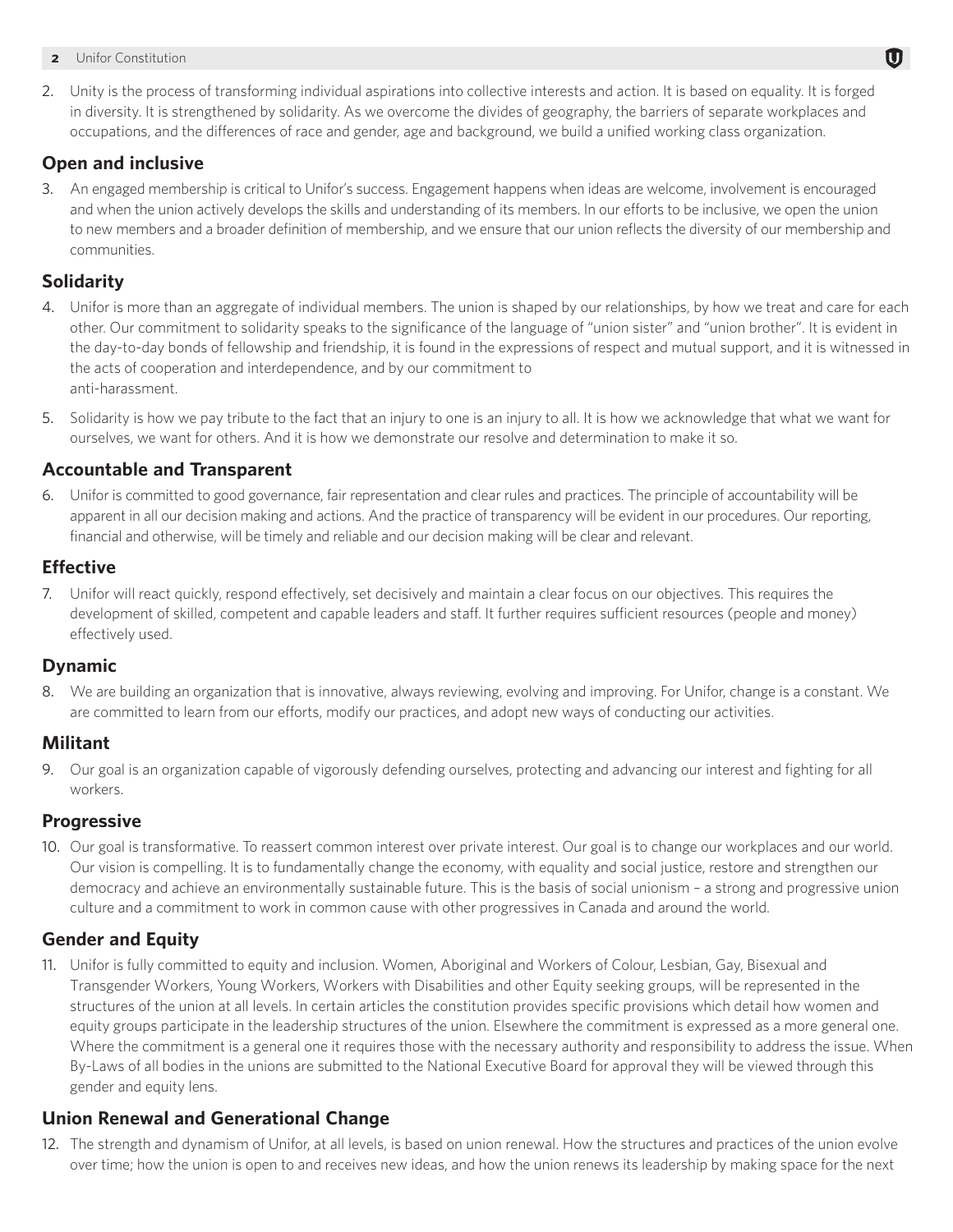generation.

Generational change is essential for union renewal. As such it is the expectation and desire of the union that all national officers, regional directors, local union officers and staff voluntarily retire from their position at age 65 or before.

#### **Leadership**

13. The responsibility of leadership is to build the strategic determinants of union strength – membership levels, bargaining power, mobilizing capacity, political influence – and to guide and shape the union with a compelling vision. The role of leadership is to inspire and motivate and to ensure that we achieve all of the above, as well as the following objectives.

### **ARTICLE 3: OBJECTIVES**

The objectives of Unifor are:

#### **In our workplaces**

- To promote, conduct and safeguard collective bargaining and to strengthen practices of more broadly based bargaining, including coordinated and pattern bargaining.
- To regulate and improve wages, pensions and benefits, hours of work, employment security and working conditions through collective bargaining and political action.
- To protect and strengthen our rights at work.
- To strive for a safe and healthy work environment.
- To ensure fair treatment, dignity and respect at work.
- To make workplaces more democratic.
- To organize the unorganized.
- To strive for a safe workplace free of discrimination and harassment.

### **For our members**

- To ensure equality regardless of race, sex, age, creed, colour, marital status, sexual orientation, gender identity, disability, religion, political affiliation or place of origin.
- To guarantee that every member receives equal treatment under this Constitution.
- To create and preserve a safe environment free of discrimination and harassment.
- To ensure that our union is committed to the principles and practices of democratic unionism.
- To guarantee accountability and transparency in our decision making and our actions.
- To ensure that our union belongs to its members, is driven by their common objectives and provides ample opportunities for democratic participation.
- To ensure that our union reflects the diversity of our members and communities.
- To provide opportunities for education and development so that our members build awareness and analysis, get more involved in the union and their communities.
- To provide opportunities for workers not in regular employment situations to join our union.

### **In our communities**

- To fight for good jobs in our communities and throughout the economy.
- To provide support to those in need.
- To build our union's presence in the community and encourage our members to be involved in all aspects of community life.
- To work in common cause with other progressives to promote social justice and environmental sustainability at a community level.
- To work on labour-based campaigns with other affiliates of Labour Councils.
- To encourage unorganized workers to join our union and be open to new members in our communities.

### **In broader society**

- To safeguard, protect and extend freedom, civil liberties, democracy and democratic trade unionism.
- To be broadly politically active at the municipal, provincial and federal levels and to mount issue-based campaigns.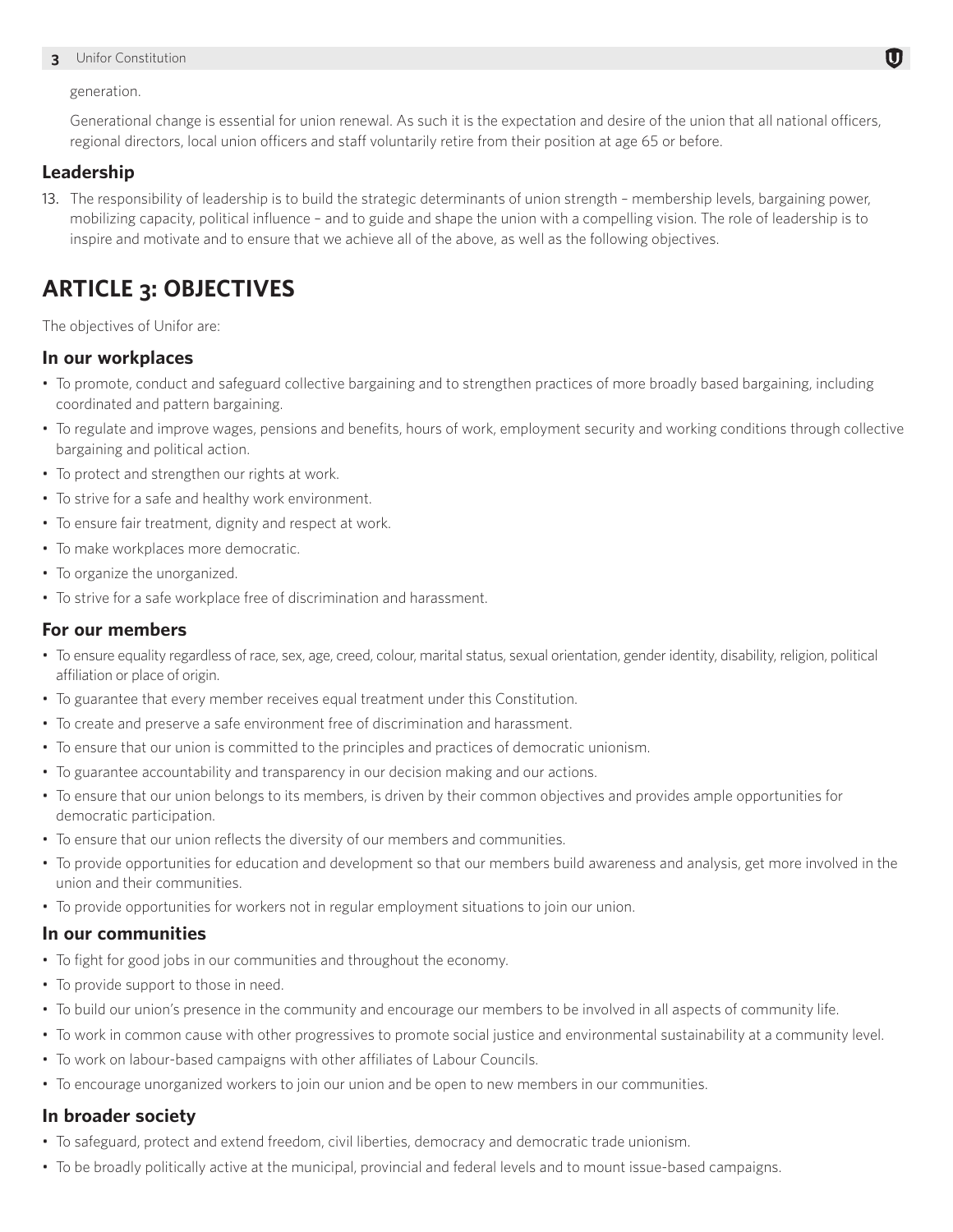- To fight for social and economic reform by giving priority to good jobs, equality and social justice.
- To protect and safeguard the health and safety of the planet by supporting the goal of an environmentally sustainable future.
- To build and unify the labour movement and to act in solidarity with other labour organizations in Canada and throughout the world with objectives similar to ours.

П

- To support and work in common cause with progressive organizations in Canada and around the world.
- To resist corporate globalization and provide alternatives to job-destroying trade deals and policies.
- To work to end war and contribute to world peace.

### **ARTICLE 4: CODE OF ETHICS AND DEMOCRATIC PRACTICES**

### **Democratic Practices**

- 1. Unifor, its Officers, Directors, Staff and members shall be bound by the highest possible standards of ethics, democratic practice and personal conduct.
- 2. Democratic practices require the regular convening of meetings and bodies where members can participate freely and openly. All decisions affecting the welfare of members, their collective agreements and other terms and conditions of employment should be made through the bodies set out in the constitution in a manner allowing the fullest possible participation of members.
- 3. The democratic standards of the union proceed from the rights of members as set out in the constitution including the right to participate in the governance and debates of the union, the right to free speech and the right to participate in a democratic environment free of harassment.
- 4. Personal conduct in the union is a matter of democratic practice that shall be subject to an anti-harassment and anti-discrimination policy.
- 5. In all of the proceedings of the union, the constitution and all By-Laws, rules or procedures will be applied consistently, reasonably and with fairness and all members shall be protected by due process and the principles of natural justice.
- 6. The Office of the President, the National Executive Board, any appeal body and the Public Review Board established by this constitution shall be guided by the constitution and this Code of Ethics.

### **Safeguards of Democratic Practice**

- 7. Democratic practice also requires that standards of accountability and safeguards are upheld at all levels of the union, from the National Executive Board to Local Unions and workplace committees. No corruption, discrimination or anti-democratic behaviour can be permitted.
- 8. No Officer, Staff, member or person mandated by the union with the responsibility to inquire, audit or otherwise safeguard the ethics or integrity of the union shall be impeded or constrained in their responsibilities. No violation of this Code shall be covered up from an appropriate investigation.
- 9. This Code of Ethics applies to all union activities and relationships, including participation in pension plans, health and welfare plans, insurance plans, and private or public bodies to which a union officer or representative may be appointed.

### **Conflict of Interest**

- 10. The affairs of the union shall not be conducted in any manner which results in personal profit or advantage to any Officer, member of an Executive Board, bargaining committee or representative of the union, whether elected or appointed.
- 11. Any Officer or Representative of the membership has the responsibility to disclose significant personal interests that they may have with regard to a decision they are called upon to participate in or make. This may include personal relationships, expectation of profit, ownership or investments in a company, personal gifts, offers of employment or other personal gain. It is the responsibility of the Officer or Representative to disclose information related to a potential conflict, which may result in the exclusion of that person from debate and voting or other participation concerning the conflict. Conflict of interest does not include the benefits of collective bargaining that are received by members of a bargaining unit or benefits to union members generally as a result of the democratic decisions or activities of this union.

### **Financial Practices**

12. The financial practices of the union shall at all times meet the highest available standard of accounting, investment, procurement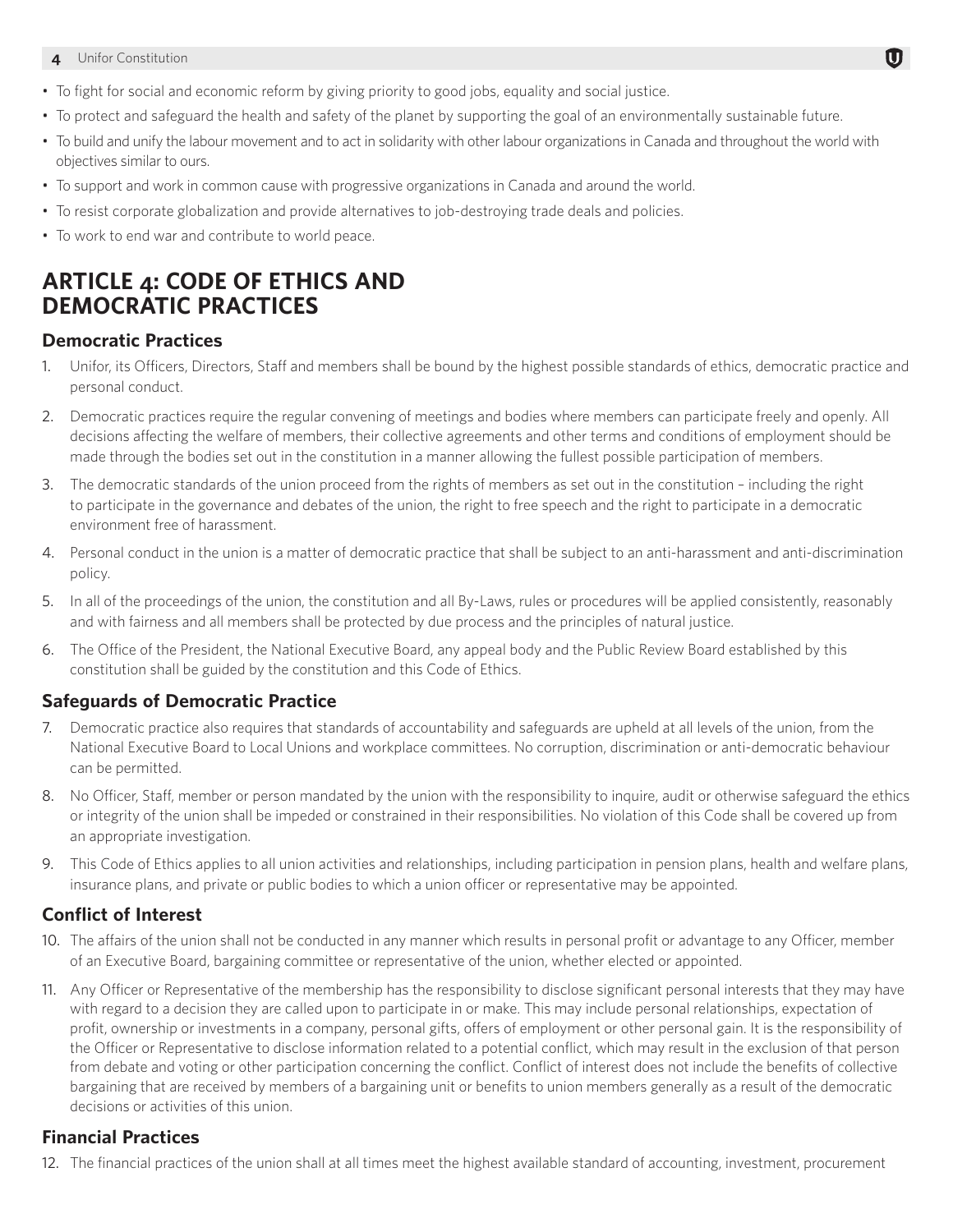and reporting. It is the responsibility of the Secretary Treasurer and the National Executive Board to ensure that all local unions, subordinate bodies and representatives of the union are informed of these standards and have opportunities for appropriate training.

- 13. The National Executive Board, local unions and subordinate bodies shall have clear policies governing the expenditure of funds by named Officers or Representatives, including accounting and oversight for personal expenses.
- 14. Procurements of the union generally shall require competitive bids and due diligence by the appropriate authorizing body.
- 15. The National Union, local unions or subordinate bodies shall not loan money to any member, Officer or Representative. This does not include advances or assistance which may be deemed appropriate to carry out the activities of the union.

### **National Officers, Regional Directors and Employees of the National Union**

- 16. A National Officer or Regional Director shall have no other employment. They shall accept no other income for carrying out the duties of their office. This does not include compensation for personal expenses or reasonable per diems, nor does it preclude income and benefits from personal endeavours or achievements such as awards and prizes, royalties or personal investments.
- 17. Staff of the National Union shall not accept any other income for carrying out their duties or for participating in boards and public bodies as a representative of the union. This includes honorariums, retainers or stipends or major gifts, but does not include compensation for personal expenses or reasonable per diems.

### **Local Union and Subordinate Body Officers and Representatives**

18. An officer or an elected or appointed representative to a bargaining committee, workplace committee, national union committee or body, community board or serving in any other capacity on behalf of the local union shall disclose to the membership any compensation received from the union, an employer or any third party for the carrying out of their duties or assignments. This does not include compensation for personal expenses or reasonable per diems.

#### **Enforcement of the Code of Ethics**

- 19. The ethical and democratic practices in this Code must be well understood and enforced by the union at all levels. Even the appearance of any violation of these standards can be the basis for investigation and action under the constitution.
- 20. If it is believed that a violation of this Code of Ethics has taken place or is taking place, a signed letter of complaint may be sent to the President with specific allegations describing how the Code of Ethics has been violated. This practice may be used when the person making the complaint does not wish to make a charge under this Constitution, or the circumstances of the matter give rise to concerns with respect to confidentiality.
- 21. The President shall deal promptly with any complaint alleging a violation of the Code of Ethics. Unless the complaint constitutes a charge under the constitution, the President shall investigate the matter in a confidential manner that respects the rights of all parties taking into account the principles of natural justice.
- 22. If the complaint is deemed by the President to be an acceptable charge as per Article 18 Section C the matter shall be considered a violation of the constitution subject to the procedures and appeals in Article 18.

### **ARTICLE 5: MEMBERSHIP**

- 1. In this Article, the term "Local Union" includes any subordinate body of the National Union.
- 2. An informed and active membership is the foundation of a democratic and dynamic trade union.
- 3. Unifor's foremost priority is to advance the interests of its current members and to assist prospective members to organize new bargaining units. In addition, the union will open its membership to a broader range of working people including those who cannot feasibly organize a bargaining unit.
- 4. A member who has been dismissed shall retain membership status provided a grievance is filed against the dismissal and provided the grievance remains active.

### A **Rights and Responsibility of Members**

- 1. Members are entitled to share equally in governing Unifor. Subject to the distinctions and rules set out in this Constitution, each member in good standing has the right to run for office, to nominate and vote in free and fair elections.
- 2. Members have the right to fully participate in the democratic debate and decisions of the appropriate body or structure of which

U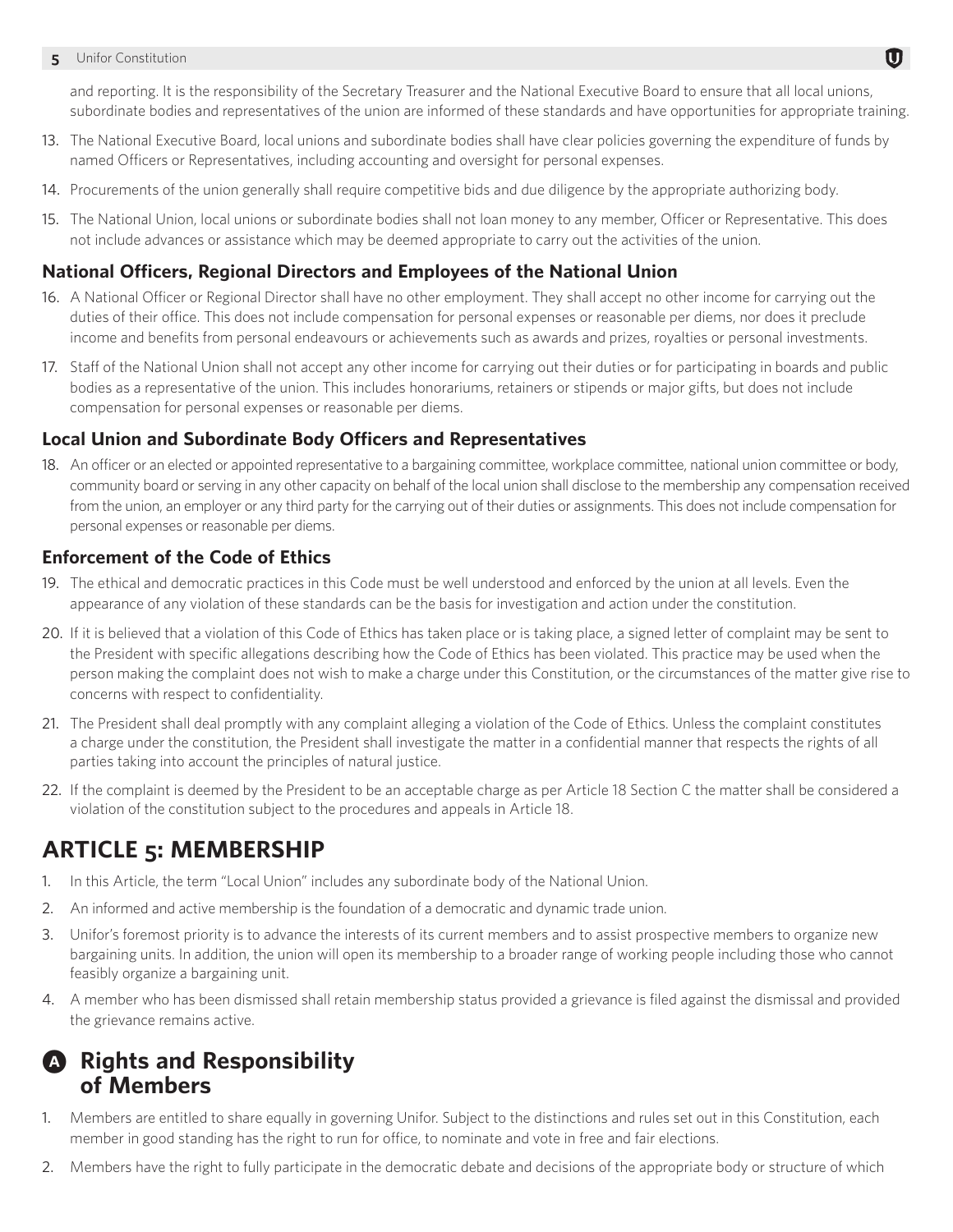they are a member or a delegate. All members have right to free speech including the right to criticize the policies or governance of the Union.

- 3. Members have the right to participate in the union free of harassment and the National Union shall have an effective antiharassment policy.
- 4. Members have the right to fair and reasonable consideration of their individual interests and concerns when collective decisions are made. Members have the right to a review of any decision which they believe adversely affects them, as set out in this Constitution.
- 5. Members shall uphold the democratic decisions and rules of the Union, pay dues and fulfill obligations in this Constitution, and respect the provisions of their freely negotiated collective agreements.
- 6. Members shall support the solidarity and the collective actions of the Union in collective bargaining, and in its efforts to protect the jobs of members.
- 7. Any member who is elected or appointed to represent other members or participate in the administration or governance of the Union shall defend the Constitution and organizational integrity of the Union.

### **B** Eligibility

### **After the Founding Convention**

1. Upon ratification of the mergers of the CAW-Canada and CEP with Unifor, all members of the CAW-Canada and CEP shall become members of Unifor, in the same membership status and standing as they enjoyed in their respective predecessor unions, and shall be entitled to all rights, privileges, and benefits afforded by this Constitution, without payment of any initiation or membership fee or further action.

### **Persons in Bargaining Units**

2. All other persons who are employees in organized workplaces over which Unifor and/or a Local Union of Unifor has collective bargaining authority may become members of the National Union and applicable Local Union upon signing a membership card declaring support of and adherence to the Constitution of the National Union and the payment of dues. Membership shall be withheld only upon proper and just cause. An employee who has been denied membership by a Local Union shall have the right to appeal this decision to the membership of that Local Union.

#### **Membership Acquired During an Organizing Drive**

3. In the course of an organizing drive, persons working in an unorganized workplace, or in a workplace not yet under the collective bargaining authority of the National Union or a Local Union, may become members of the National Union and/or a Local Union, by signing a membership card declaring support of and adherence to the Constitution of the National Union. A person joining the National Union and/or a Local Union shall pay the minimum initiation fee required by law in the jurisdiction of their workplace, if any.

### **Members in Community Chapters**

- 4. In addition, the persons listed below may become members of Unifor and applicable Local Union by joining a Community Chapter established by the National Executive Board. Membership shall commence upon completion of a membership card declaring support of and adherence to the Constitution of the National Union and the payment of applicable dues.
	- Persons employed in a workplace where the National Union or a Local Union attempted and failed to obtain collective bargaining authority.
	- Persons who have lost employment in a workplace over which the CAW-Canada or the CEP previously had collective bargaining authority or a workplace over which the National Union and/or a Local Union has or had collective bargaining authority and lost that authority for any reason, including closure.
	- Persons who have ceased active employment, with no reasonable prospect of a return to work, in an organized workplace over which the National Union or Local Union has collective bargaining authority.
	- Unemployed persons.
	- Persons who are self-employed or in freelance positions.
	- Persons engaged in temporary or contract work.
	- Persons employed in unorganized workplaces.
	- Students.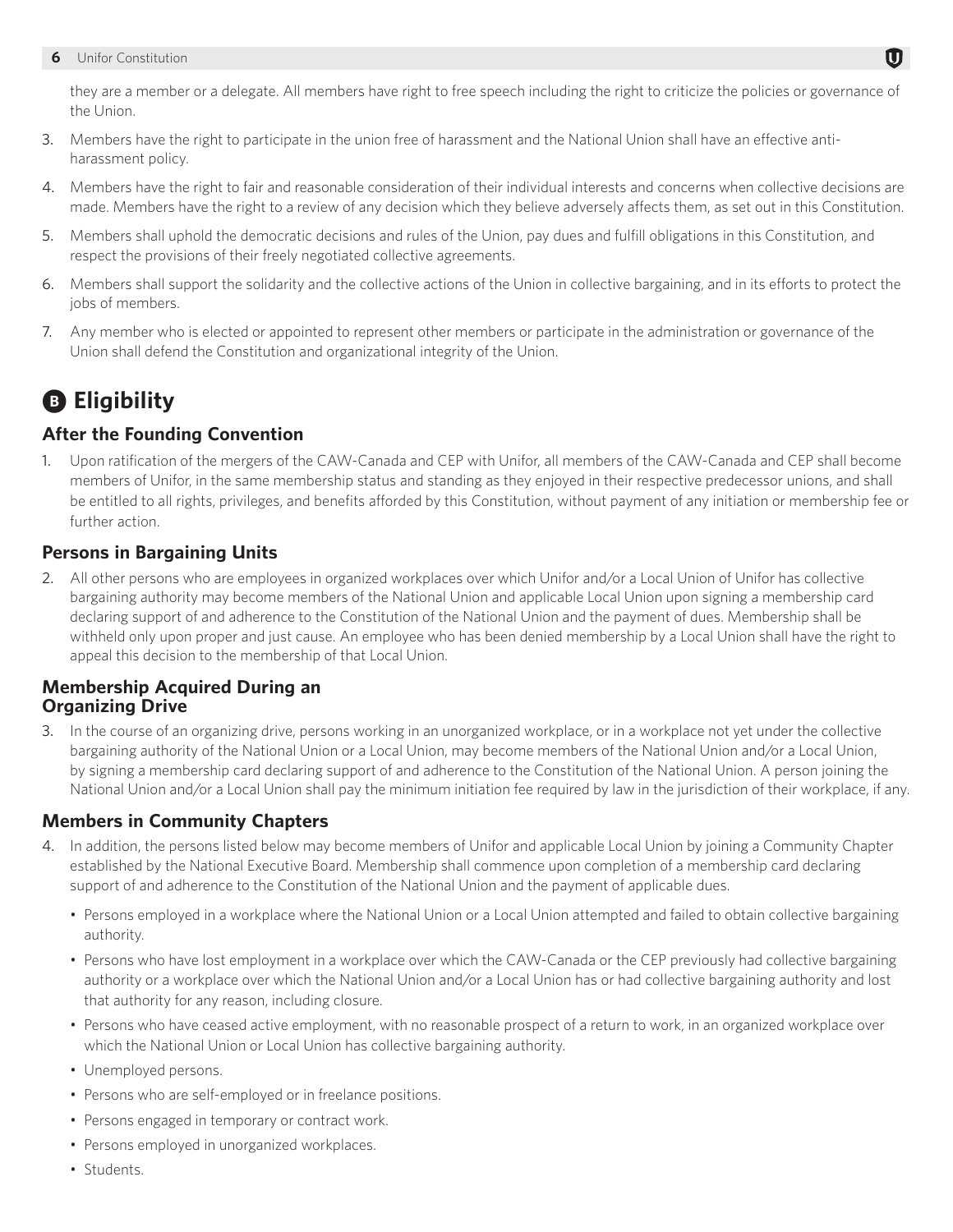### **Members in Retiree Chapters**

5. A member who retires is entitled to retired membership status according to the terms of Article 12 of this Constitution.

### **Eligibility Restrictions**

6. A person who is employed in the ranks of supervision or above, with managerial authority, as defined by labour relations law, is not eligible for membership, unless he/she is approved for membership by the National Executive Board.

### **Concurrent Membership**

7. A member of the National Union shall also be a member of a Local Union, Community or Retiree Chapter, or other subordinate body. A member of a Local Union, Community or Retiree Chapter or other subordinate body shall also be a member of the National Union and subject to its rulings, and decisions.

### **Membership Cards and Lists**

- 8. The National Union shall supply membership cards which it and all Local Unions and subordinate bodies shall use for the purposes of this Article.
- 9. The National Union shall maintain a membership list of all members, and all Local Unions shall cooperate in this effort.
- 10. The National Union shall keep all completed original membership cards that it receives. All completed original membership cards received by a Local Union shall be forwarded to the National Union after the Local Union makes a copy of same for its records. The National Union shall deliver a copy of the completed membership cards it receives to the appropriate Local Union.

### **Member in Good Standing: Leave – Layoff – Closure**

- 11. A member remains in good standing without paying dues for the period of a layoff or leave only for as long as he or she has recall rights as provided for in his/her collective agreement.
- 12. Any member who has severed employment as a result of a workplace closure shall be deemed to no longer be a member.
- 13. Members who have recall rights and work elsewhere are required to pay union dues to their Local Union to remain in good standing.
- 14. The only exception to number 12 above shall be if a member is a full-time Officer of the Local Union and pays dues to the Local Union, he/ she shall be considered a member in good standing, as long as he/she remains a full-time Officer of the Local Union.
- 15. Any member absent from work because of illness or injury remains in good standing for the period of illness or injury as long as he/ she has a reasonable prospect of a return to work.

### **Termination of Membership**

16. Membership may be terminated as provided for in this Constitution, or when a member accepts a position which renders him/her ineligible for membership.

# **ARTICLE 6: CONVENTION**

- 1. The Convention is the highest authority of Unifor. The Convention shall adopt and may amend this Constitution, and shall elect National Officers, Regional Directors and adopt policies and measures as necessary for the governance and administration of the National Union.
- 2. The Convention shall be held every three years at a place and time determined by the National Executive Board.

# A **Convention Call**

1. Convention call – At the direction of the President, the Secretary Treasurer shall issue a Convention call to all Local Unions and subordinate bodies no less than 150 days before the opening date.

# **B Composition of Convention**

- 1. At the time of the Convention call, the Secretary Treasurer shall notify Local Unions and subordinate bodies of their delegate entitlement and voting strength.
- 2. Delegate entitlement and voting strength shall be based on the average national dues payments received by the National Union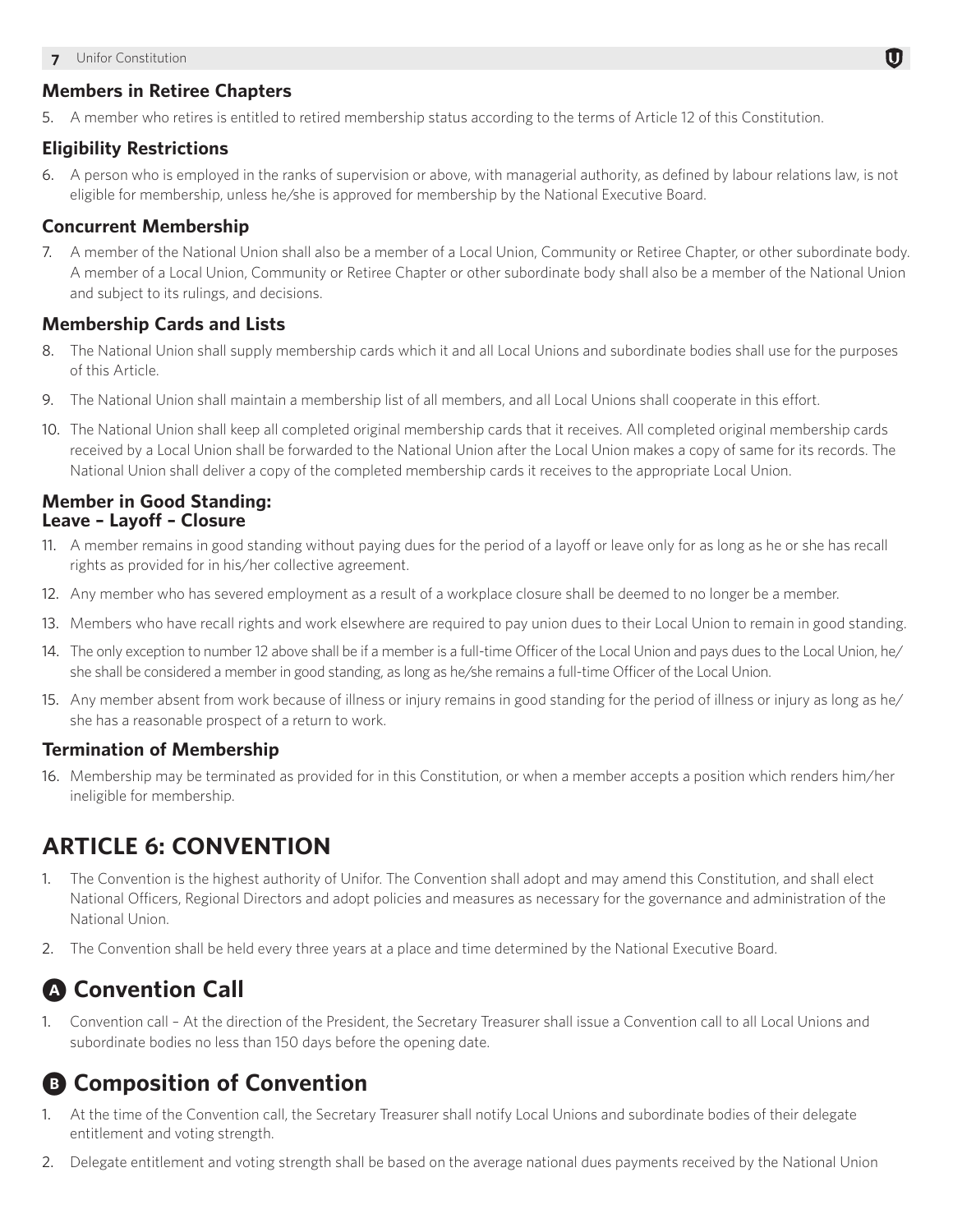during the calendar year period prior to the Convention call, excluding any period in which national dues payments have been interrupted by a labour dispute.

3. Delegate entitlement shall be based on the following:

#### **(a) Single Unit Local Unions or Subordinate Bodies**

1 to 250 members – 1 delegate 251 to 500 members – 2 delegates 501 to 750 members – 3 delegates 751 to 1,000 members – 4 delegates 1,001 to 1,250 members – 5 delegates And one additional delegate for each additional 250 members

### **(b) Amalgamated Local Unions or**

#### **Subordinate Bodies**

Each bargaining unit with 250 members or more of an amalgamated Local Union shall have delegate entitlement based on the following:

250 to 500 members – 1 delegate 501 to 750 members – 2 delegates

751 to 1,000 members – 3 delegates

1,001 to 1,250 members – 4 delegates

And one additional delegate for each

additional 250 members

Members of bargaining units within an amalgamated Local Union with fewer than 250 members shall be grouped together and entitled to delegates as per Section B, Paragraph 3a. of this Article.

- 4. New Local Unions and new subordinate bodies with less than one year of national dues payments shall have delegates and voting strength based on the average per capita payment, but must have a minimum of two months national dues payments to the National Union.
- 5. Each Local Union and subordinate body shall provide the Secretary Treasurer with delegate registrations no later than 30 days prior to the opening of Convention, including the names, home addresses, email addresses of each delegate, alternate delegate or special delegate, and the identity of the Chairperson of the delegation.
- 6. The voting strength based on the number of members of the Local Union or subordinate body shall be distributed equally among the delegates elected, and any remaining votes shall be allocated to the Chairperson of the delegation.
- 7. Delegates and alternate delegates to convention shall be elected by secret ballot with a minimum of 15 days notice to all members of nominations and elections. Candidates with the most votes shall be elected, unless the By-Laws of the Local Union stipulates otherwise.
- 8. A Local Union or subordinate body may appoint a special delegate with voice and no vote at Convention.
- 9. Alternate delegates shall have no voice or vote unless they replace a regular delegate and are registered as a regular delegate by the Credentials Committee. Local Unions may apply to the Secretary Treasurer to send one (1) additional delegate who shall be a woman or from an equity seeking group with voice and one vote. The Secretary Treasurer may restrict these delegates according to cost and space limitations.
- 10. Members of the National Executive Board shall be delegates to Convention with voice and one vote each.
- 11. Members of the Executive, not exceeding five members each, of the Canadian Council Standing Committees for Women, Aboriginal and Workers of Colour, Young Workers, Lesbian, Gay, Bisexual and Transgender Persons and Workers with Disabilities shall be delegates with voice. They shall have one vote each provided that they are voting delegates of the Quebec Council or Regional Councils.
- 12. The members of the National Retired Workers Council Executive shall be delegates to Convention with voice and one vote each.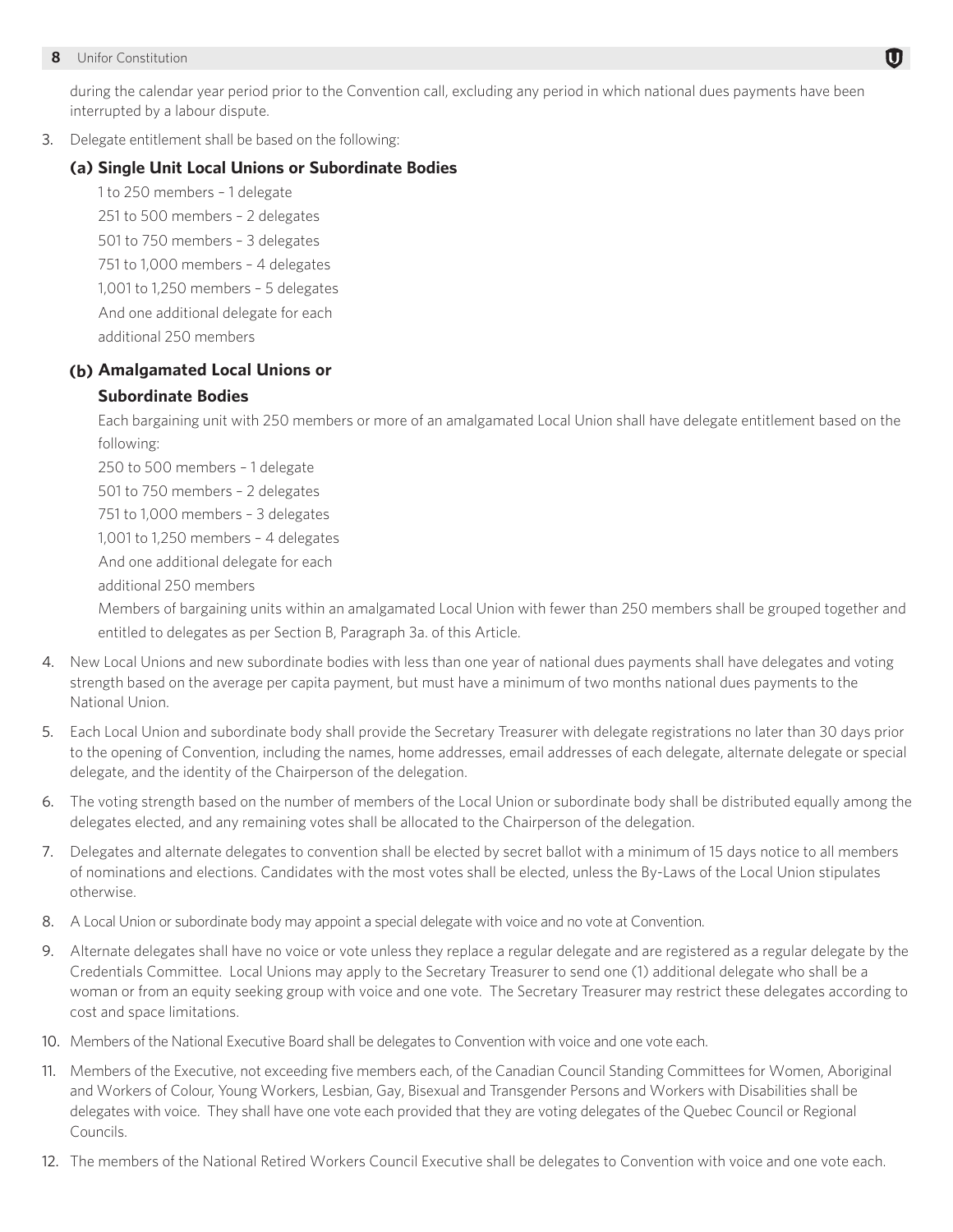- **9** Unifor Constitution
- 13. Staff, except support staff, shall be delegates to Convention with voice and no vote.
- 14. Honorary delegates may be appointed by the National Executive Board with voice and no vote.
- 15. Any member in good standing of the National Union shall be entitled to attend Convention as an observer.

### C **Resolutions and Constitutional Amendments**

- 1. Resolutions and Constitutional amendments proposed by Local Unions or subordinate bodies must be approved by a membership meeting, signed by a Local Union Officer and submitted to the Secretary Treasurer no later than 90 days prior to the opening of Convention.
- 2. The National Executive Board may submit resolutions or constitutional amendments approved by a majority vote of the National Executive Board.
- 3. The Secretary Treasurer shall circulate to all Local Unions and subordinate bodies all resolutions or constitutional amendments no later than 60 days prior to the opening of Convention.

### D **Convention Procedures and Committees**

- 1. The President shall preside at all sessions of Convention, unless another Officer or member of the National Executive Board is delegated as a replacement.
- 2. Rules of Order and the Convention agenda shall be adopted on the opening day of Convention. The agenda shall include reports from the National Officers, resolutions and constitutional amendments, nomination and election of National Officers and Regional Directors and other business that may be proposed.
- 3. The quorum for Convention shall be a majority of the delegates registered. All resolutions remaining if the Convention lacks a quorum, or at the time of adjournment, shall be referred to the National Executive Board.
- 4. The National Executive Board shall appoint delegates to committees to conduct the business of Convention. The appointments shall be affirmed by delegates on the opening day of the Convention. Committees shall make decisions by a majority of those voting. They shall meet prior to the opening of Convention, and during Convention as necessary, to complete their work and prepare reports to the delegates.
- 5. A Resolutions Committee shall receive all resolutions submitted to Convention and recommend concurrence or non-concurrence. The Resolutions Committee may re-write a resolution, combine resolutions or provide a substitute resolution, providing it does not contradict the intent of the local union or subordinate body which submitted the resolution.
- 6. The Resolutions Committee shall receive any late resolution and determine if it is of an emergency character. An emergency resolution shall first be placed before the delegates with a recommendation that the resolution shall be debated. If the recommendation is approved, the Committee shall proceed to recommend concurrence or non-concurrence.
- 7. A Constitution Committee shall receive all constitutional amendments submitted to Convention and recommend concurrence or non-concurrence.
- 8. A Credentials Committee shall receive all registrations to Convention and shall inquire into and decide on any disputes over delegate registration. The Credentials Committee shall report on the composition of Convention on the opening day of Convention and provide additional reports on consecutive days of Convention.
- 9. An Election Committee shall conduct balloting and vote counting for all elections. A balloting procedure may include a secure and confidential electronic voting system. The Election Committee shall report the results of elections to the Convention.
- 10. Expenses to attend convention and carry out their responsibilities for members of the Resolutions Committee, Constitution Committee, Credentials Committee and Election Committee shall be borne by the Convention Fund. All such expenses shall be approved by the Secretary Treasurer.
- 11. The National Executive Board may appoint such other committees as it determines are necessary for the Convention.

# E **Voting and Elections**

1. All resolutions, except those seeking a Constitutional amendment which require a two-thirds vote for approval, shall be approved by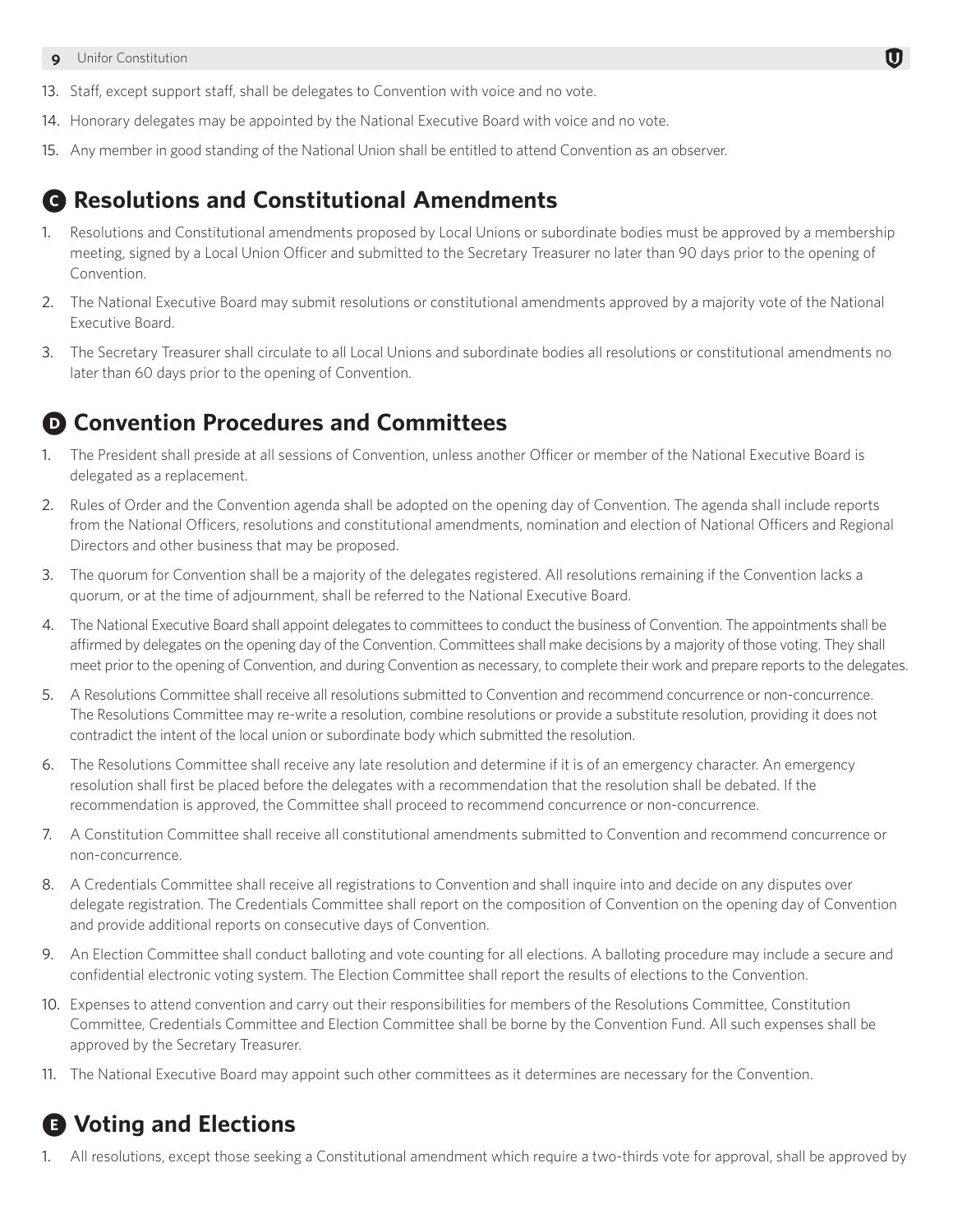a majority of those voting by a show of hands unless a request for a per capita vote is made by 20 percent of delegates.

- 2. The President, Secretary Treasurer, Quebec and Regional Directors, shall be elected by secret ballot or by a secure and confidential voting system, on a per capita basis.
- 3. The nomination of National Officers and Regional Directors and the election shall be held on different consecutive days.
- 4. A motion to affirm the election of the Quebec Director as recommended by the Quebec Council shall be placed before the delegates following the election of the President and the Secretary Treasurer. The motion to affirm shall be approved by a majority of those voting.

### **A** Special Convention

- 1. A special Convention may be convened by a two thirds vote of the National Executive Board or by membership votes for a Special Convention by at least 30 percent of Local Unions representing at least 30 percent of the membership in the National Union.
- 2. A motion or proposal for a Special Convention must contain the specific business and purpose for a Special Convention.
- 3. The Secretary Treasurer shall issue a call to a Special Convention no later than 30 days prior to the opening day of Convention informing Local Unions and subordinate bodies the specific business and purpose of the Convention. No other business or purpose shall be allowed at the Special Convention.
- 4. Delegates to a Special Convention and their voting strength shall be the same delegate and voting strength in place at the previous Convention. Alternates may fill vacancies, provided they were elected as alternate delegates to the previous Convention.

### **ARTICLE 7: NATIONAL EXECUTIVE BOARD**

- 1. The National Executive Board brings together the leadership team of Unifor. While representing distinct groups in the Union, all National Executive Board members have the responsibility and duty to advance and protect the interests of the entire membership.
- 2. The National Executive Board is the highest authority of Unifor between Conventions.
- 3. The National Executive Board shall meet at least three times a year. It may hold special meetings, as needed.
- 4. When fully constituted, the National Executive Board shall have twenty-five members reflecting a balance of industrial, gender, equity, and regional representation.
- 5. Terms of office of all members of the National Executive Board shall be three years.

### A **Composition Of The National Executive Board**

#### **National Officers**

- 1. The National Executive Board shall include three full-time National Officers:
	- President
	- Secretary Treasurer
	- Quebec Director
- 2. The President and Secretary Treasurer shall be elected by the Convention for a three year term, by secret ballot or other secure confidential voting system on a per capita basis. To be elected to office, the candidate must receive a majority of votes cast. If no candidate receives a majority on the first vote, there will be a second vote between the two candidates with the highest number of votes.
- 3. The Quebec Director shall be elected by secret ballot or other secure confidential voting system on a per capita basis, by the Quebec Council preceding Convention, and shall be affirmed by Convention for a three year term.
- 4. The National Officers shall take the oath of office and be installed immediately after they are elected.
- 5. If the office of the President or the Secretary Treasurer becomes vacant, the National Executive Board, within thirty days, must call a Special Convention to elect a new officer. If there is a vacancy in the office of the President within 120 days before a Convention, then

Ū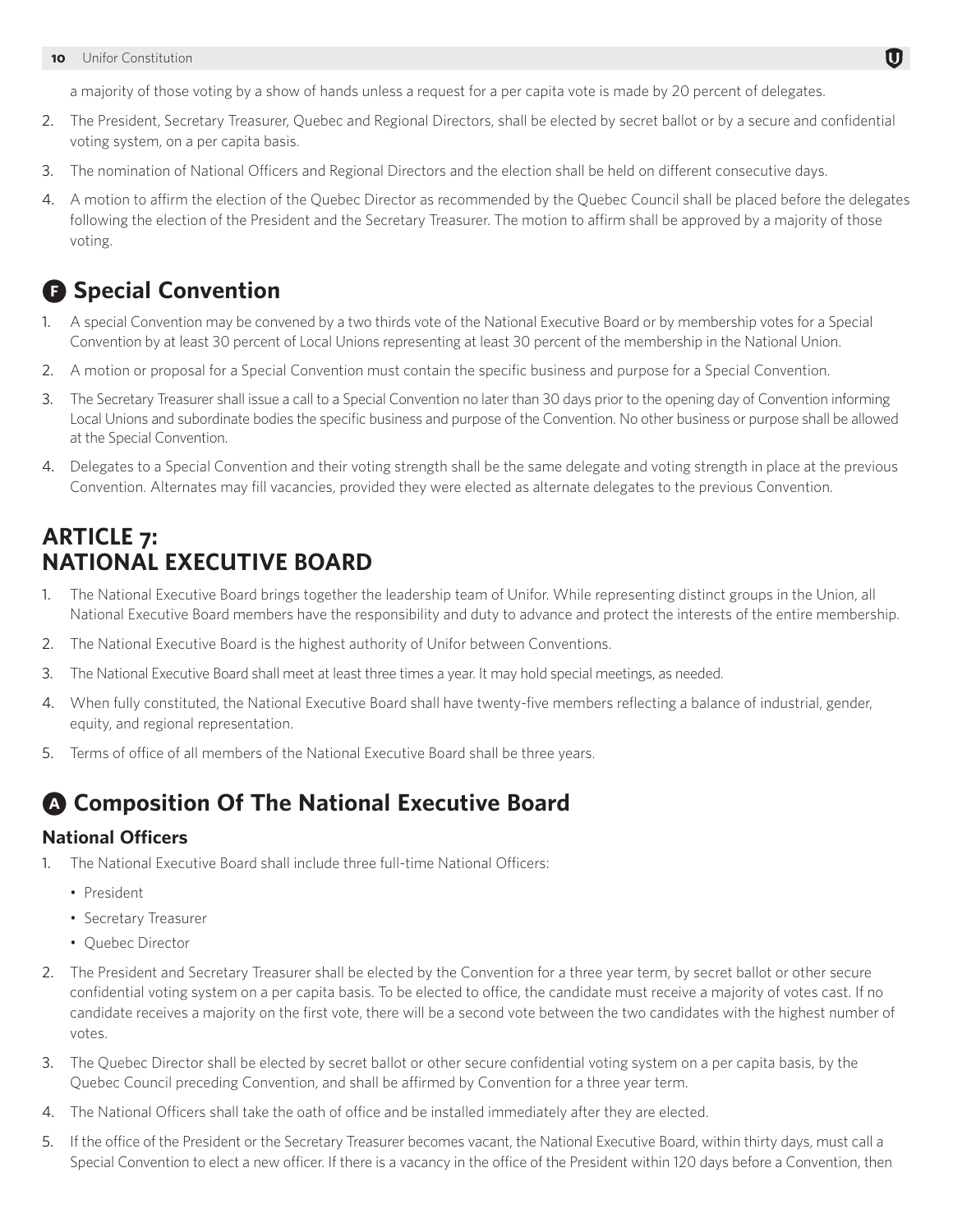the Secretary Treasurer shall assume the responsibilities of that office. Similarly, if there is a vacancy in the office of the Secretary Treasurer, within 120 days before a Convention, then the President shall assume those responsibilities.

6. If the office of Quebec Director becomes vacant, the National Executive Board, within 30 days, shall call a meeting of the Quebec Council to elect a Quebec Director.

### **Regional Directors**

- 7. The National Executive Board shall include three full time Regional Directors, one for Atlantic Canada, Ontario, and Western Canada.
- 8. Each Regional Director shall be elected by Convention by secret ballot or other secure confidential voting system on a per capita basis for a three year term. They will be nominated from within their region at a meeting of the Region's delegates at Convention.
- 9. To be elected to office, the candidate must receive a majority of votes cast. If no one receives a majority of the first vote, there will be a second vote between the two candidates with the two highest votes.
- 10. Each Regional Director shall take the oath of office and be installed immediately after he or she is elected.
- 11. In the event of a vacancy in the office of Regional Director, the National Executive Board shall appoint an interim Regional Director until the next Canadian Council or Convention at which time a successor shall be elected for the remainder of the term.

### **Chairpersons of Regional Councils and Quebec Council**

- 12. The National Executive Board shall include the elected Chairperson of the:
	- Quebec Council
	- British Columbia Council
	- Prairies Council
	- Ontario Council
	- Atlantic Council
- 13. The Regional Council and Quebec Council Chairpersons shall be elected for a three year term by delegates of the respective Councils.
- 14. To be eligible for office the Regional Council Chairpersons and Chairperson of the Quebec Council shall be an elected delegate to their respective councils.
- 15. In the event of a vacancy in the position of Regional Council Chairperson or Chairperson of the Quebec Council, the respective Vice-Chairperson shall serve as an interim chairperson until the next regularly scheduled council meeting.

### **Aboriginal and Workers of Colour Representative**

- 16. The National Executive Board shall include a representative of Aboriginal and Workers of Colour.
- 17. The Aboriginal and Workers of Colour Representative will be elected by his/her peers at the annual National Conference of Aboriginal and Workers of Colour by a secret ballot majority vote for a three year term. This conference shall include the standing committees on aboriginal and Worker of Colour issues established within the Regional and Quebec Councils. (It will also determine the description and language that will be used to describe aboriginal and workers of colour in the structures and communications of Unifor.)
- 18. In the event of a vacancy in the position of Aboriginal and Workers of Colour Representative, the National Aboriginal and Workers of Colour Committee (ie. The Canadian Council Aboriginal and Workers of Colour Standing Committee) shall select, from within their ranks, an interim representative to serve on the National Executive Board until the next Aboriginal and Workers of Colour annual conference, at which time an election will take place.

### **Industry Council Representatives**

- 19. The National Executive Board shall include 11 Industry Council representatives, selected from nominations by Industry Councils.
- 20. Industry Council representatives on the National Executive Board shall be elected by a secret ballot majority vote or other secure confidential voting system on a per capita basis of the Canadian Council, based on nominations by Industry Council and recommendations to the Canadian Council by the National Executive Board. The National Executive Board will receive nominations from the Industry Councils reasonably in advance of a Canadian Council meeting and present recommendations to meet the gender,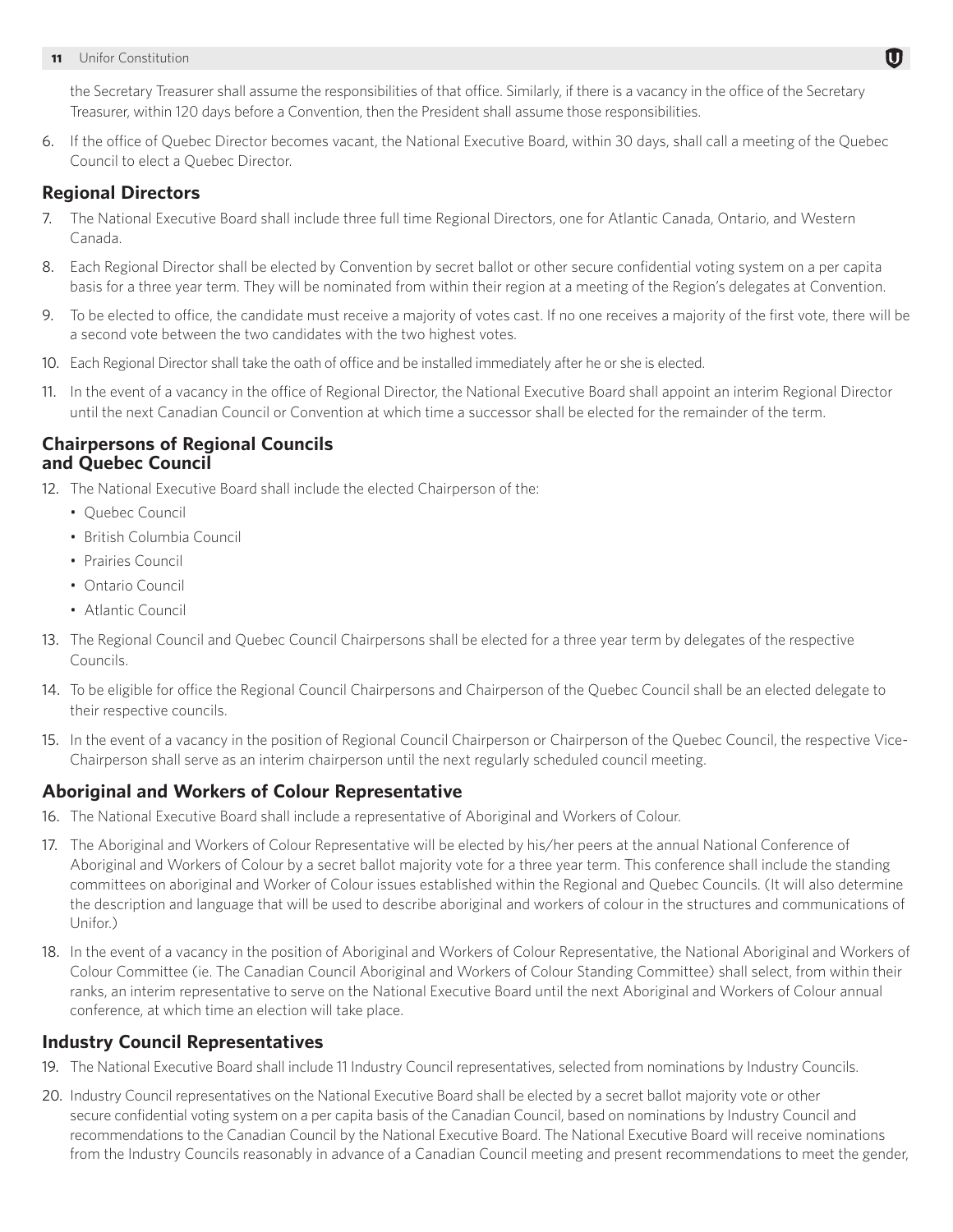regional and industry representation expressed in this constitution. All such recommendations will be mutually agreed with the appropriate Industry Council.

21. Industry Council representatives shall be elected by a secret ballot majority vote or other secure confidential voting system on a per capita basis.

The Industry Council representatives shall take the oath of office and be installed after they are elected at the Founding Convention.

- 22. Elections for the Industry Council representatives shall take place at the Canadian Council following every Convention and shall be for a term of three years.
- 23. In the event of a vacancy in the position of Industry Council Representative, the National Executive Board, in consultation with the respective Industry Council, shall select an interim representative who shall serve until the next Canadian Council meeting at which time an election shall occur.

### **Retired Workers Representative**

- 24. The National Executive Board shall include a representative of Retired Workers.
- 25. The Retired Worker Representative shall be the Chairperson of the National Retired Workers Council Executive.
- 26. The term of office of the Retired Workers representative on the National Executive Board shall be the term of office of the Chairperson of the National Retired Workers Council and shall not exceed three years.
- 27. The Chairperson of the National Retired Workers Council shall take the oath of office and shall be installed as a member of the National Executive Board.
- 28. In the event of a vacancy in the position of Retired Worker Representative, the Vice-Chairperson of the National Retired Workers Council shall serve as interim representative until an election has occurred.

#### **Skilled Trades Representative**

- 29. The National Executive Board shall include a representative of Skilled Trades Workers.
- 30. The Skilled Trades Representative shall be the Chairperson of the National Skilled Trades Council.
- 31. The term of office of the Skilled Trades Workers Representative on the National Executive Board shall be the term of office of the Chairperson of the National Skilled Trades Council and shall not exceed three years.
- 32. The Chairperson of the National Skilled Trades Council shall take the oath of office and shall be installed as a member of the National Executive Board.
- 33. In the event of a vacancy in the position of Skilled Trades Worker Representative the Vice-Chairperson of the National Skilled Trades Council shall serve as interim representative until an election has occurred.

### **Gender Balance**

34. The number of women sitting on the National Executive Board shall be at least equal to the proportion of women members in the Union.

### **Regional Balance**

35. Members from any one region of the National Union (Atlantic Region, Ontario Region, Western Region and Quebec) shall not hold more than 13 of the 25 seats on the National Executive Board at any one time.

### **Membership in Good Standing**

36. To be eligible for election to any position as a National Officer, Regional Director, or other member of the National Executive Board, a candidate must be a member in good standing of the National Union.

### B **National Executive Board Procedures**

- 1. A majority of the National Executive Board shall be present to constitute a quorum. No business shall be conducted without a quorum. Only a majority of the National Executive Board can adjourn a board meeting.
- 2. The National Executive Board shall make decisions by majority vote. Each member has one vote.
- 3. Verbatim transcripts will be taken at National Executive Board meetings. The proceedings will be transcribed immediately and sent to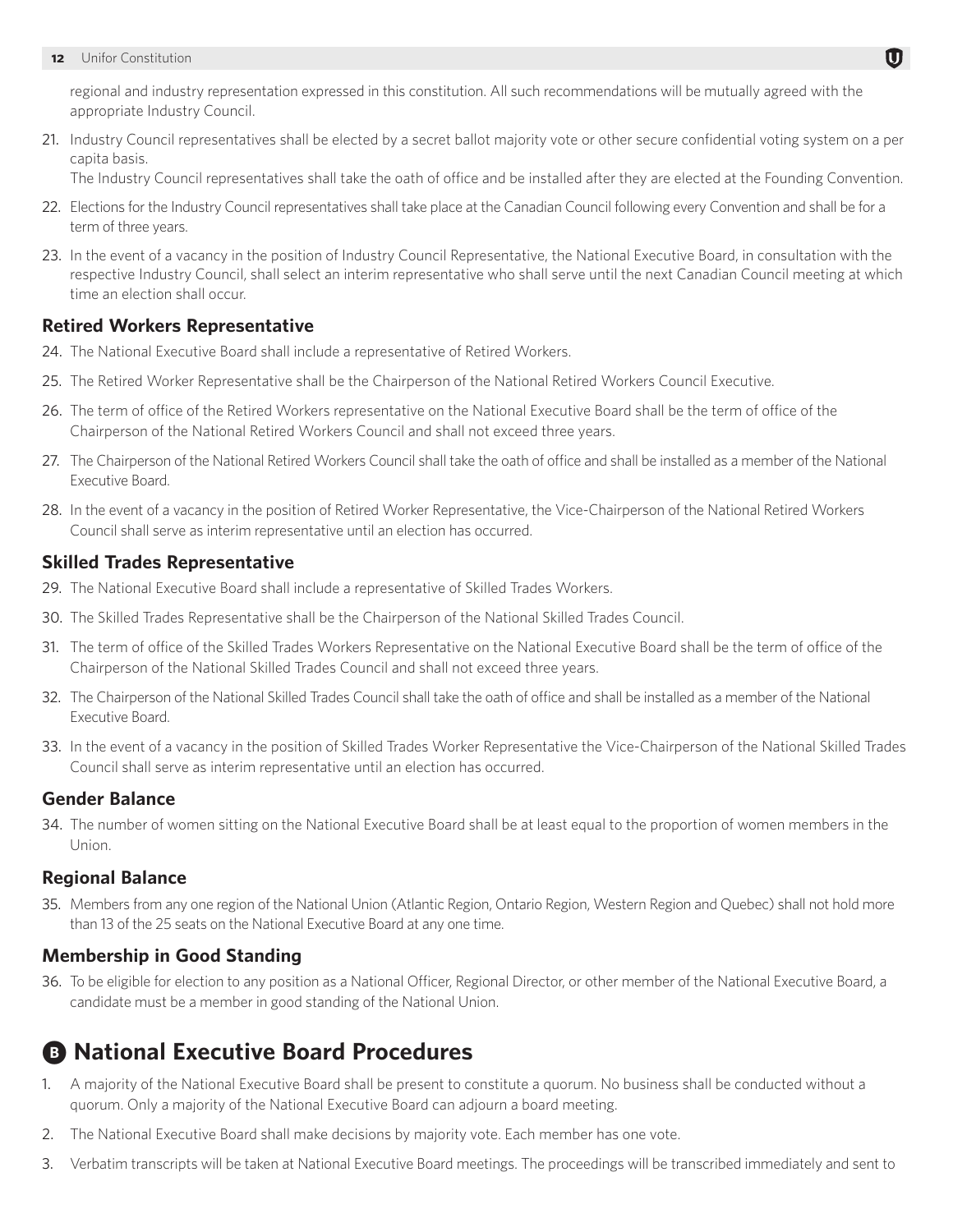Board members. A record of decisions and actions of the National Executive Board shall be provided to all Local Unions and subordinate bodies in a timely way.

- 4. The National Executive Board may initiate an in-camera session, at its discretion.
- 5. In the event that a request for a Special National Executive Board meeting has been made by four members of the Board and been declined by the President, four Board members may submit a written request to the Secretary Treasurer for a Special National Executive Board meeting.
- 6. Within 48 hours of receiving the request, the Secretary Treasurer will poll the National Executive Board members. If a majority votes in favour, the President will convene the Board within five days. If the President fails to do it, the Secretary Treasurer or a Board member assigned to do it by the National Executive Board will arrange the meeting.

### C **National Executive Board Responsibilities And Authority**

- 1. The National Executive Board may rescind, reverse or repeal any action or decision of any National Officer, Regional Director, or member of the National Executive Board.
- 2. The National Executive Board shall cause to amend any By-Laws of a Local Union or other subordinate body that do not conform to this Constitution.
- 3. The National Executive Board may settle jurisdictional disputes between Local Unions.
- 4. The National Executive Board shall oversee the funds of the National Union and authorize expenditures which conform to the objectives of this Constitution, and policies of the Union.
- 5. The National Executive Board shall ensure that the financial accounts and records of the National Union are audited at least annually by an independent Chartered Accountant approved by the Board, with a copy of the audit report to be delivered in a timely way to all Local Unions and subordinate bodies.
- 6. The National Executive Board shall have the authority to administer the National Strike and Defence Fund Policy.
- 7. The National Executive Board shall be empowered to amend this Constitution for the purpose of complying with any legal requirements relating to the acceptance of this Constitution, the Union's status at law, as a trade union or bargaining agent, as advised by legal counsel.
- 8. The National Executive Board shall approve the terms and conditions of employment of non-unionized employees of the National Union. With respect to all other staff of the National Union, the National Executive Board must ratify the collective agreement governing their terms and conditions of employment before the agreement is effective.
- 9. The National Executive Board shall decide how and for how much National Officers, Regional Directors, Staff, and Local Union signing Officers will be bonded.
- 10. The National Executive Board shall approve the department and area office structure of the National Union.
- 11. The National Executive Board shall receive, review and approve applications for a Local Union, Community Chapter, or subordinate body Charter.
- 12. The National Executive Board shall approve the By-Laws of the Canadian Council, Quebec, Regional and Industry Councils and Local Unions and other subordinate bodies and will, among other things, ensure that they shall reflect the gender and equity principles of this Constitution.
- 13. The National Executive Board shall exercise its authority and mandate as expressed elsewhere in this Constitution.
- 14. Between Conventions, the National Executive Board has the authority to make and amend policies of the National Union.

# **ARTICLE 8: RESPONSIBILITIES OF NATIONAL OFFICERS**

### A **Responsibilities of the President**

1. Between National Executive Board meetings, the President has authority. He or she works to protect and advance the interests of Unifor. He/she is responsible to the National Executive Board, and ultimately the membership, for the administration of Unifor, and all its programs and activities.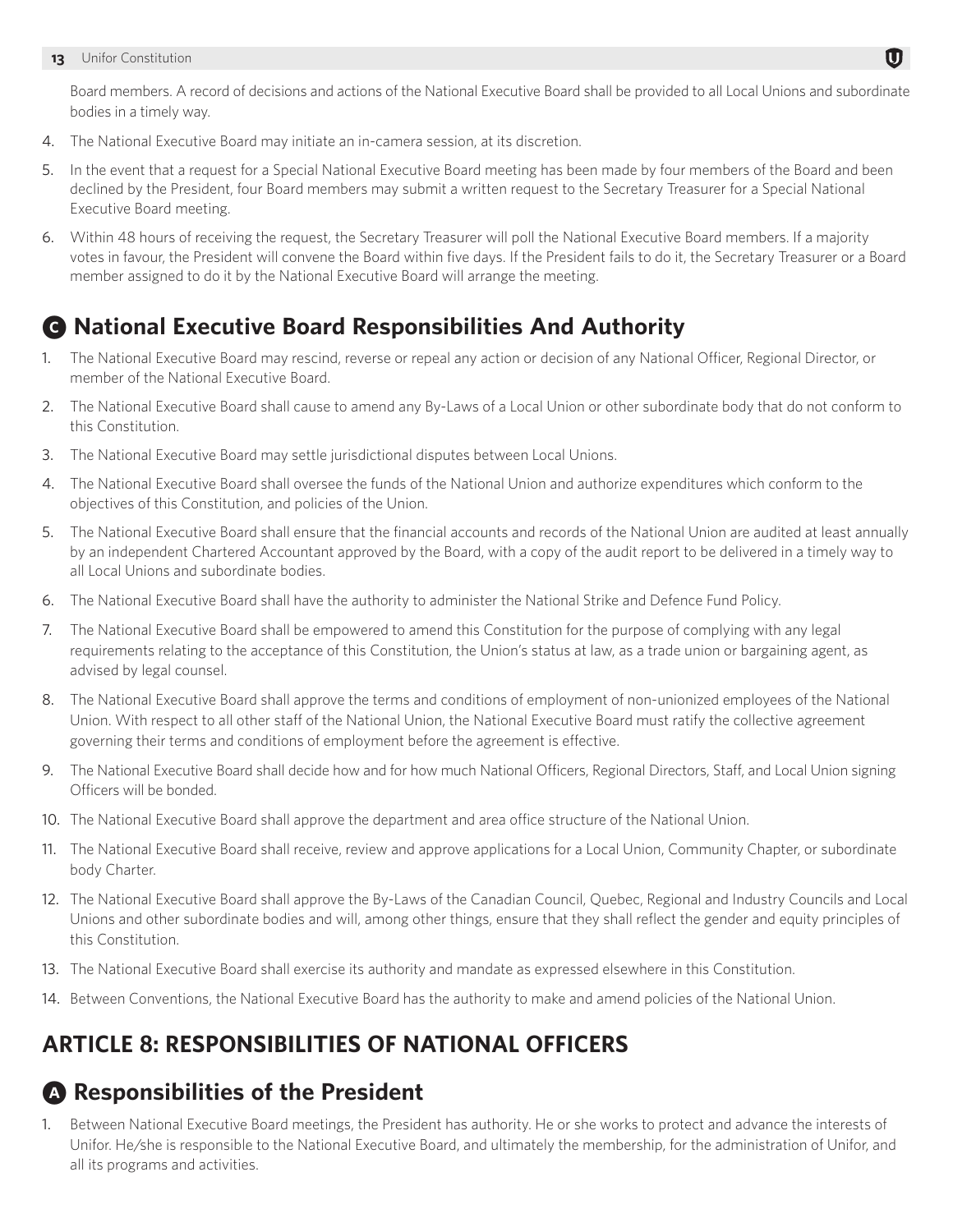- 2. The President leads and coordinates the leadership team of the National Union. The President directs and coordinates collective bargaining undertaken in the Union.
- 3. The President must act in conformity with the Constitution, and the actions of Convention or Special Convention, and National Executive Board and Canadian Council.
- 4. The President may act personally or through delegation of authority to other National Officers, Regional Directors, or Staff of the National Union.

### **At Convention and Canadian Council**

- 5. The President is the presiding Officer at a Convention, Special Convention and Canadian Council.
- 6. He/she will report to the Convention and Canadian Council.

### **National Executive Board**

- 7. The President shall convene and preside at regular and special meetings of the National Executive Board, other than a meeting convened under Article 7 section B Paragraph 6.
- 8. The President will report on his/her activities and make recommendations to the National Executive Board. All his/her actions will be subject to approval of the Board. He/she will carry out the instructions or decisions of the Board.

### **Special Meetings**

9. The National President may call special meetings of Councils, Local Unions or other subordinate bodies, to protect the interests of their members.

### **Assignment of Duties**

10. The President may assign duties and responsibilities to other National Officers, Regional Directors and Staff of the Union, and such an assignment may be withdrawn at the President's discretion.

### **Resolution of Disputes**

11. The President will rule on all Constitutional issues, except where another dispute resolution procedure is provided by this Constitution.

### **Commercial Contracts with Third Parties**

- 12. The President is a signing officer of the National Union. To conduct the affairs of the National Union and in keeping with its objectives, the President or Secretary Treasurer has the authority to sign, administer and enforce any commercial contract on behalf of the National Union with another party.
- 13. The President or Secretary Treasurer may delegate this authority in writing to the Quebec Director, a Regional Director and/or a National Representative. Unless the Officer revokes it, the authority will be good for the remainder of the Officer's term.

### **Staff**

- 14. All staff of the National Union shall be appointed or hired by the President. The President shall administer the collective agreements made with the collective bargaining agents representing the staff of the National Union.
- 15. The President may establish new staff departments or reorganize existing departments, or area offices, as approved by the National Executive Board.

### **Spokesperson**

16. The President is the spokesperson of the National Union.

### **Committee Appointments**

17. The President shall appoint all National Union committees and delegations of the National Union not otherwise provided for in this Constitution, or policies of the National Union, subject to the approval of the National Executive Board.

### **General Authority**

18. The President shall exercise his/her authority and responsibilities as expressed elsewhere in this Constitution.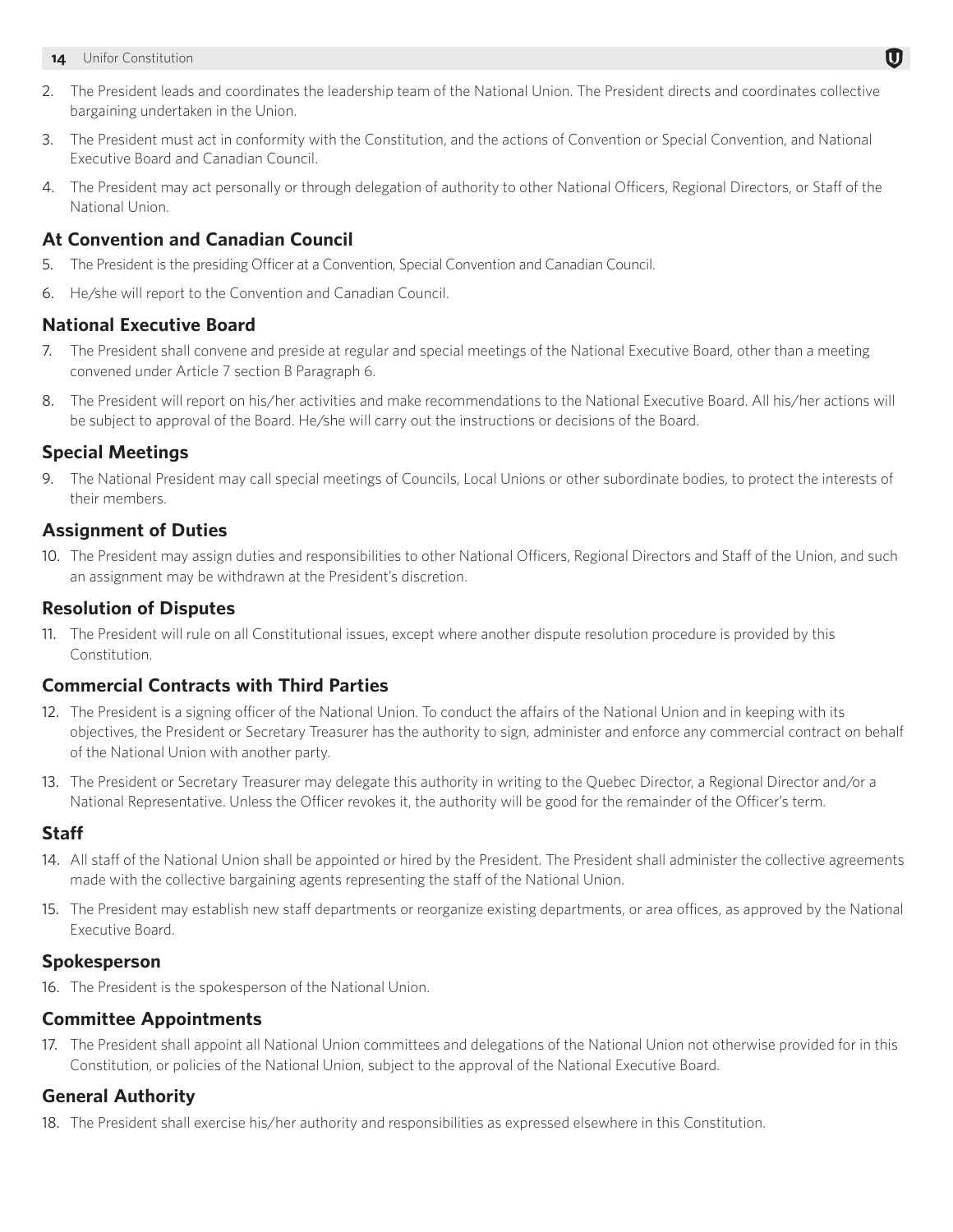### $\bullet$  **Responsibilities of the Secretary Treasurer**

- 1. The Secretary Treasurer is part of the National leadership team of Unifor, and shall assist the President in carrying out his/her responsibilities.
- 2. The Secretary Treasurer shall act under the direction of the President and shall assume administrative, political, organizing and bargaining responsibilities as assigned by the President.
- 3. The Secretary Treasurer will act as the financial officer of the National Union and report on the financial affairs of the National Union to Convention, Canadian Council, the National Executive Board, Local Unions and other subordinate bodies of the Union as deemed appropriate.
- 4. He/she will be the custodian of the National Union's funds, seal, and financial books and records.
- 5. He/she shall receive the income of the National Union, and collect all monies due to it. He/she shall deposit all funds of the National Union in its name with appropriate financial institutions.
- 6. He/she shall pay all bills and expenses of the National Union, by cheque, counter-signed by the President.
- 7. He/she shall invest the money of the National Union not needed to meet current obligations, according to procedures and standards set by the National Executive Board.
- 8. The Secretary Treasurer shall take all necessary steps to register and/or copyright the name, logo, insignia and/or seal and other property of the National Union.
- 9. The Secretary Treasurer shall ensure that there is an official record of the proceedings of Convention, Special Convention, National Executive Board and Canadian Council.
- 10. He/she shall ensure adequate bonding, in the amounts prescribed by the National Executive Board for every Officer, Representative and staff person of the National Union who handles the funds or other property of the National Union.
- 11. The Secretary Treasurer shall coordinate and maintain a National Union membership list. The list shall be used only for purposes that conform to the objectives of the Union.
- 12. The Secretary Treasurer shall prepare and present to the National Executive Board an annual National Union budget, or other special budget as may be requested.
- 13. The Secretary Treasurer shall exercise his/her authority and responsibilities as expressed elsewhere in this Constitution.

### C **Responsibilities of the Quebec Director**

- 1. The Quebec Director shall be part of the National leadership team and shall assist the President and Secretary Treasurer in carrying out their responsibilities.
- 2. The Quebec Director shall act under the direction of the President on any matter concerning the National Union as a whole and shall assume administrative, political, organizing and bargaining responsibilities as assigned by the President.
- 3. The Quebec Director shall administer and direct the activities of the Union in Quebec.
- 4. The Quebec Director shall act on behalf of the President on matters related to the national character or distinctness of Quebec and is the principal spokesperson of the Union in Quebec.
- 5. The Quebec Director shall be responsible for all programs and policies of the National Union and the Quebec Council and shall ensure the objectives of the Union are achieved.
- 6. The Quebec Director shall recommend to the President the appointment of Assistants, Area Directors, National Representatives, specialized staff and support staff to conduct the affairs of the Union in Quebec. The Quebec Director shall direct and coordinate the work of his/her Assistants, Area Directors and Staff in Quebec.
- 7. The Quebec Director may make recommendations to the President with respect to the area office and Department structure of the National Union in Quebec.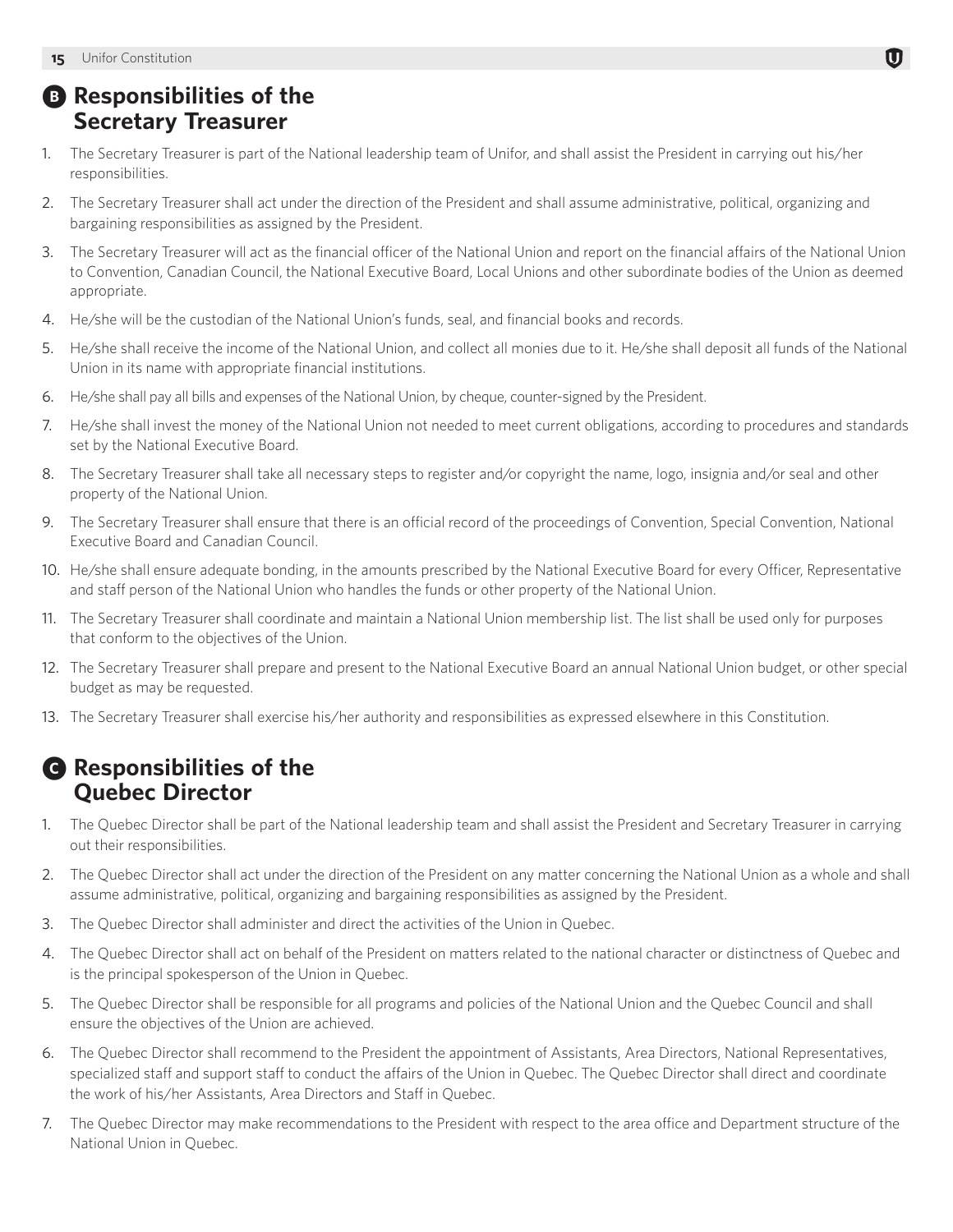- 8. The Quebec Director shall report and make recommendations to each meeting of the Quebec Council and shall submit a report to each meeting of the Canadian Council. The Quebec Director shall also report to the National Executive Board at its meetings.
- 9. The Quebec Director shall assist in the coordination of the Quebec Council and shall be a delegate to the Quebec Council and a member of the Executive of the Quebec Council.
- 10. The Quebec Director shall have the authority to convene a meeting of the Quebec Council, if it is determined by him/her to be necessary and in the best interest of the members in Quebec.
- 11. The Quebec Director shall exercise his/her authority and responsibilities as expressed elsewhere in this Constitution.

### D **Responsibilities of Regional Directors**

- 1. The Regional Directors shall assist the President and carry out assignments as determined by the President and the National Executive Board.
- 2. The Regional Directors shall be part of the National leadership team and shall assist the National Officers in carrying out their responsibilities.
- 3. The Regional Directors shall be responsible for all programs and policies of the Union within their region and shall ensure the objectives of the Union are achieved.
- 4. The Regional Directors shall assist in coordinating the activities of the Regional Council(s) in his/her region.
- 5. The Regional Directors are delegates to the Regional Councils in his/her area and shall be a member of the Executive of the appropriate Regional Council(s).
- 6. The Regional Directors shall report and make recommendations to each meeting of the Regional Council in his/her region and shall submit reports to each meeting of the Canadian Council.
- 7. The Regional Directors shall coordinate the work of National Representatives and Area Directors and jointly strive to build the Union in their Region.

### E **Salaries and Honorariums**

- 1. The annual salaries of the National Officers and Regional Directors, as of January 1<sup>st</sup> 2019, shall be:
	- President \$166,571.41
	- Secretary Treasurer \$153,640.40
	- Quebec Director \$145,099.92
	- Regional Directors \$139,761.71
- 2. Effective January 1, 2017 and continuing every January 1 thereafter, the salary for each National Officer and Regional Director shall increase by a percentage amount reflecting the weighted average wage increase of the membership in the preceding year.
- 3. The weighted average wage increase shall include all regular wages but will not include lump sums, bonuses or other special adjustments.
- 4. The weighted average wage increase will be prepared by the Director of Research and presented to the National Executive Board for approval at the first regular meeting of each year.
- 5. National Executive Board members who are not full time National Officers or Regional Directors shall receive an honorarium of \$600 per month.

# **ARTICLE 9: CANADIAN COUNCIL**

- 1. All Local Unions and other subordinate bodies are members of the Canadian Council.
- 2. The Canadian Council shall meet each year in which there is no Convention.
- 3. All meetings and proceedings of the Canadian Council will be fully translated and interpreted in Canada's two official languages.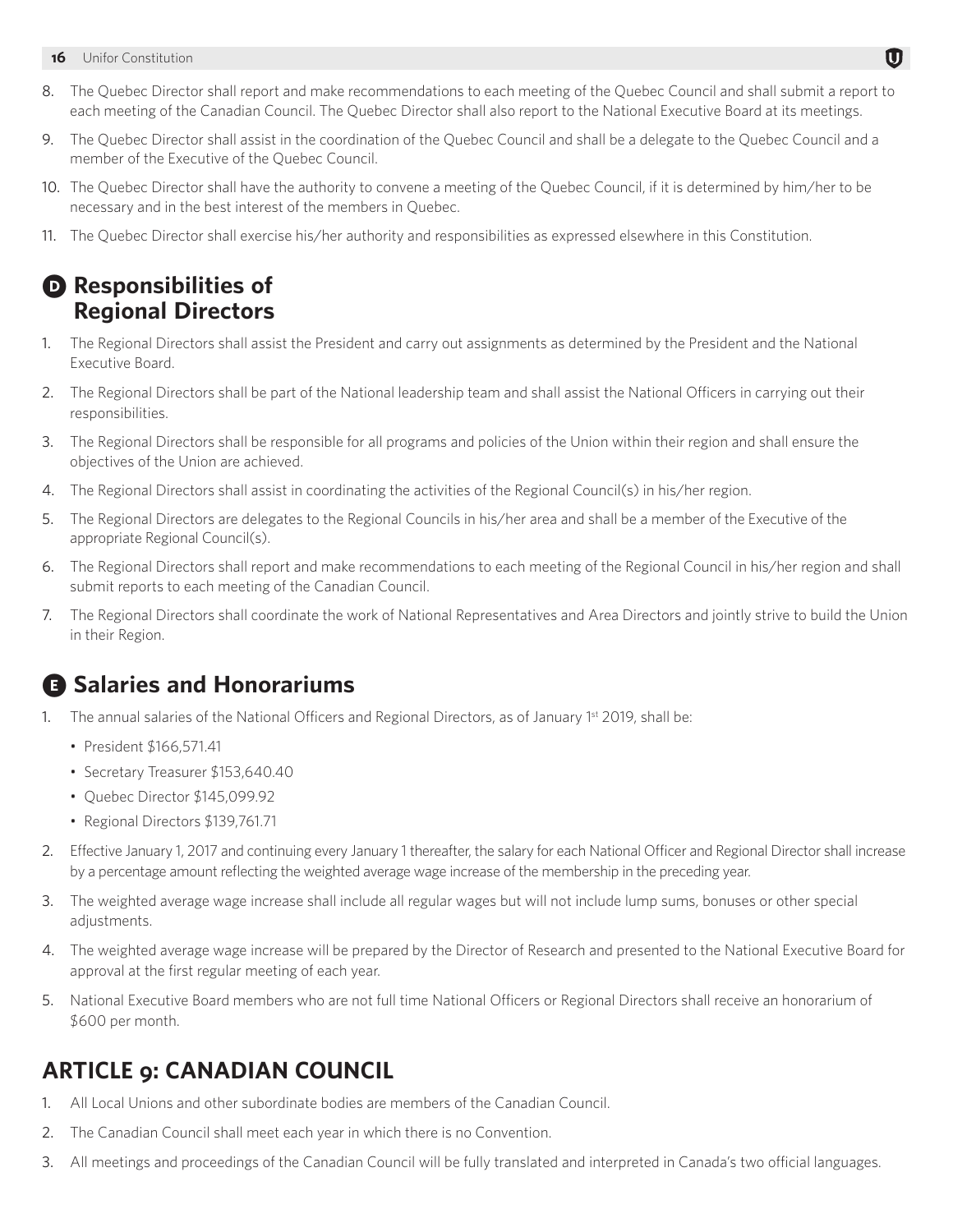- 4. The Executive of the Canadian Council shall include the National Officers, the elected Chairpersons of the Regional Councils and Quebec Council, and other members as determined by Canadian Council By-Laws. The composition of the executive shall reflect the gender and equity principles of the union.
- 5. The Canadian Council will be convened and chaired by the President of the National Union.
- 6. There will be no levy upon Local Unions or subordinate bodies for the Canadian Council.
- 7. Expenses of the Canadian Council, excluding costs for Local Union, Regional Council and Industrial Council delegates, shall be approved by the National Executive Board and borne by the National Union.
- 8. Local Union delegate entitlement to the Canadian Council shall be as follows:

Local Unions with 1 to 500 members – 1 delegate Local Unions with 501 to 999 members – 2 delegates Local Unions with 1,000 to 2,999 members – 4 delegates Local Unions with 3,000 members or more – 6 delegates

Local Unions may apply to the Secretary Treasurer to send one additional delegate who shall be a woman or from an equity seeking group with voice and one vote. The Secretary Treasurer may restrict these delegates according to cost and space limitations.

- 9. Delegates to Canadian Council shall be elected by secret ballot with a minimum of 15 days' notice to all members of nominations and elections. Candidates with the most votes will be elected, unless the By-Laws of the Local Union stipulates otherwise.
- 10. The following individuals will also be delegates to the Canadian Council with voice and one vote each:
	- In addition to the Chairperson, 4 executive members of the Quebec Council and Regional Councils.
	- 3 members of each Standing Committee of the Quebec Council and Regional Councils established in this constitution.
	- Executive members of Industry Councils.
	- Members of the National Executive Board.
	- Members of the Executive of the National Retired Workers Council.
- 11. The Canadian Council will, among other things:
	- Elect Industry Council representatives to the National Executive Board.
	- Elect a Regional Director upon a vacancy arising in that position.
	- Receive, review, discuss, and adopt reports from National Officers, Regional, Area, Industry and Department Directors, and National Representatives, with respect to their respective activities and assignments.
	- Adopt policies or resolutions which are consistent with the objectives and principles of the National Union.
	- Conduct campaigns with respect to national affairs, including matters pertaining to the Canadian Labour Congress, federal elections, and other struggles affecting the National membership.
	- Engage in special campaigns of solidarity in support of Local Unions or subordinate bodies fighting for fair contracts, secure employment, or any of the objectives of the National Union.
	- Engage in special campaigns of solidarity in support of progressive allies and community partners whose struggles are consistent with the objectives of the National Union.
	- Sustain the organizing efforts of the National Union across Canada.
- 12. Canadian Council By-Laws must conform with this Constitution and are subject to the approval of the National Executive Board.
- 13. The Canadian Council shall establish Standing Committees with respect to Women, Aboriginal and Workers of Colour, Young Workers, Lesbian, Gay, Bisexual and Transgender issues (LGBT), Workers with Disabilities, Health and Safety and Environment (HSE), Political Action and other Committees as determined by the Executive of the Council. These committees will be composed of representatives of the respective standing committees of the regional and Quebec Councils. The process for selecting additional members to the Standing Committees shall be described in the By-Laws. The selection of members to the Standing Committees on Women, Aboriginal and Workers of Colour, Young Workers, Lesbian, Gay, Bisexual and Transgender issues (LGBT) and Workers with Disabilities, shall include a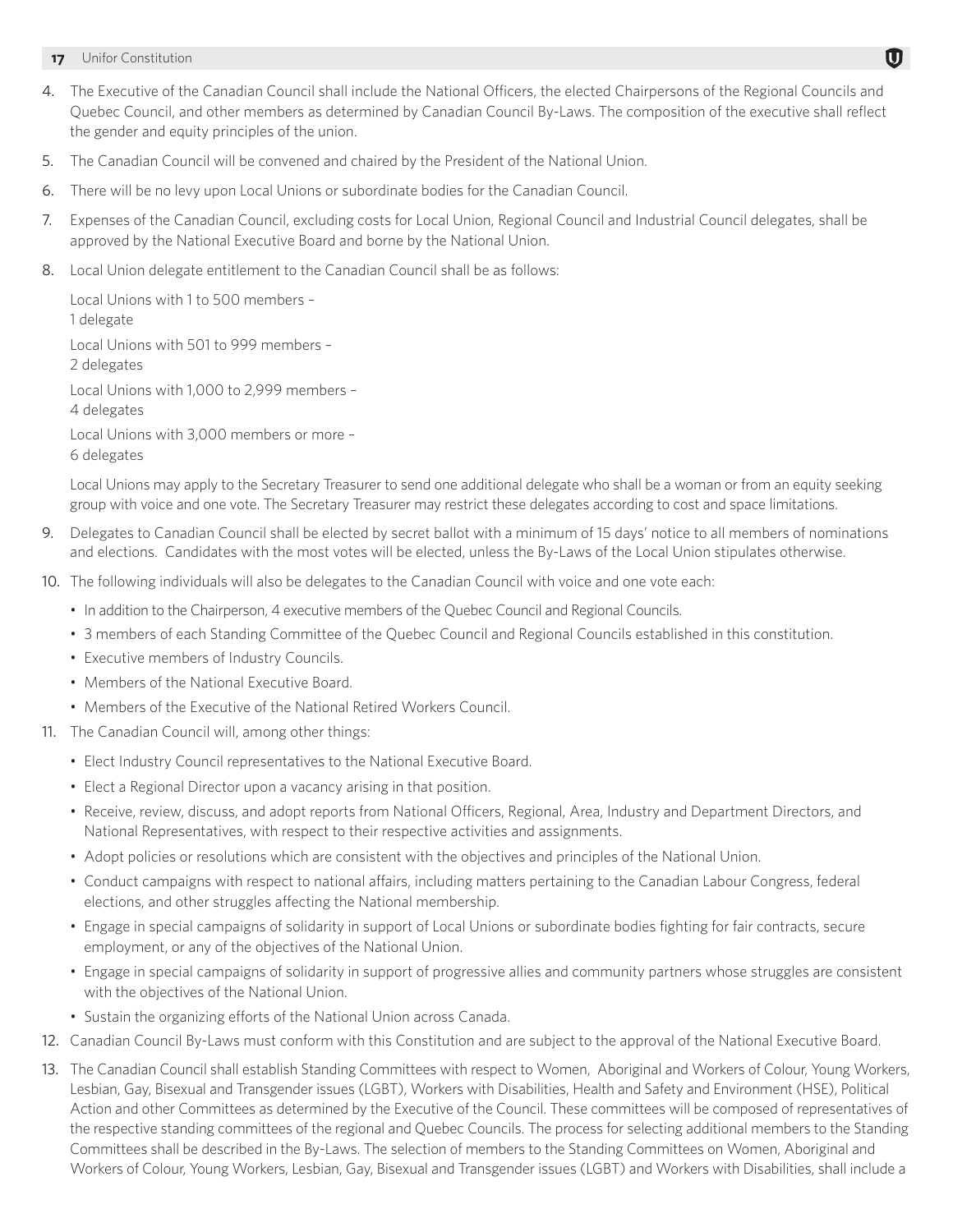provision for peer election.

- 14. Successive meetings of the Canadian Council shall take place in different locations in Canada.
- 15. All elections conducted by the Canadian Council shall be by a secret ballot, or other secure and confidential voting system on a per capita basis. Per capita voting strength shall be divided equally among the number of Local Union delegates attending, with any left over votes to be allocated to the President or Chairperson of the delegation.
- 16. All resolutions, except those seeking a Constitutional amendment which require a two-thirds vote for approval, shall be approved by a majority of those voting by a show of hands unless a request for a per capita vote is made by 20 percent of delegates.

### **ARTICLE 10: REGIONAL AND QUEBEC COUNCILS**

- 1. The Regional Councils and the Quebec Council are a democratic force for union activism, solidarity, and strength. They are forums of accountability and organizing centres which will involve and engage thousands of local union activists in the life of the union.
- 2. All Local Unions and subordinate bodies are members of the Quebec Council, or their respective Regional Council.
- 3. There shall be a Quebec Council and four Regional Councils. The four Regional Councils shall consist of the:
	- (a) British Columbia Council
	- (b) Prairies Council (comprising Alberta, Saskatchewan and Manitoba)
	- (c) Ontario Council
	- (d) Atlantic Council (comprising Newfoundland and Labrador, Nova Scotia, New Brunswick, and Prince Edward Island)
- 4. All Local Unions or subordinate bodies located in the Territories or Nunavut shall be assigned to a Regional Council or the Quebec Council by the National Executive Board.
- 5. The membership of a National or multi-regional Local Union shall be assigned to the Council covering their residence. They shall be deemed to constitute a local union for the purposes only of their respective Regional or Quebec Council.
- 6. Delegate entitlement shall be based on the following:

#### **(a) Single Unit Local Unions or Subordinate Bodies**

1 to 250 members – 1 delegate

251 to 500 members – 2 delegates

501 to 750 members – 3 delegates

751 to 1,000 members – 4 delegates

1,001 to 1,250 members – 5 delegates

And one additional delegate for each additional 250 members

**(b) Amalgamated Local Unions or** 

#### **Subordinate Bodies**

Each bargaining unit with 250 members or more of an amalgamated Local Union shall have delegate entitlement based on the following:

250 to 500 members – 1 delegate

501 to 750 members – 2 delegates

751 to 1,000 members – 3 delegates

1,001 to 1,250 members – 4 delegates

And one additional delegate for each additional 250 members

Members of bargaining units within an amalgamated Local Union with fewer than 250 members shall be grouped together and entitled to delegates as per Paragraph 6a of this Article.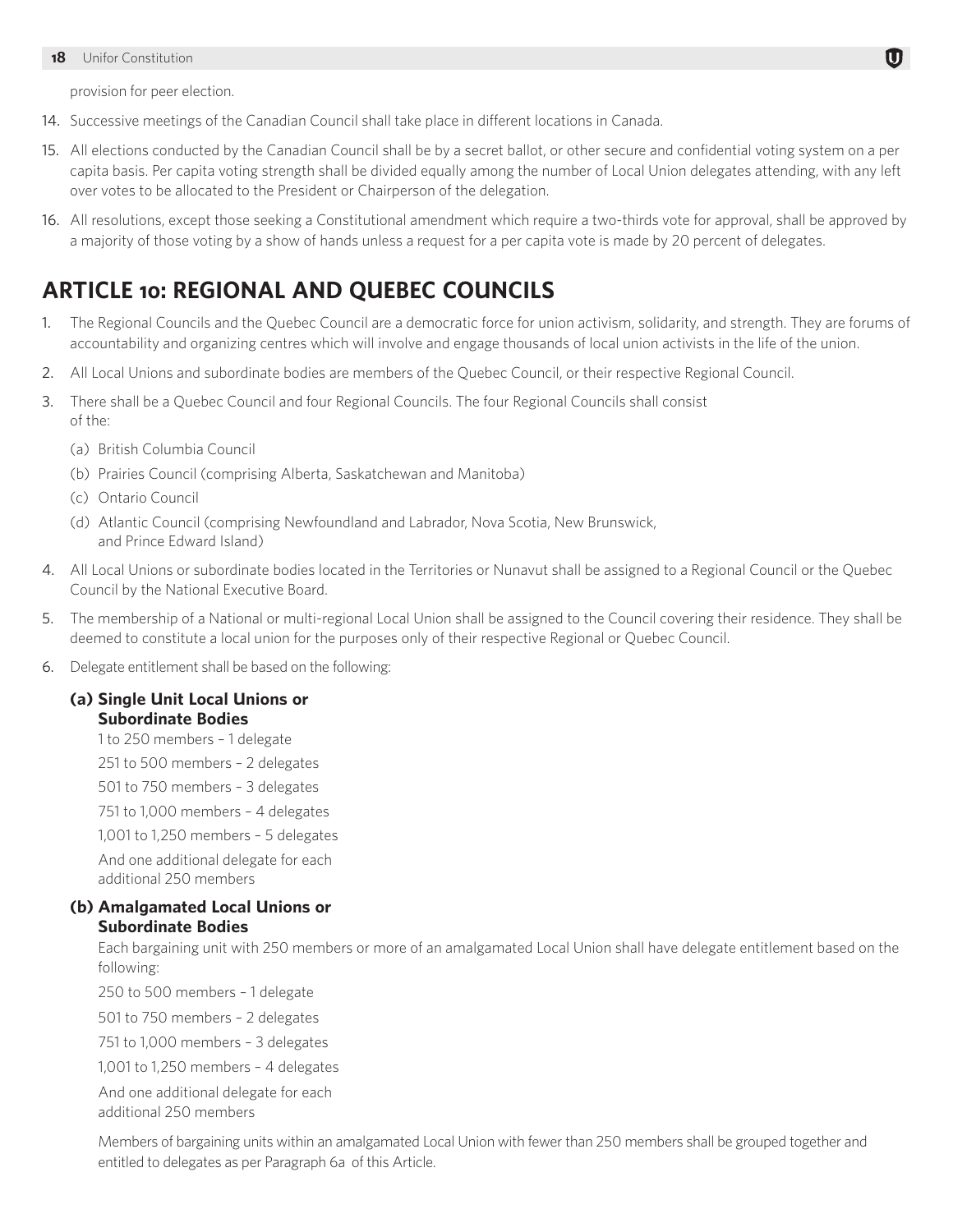Delegate entitlement shall be based on the average dues payment to the Quebec Council and Regional Councils in the year preceding the Council meeting excluding any period in which National Union dues payments have been interrupted by a labour dispute.

- 7. Delegates to Quebec Council and Regional Councils shall be elected by secret ballot with a minimum of 15 days notice to all members of nominations and elections. Candidates with the most votes shall be elected, unless the By-Laws of the Local Union stipulates otherwise.
- 8. Upon approval of the National Executive Board the Regional and the Quebec Councils may change the Local Union regular delegate entitlement formula provided:
	- No Local Union's regular delegate entitlement is reduced, and
	- The balance of regular delegates from the two predecessor unions is maintained.
- 9. The Councils may also consider the inclusion of alternate delegates and/or special delegates. Special delegates, with voice and no vote, may include a Local Union President or Chairperson of a bargaining unit. They may also include representatives of designated equity groups who would participate in the Council's Standing Committees.
- 10. In addition to and at the same time as National Union dues payable by Local Unions a per capita levy of 0.0135% of every worker's regular wages will be paid on a monthly basis by every Local Union to the National Union, which will distribute to the Regional Councils or the Quebec Council, their appropriate share of funds.
- 11. The By-Laws of the Quebec Council and each Regional Council must conform to this Constitution. They shall be approved by the National Executive Board, and shall reflect the gender and equity principles of the National Union.
- 12. The term of office of delegates to the Regional Councils and the Quebec Council shall be equal in length to the term of office of the Executive of the Local Union from which they are elected.
- 13. The Executive of each Regional Council and the Quebec Council at a minimum shall include an elected Chairperson, Vice Chairperson, and Secretary Treasurer. The composition of the Executive shall reflect the gender and equity principles of the Union. Each member of the Executive of a Regional Council or the Quebec Council shall serve a three year term. Regional Directors shall be delegates to their respective Regional Council and ex-officio members of the Executive of the Regional Council. The Quebec Director shall be a delegate to the Quebec Council and an ex-officio member of the Quebec Council Executive.
- 14. Each Regional Council and the Quebec Council will establish standing committees with respect to Women, Aboriginal and Workers of Colour, Young Workers, Lesbian, Gay, Bisexual and Transgender Workers (LGBT), Workers with Disabilities, Health, Safety and the Environment (HSE), Political Action, Employee and Family Assistance Program Committee (EFAP) and other committees as determined by the Executive of the Council.
- 15. The Standing Committees are accountable to their respective Council and Council Executive. Each Standing Committee shall have the authority and funds delegated to it by the Regional or Quebec Council.
- 16. The process for selecting Standing Committee members shall be described in the By-Laws of the Council(s). The selection of members to the Standing Committees on Women, Aboriginal and Workers of Colour, Lesbian, Gay, Bisexual and Transgender (LGBT) members, Workers with Disabilities and Young Workers shall include a provision for peer election.
- 17. Standing Committees may organize conferences and meetings, initiate educational events and activities, mobilize members and make recommendations to the Council to build the union within the mandate of the committee.
- 18. The regional Council and the Quebec Council, will among other things:
	- Elect a Chairperson, who shall serve on the National Executive Board, and a Vice-Chairperson, Secretary Treasurer, and others as determined by Council By-Laws.
	- Review reports and issue directions to Standing Committees.
	- Receive, review, discuss and adopt reports from National Officers, Regional, Area, Industry and Department directors, and staff, with respect to their activities and assignments.
	- Adopt policies or resolutions which are consistent with the objectives and principles of the National Union.
	- Conduct campaigns with respect to regional or provincial affairs, including matters pertaining to the Provincial or Territorial Federations of Labour, provincial and municipal elections, and other struggles affecting the membership.
	- The Quebec Council may also conduct a campaign and activities pertaining to Federal elections.
	- Engage in special campaigns of solidarity and support of a Local Union or subordinate body fighting for a fair contract, security of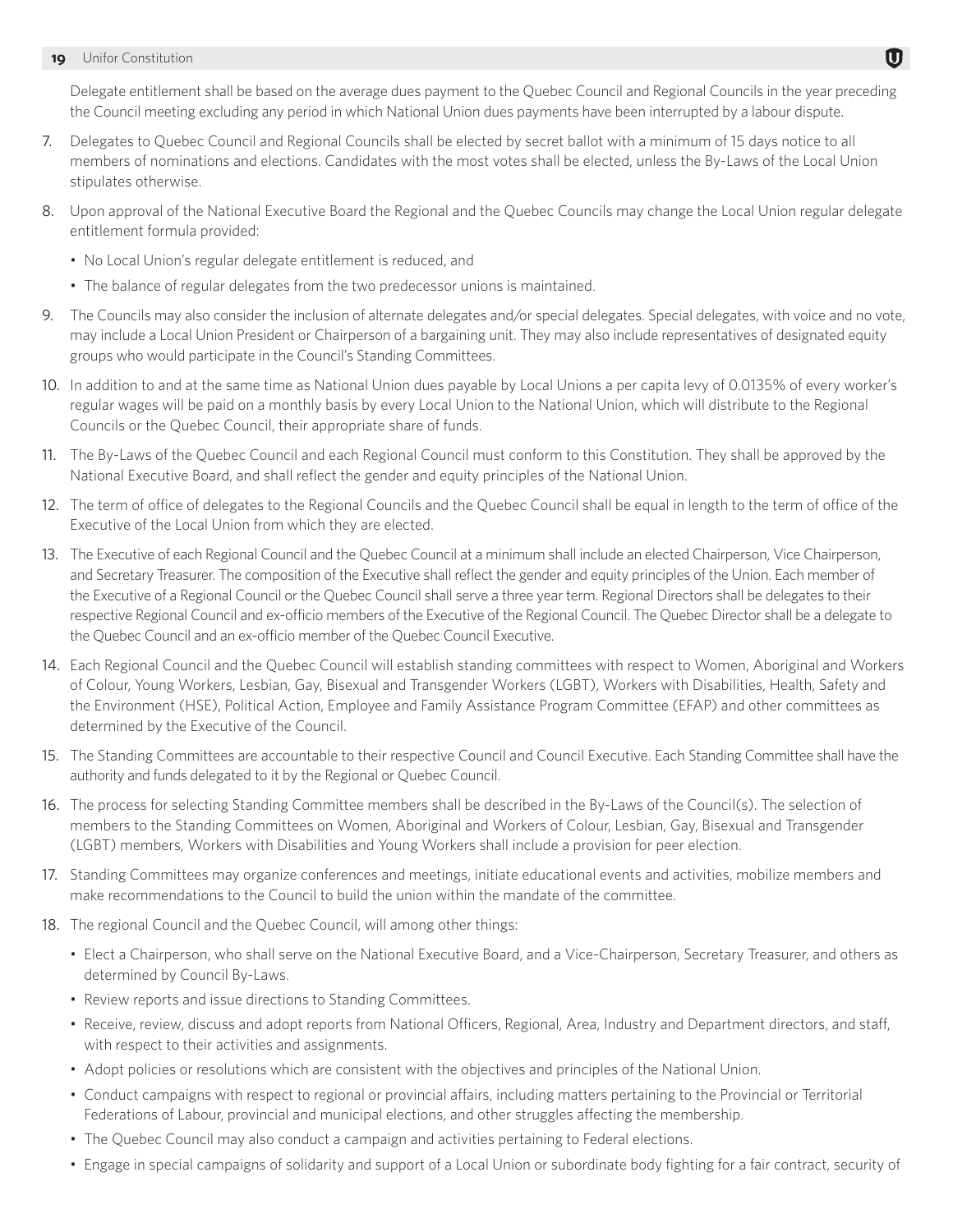employment, or any of the objectives of the National Union.

- Engage in special campaigns of solidarity in support of progressive allies and community partners whose struggles are consistent with the objectives of this National Union.
- Sustain and support the organizing efforts of the National Union across Canada.
- 19. Meetings of the Regional Councils and the Quebec Council shall be held at least once a year.
- 20. All resolutions shall be approved by a majority of those voting by a show of hands unless a request for a per capita vote is made by 20 percent of delegates.
- 21. On any resolution, at the request of at least 20 percent of the delegates, by a show of hands, a per capita vote shall be conducted.
- 22. The National Officers of the Union are delegates to all Regional Councils and the Quebec Council.

### **ARTICLE 11: INDUSTRY COUNCILS**

- 1. A group of Local Unions having members in a defined economic sector may jointly propose the formation of an Industry Council to the President.
- 2. The proposal shall include a description of the objectives, governance, By-Laws, and financing of the Industry Council along with a list of the initial Local Union components of the Industry Council, with a concise description of the relevant work undertaken by members of the Local Union components.
- 3. The President shall convey the proposal with a recommendation to the National Executive Board, at its next meeting.
- 4. The National Executive Board shall determine whether to accept or reject the proposal, or return it to the applicant Local Unions with suggestions for amendments. The applicant Local Unions may resubmit an amended proposal.
- 5. Once an Industry Council is established, all Local Unions or bargaining units thereof in the defined economic sector shall be invited and encouraged to join.
- 6. The National Executive Board shall convene the first meeting of an Industry Council with at least two months' notice to all Local Unions or bargaining units who have members employed in the economic sector represented by the Council. An Executive of the Council shall be elected in accordance with Council By-Laws, at the first meeting. The By-Laws of the Council shall reflect the gender and equity principles of the National Union.
- 7. The Industry Council shall be financed by a per capita levy on the membership of the Local Unions, or components thereof, employed in that sector. The amount of the per capita levy shall be decided by the Industry Council.
- 8. The Industry Council shall meet at least once a year and will be encouraged to coordinate such meetings with the meetings of the Canadian Council.
- 9. In economic sectors where the President has appointed an Industry/Sector Director, the Director shall help coordinate the work of the Industry Council.
- 10. The purposes of the Industry Council are to, among other things:
	- Make nominations to the National Executive Board.
	- Advocate on behalf of the members in the economic sector with respect to matters of common concern.
	- Debate, formulate and coordinate industrial strategies.
	- Assist in the coordination of collective bargaining demands and agendas, and through the formulation of policies, deal with employers in the economic sector in supportive and strategic fashion.
	- Assist in the organization of new bargaining units within the economic sector and partner with the National Union in strategic organizing.
	- To meet, share information, network, and coordinate all union representative and community activities in the economic sector.
- 11. Industry Councils who wish to make nominations to the National Executive Board shall do so well in advance of the Board elections at the Canadian Council, and with proper notice to all participating Local Unions in the Industry Council.
- 12. In discussions with the National Executive Board, concerning these nominations, the Executive of the Industry Council may act on behalf of the Council.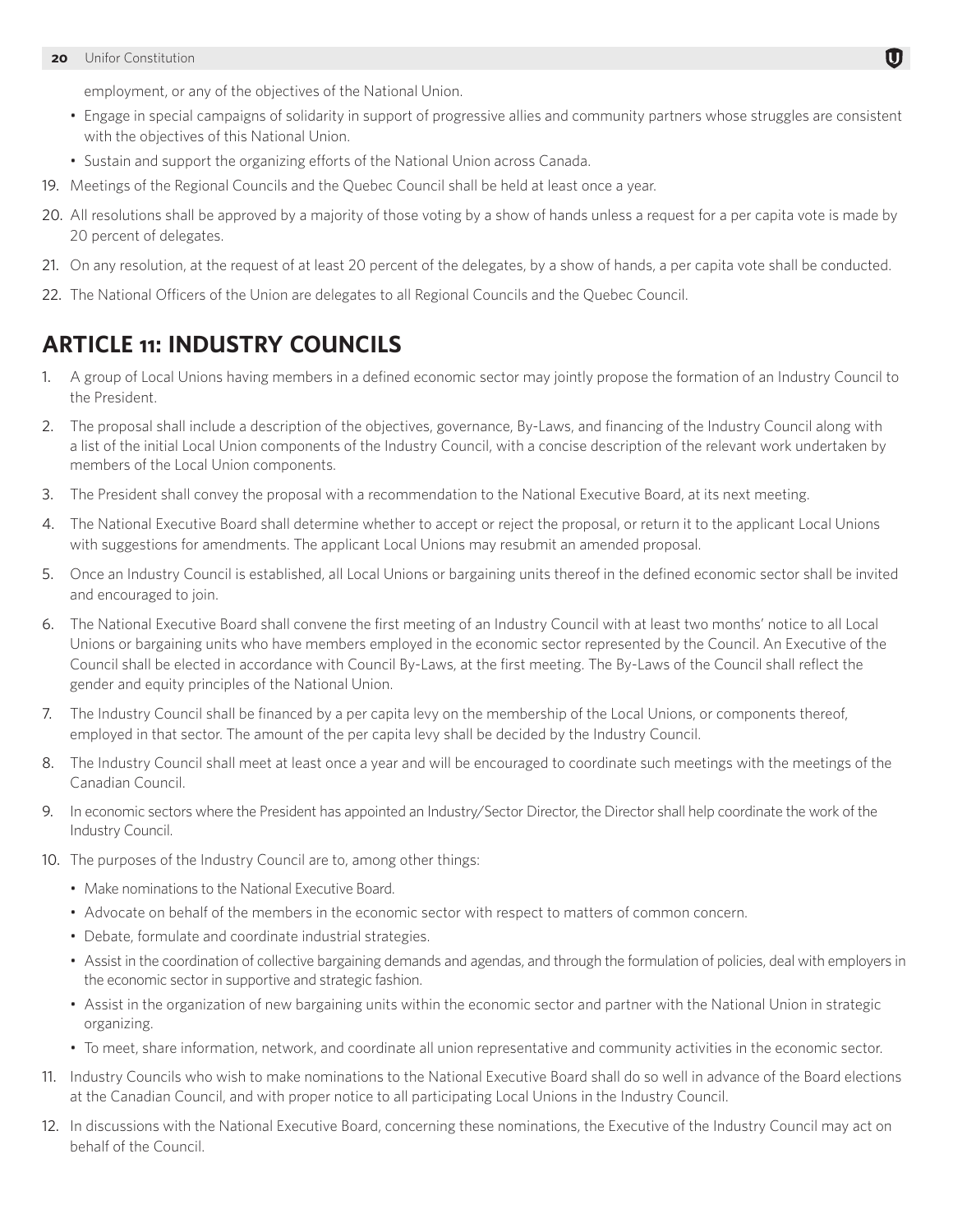# **ARTICLE 12: NATIONAL RETIRED WORKERS COUNCIL**

1. The National Executive Board shall establish a retired worker structure within Unifor.

### **Retired Workers**

- 2. A retired member is a member of a local union who has severed his/her employment relationship with a particular employer in the expectation of receiving a pension or retirement income.
- 3. A member who retires is entitled to "retired membership status" and does not have to pay dues. The retired member has all the privileges of membership except the right to vote on contract demands, strike votes, ratifications of collective agreements and on matters pertaining to the administration of the collective agreement. In addition a retired member cannot run for local union executive office and cannot vote in elections for workplace representatives.

### **Local Union Chapters of Retired Workers**

- 4. Twenty-five or more Retired Workers can apply to establish a Local Union Retired Workers Chapter by submitting its proposed By-Laws to the executive of the Local Union. When such an application is made the Local Union will review the proposed By-Laws and amend its own By-Laws to establish the retired worker chapter.
- 5. The Chapter shall hold regular meetings of its members.
- 6. The Chapter's members shall elect a retired worker to be a representative of retired members on the Local Union Executive Board with voice and vote, using election procedures which conform to this constitution.
- 7. The Local Union President or designee shall be a member of the executive of the Local Union Retired Workers Chapter with voice and vote.
- 8. Local Union Retired Workers Chapters shall adhere to National Union policies.

### **Area Councils of Retired Workers**

- 9. Area Retired Workers Councils can be established in designated geographic areas, or by combination of designated Local Unions.
- 10. A group of Local Union Retired Workers Chapters may jointly propose the formation of an Area Council of Retired Workers to the President of the National Union.
- 11. The President shall convey the proposal with a recommendation to the National Executive Board for consideration at its next meeting.
- 12. The proposal shall include a description of the objectives and governance of the Council as well as a decision on whether its membership shall be member or delegate based.
- 13. The President of each Local Union within the jurisdiction of an Area Retired Workers Council is entitled to name one delegate to the Area Council.

### **National Council of Retired Workers**

- 14. There shall be a National Retired Workers Council whose By-Laws shall be approved by the National Executive Board.
- 15. Delegate entitlement to the National Retired Workers Council shall be as follows:
	- (a) Each Local Union Retired Workers Chapter is entitled to one delegate.
	- (b) Each Chapter with more than 1,000 members is entitled to one additional delegate for each 1,000 members or major part thereof.
	- (c) Each Area Retired Workers Council is entitled to three delegates.
	- (d) Each Local Union with a Retired Workers chapter is entitled to one delegate named by the Local Union President.
- 16. The National Executive Board may approve additional representation.
- 17. The National Retired Workers Council shall amongst other endeavours:
	- (a) Elect a chairperson who will be a member of the National Executive Board.
	- (b) Promote the policies and participate in the programs of the National Union.
	- (c) Consider resolutions submitted by Local Chapters and Area Councils.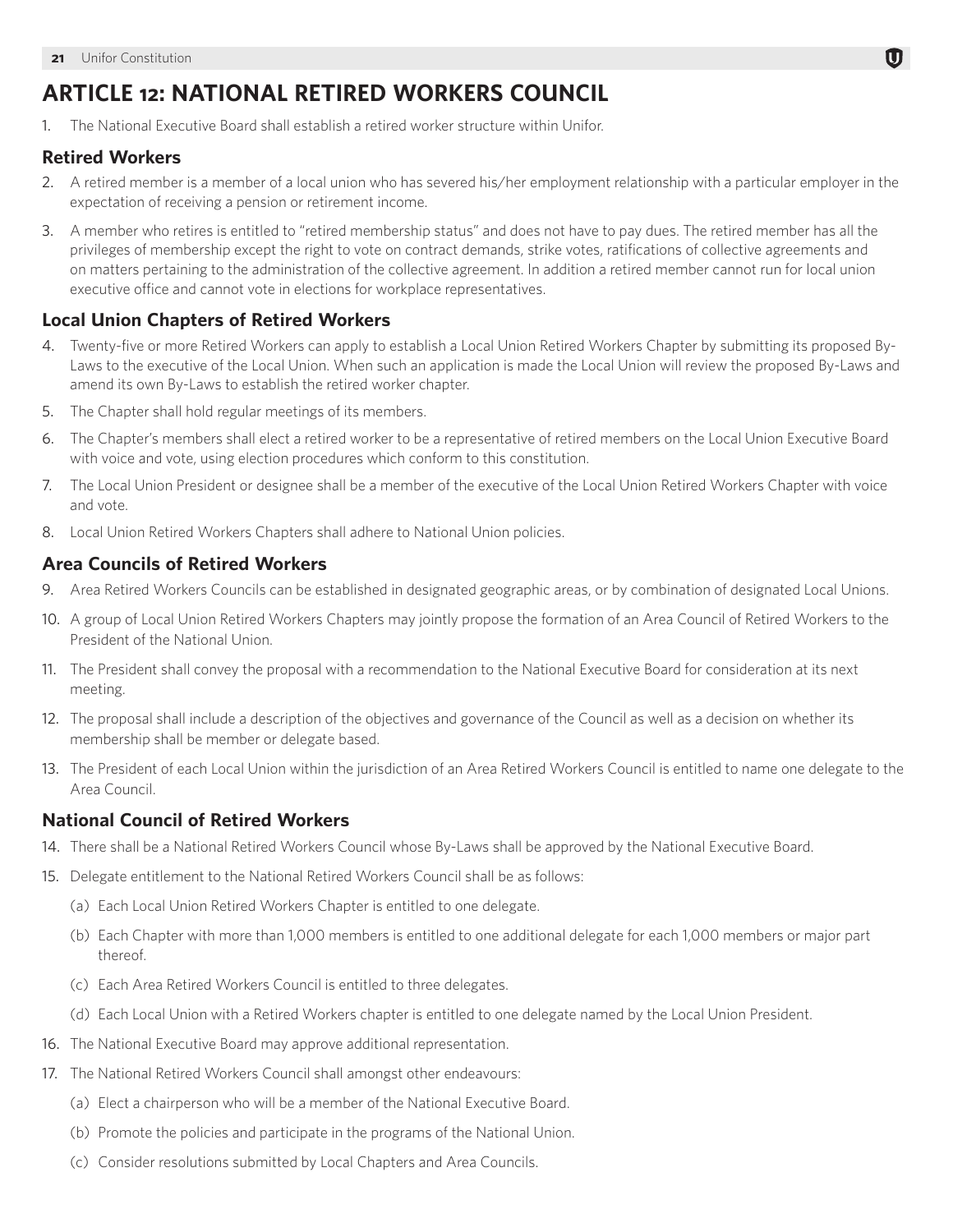- (d) Advise the National Executive Board on issues that affect Retired Workers within the union.
- (e) Work to advance the interest of Retired Workers in our communities.
- (f) Engage in the political, educational and organizing campaigns of the National Union.
- 18. The National Retired Workers Council shall meet annually and the event will be translated and interpreted in Canada's two official languages.

### **The Executive of the National Retired Workers Council**

- 19. A National Retired Workers Council Executive shall be established and shall meet quarterly.
- 20. The composition of the Executive shall reflect the regional, gender and equity principles of the National Union.
- 21. The Executive shall be composed of a Chair, a Vice-Chair, a Secretary, and seven members-at-large. The executive positions shall be filled at the annual meeting of the National Retired Workers Council immediately following the Convention of the National Union.
- 22. The procedures for electing the executive shall conform to this Constitution. The Executive shall serve for a term of three years.
- 23. Upon election the Chairperson of the Executive shall be a member of the National Executive Board.
- 24. In the event of a vacancy in the position of Chairperson, the Vice-Chairperson will serve as the interim Chairperson until the next annual meeting of the National Retired Workers Council, at which time an election will be conducted to fill the vacancy.
- 25. Each member of the National Retired Workers Council Executive is automatically a delegate to Convention and the Canadian Council with voice and vote.
- 26. The Chairperson of the National Retired Workers Council or her/his designee is automatically a delegate to each Regional Council with voice and one vote. Executive members are delegates to the Regional Council where he or she resides with voice and one vote.

#### **Membership and Dues**

- 27. Membership in the Retired Workers structures is open to any member entitled to retired membership status.
- 28. Retired Workers are not required to pay dues during retirement. To assist in financing, voluntary retired membership dues are \$1 per month. A Local Union may increase the dues subject to the approval of the National Executive Board.
- 29. Dues will be distributed as follows:
	- (a) 55 cents shall be allocated to a National Retired Workers Fund, of which 10 cents shall be remitted to the appropriate Area Retired Workers Councils. The National Retired Workers Fund shall support the activities of the National Retired Workers Council.
	- (b) 45 cents shall be allocated to the appropriate Local Union Retired Workers Chapter.
- 30. The National Executive Board will decide the distribution of funds from the National Retired Workers Fund. Each Local Union Retired Workers Chapter Fund shall be held by the Local Union for disbursement upon the request of the Retired Workers Chapter.

### **ARTICLE 13: NATIONAL SKILLED TRADES COUNCIL**

1. The National Executive Board shall establish a Skilled Trades structure within Unifor.

#### **Skilled Trades Members**

2. A Skilled Trades member is a member who has completed an apprenticeable trade and is working in a Skilled Trades classification or who has otherwise satisfied the requirements to receive a union journeyperson card. Where a member or group of members believes they have satisfied the requirements they can request a review from the Skilled Trades Department of the National Union.

#### **Skilled Trades Program**

- 3. A Local Union or bargaining unit, with the support of the majority of Skilled Trades members can make application to the National Executive Board to participate in the Skilled Trades Program.
- 4. The Skilled Trades Program is intended to coordinate and support the skilled trades in the union. The program works to promote journey person standards, secure apprenticeships, and support bargaining on skilled trades issues. The program recognizes the interests of the trades within the union and works to strengthen solidarity between trades and other members of the union.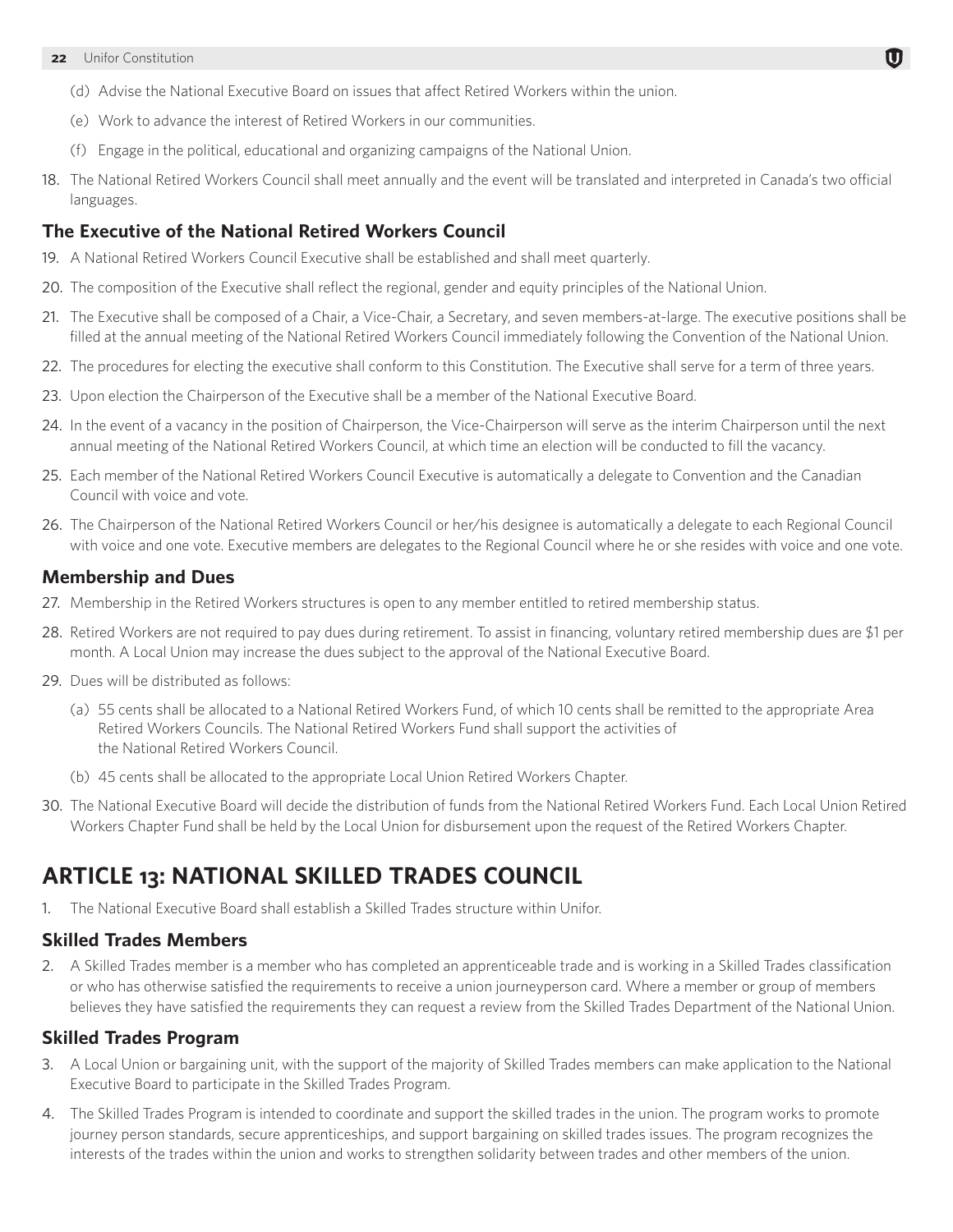- 5. In addition to regular dues, a Skilled Trades member, working in a skilled trades classification under the Skilled Trades Program, will pay annual dues equivalent to one-half hour of regular wages once a year.
- 6. The dues are remitted to the National Skilled Trades Council and the Area Skilled Trades Council in a distribution established in the By-Laws of the National Skilled Trades Council.
- 7. The Skilled Trades Department of the National Union shall work with local unions and bargaining units to establish skilled trades recognition language in collective agreements and to secure additional provisions which safeguard and advance the interests of skilled trades. Local unions or units in the Skilled Trades Program shall submit demands affecting skilled workers to the Skilled Trades Department of the National Union before submitting them to the employer.
- 8. In workplaces in the Skilled Trades Program, Skilled Trades workers may request to vote in separate ratifications as in Article 17 (Collective Bargaining). A local union or bargaining unit may apply, on behalf of its Skilled Trades members, to the President of the National Union for separate balloting on matters which relate exclusively to the Skilled Trades. Where a request for separate ratification has been rejected by the local union the Skilled Trades can request a Review of Decision to the President of the National Union.
- 9. In workplaces in the Skilled Trades Program workplace representatives may be elected exclusively by and from the Skilled Trades to represent Skilled Trades members.
- 10. Local unions and bargaining units in the Skilled Trades Program shall send delegates to the Skilled Trades Collective Bargaining and New Technology Conference which is convened every three years.
- 11. Skilled Trades members in the Skilled Trades Program are members of the National Skilled Trades Council and its Area Councils.

### **National Skilled Trades Council**

- 12. All Skilled Trades members who pay the special Skilled Trades assessment in the Skilled Trades Program are members of the National Skilled Trades Council.
- 13. The By-Laws of the National Skilled Trades Council shall be submitted for approval to the National Executive Board and shall include a description of its objectives, composition of the executive, provisions for establishing Area Councils, rules and procedures, schedule of meetings and the distribution of dues between the National and Area Councils. The By-Laws shall reflect the gender and equity principles of the National Union.
- 14. The National Skilled Trades Council shall be composed of delegates from all Area Councils of the Skilled Trades and where Skilled Trades Area Councils are not established by delegates from other Skilled Trades bodies approved by the National Skilled Trades Council.
- 15. Delegates to the National Skilled Trades Council are selected from Area Skilled Trades Councils and other approved bodies in a manner specified in the By-Laws of the Councils and in conformity with the provisions of the Constitution.
- 16. The National Skilled Trades Council shall elect an executive including a Chairperson, a Vice-Chairperson, a Financial Secretary and a Recording Secretary. The composition of the executive shall reflect the gender and equity principles of the union. The executive shall be elected at a meeting of the National Skilled Trades Council called for that purpose. The term of office is for three years.
- 17. Elections shall conform to the procedures in the Constitution which require secret ballots or other confidential voting systems, runoffs between the top two contenders and election results based on the majority of votes cast on a per capita basis.
- 18. Upon election, the chairperson of the National Skilled Trades Council shall be a member of the National Executive Board.
- 19. In the event of a vacancy in the office of Chairperson, the Vice-Chairperson shall serve as an interim chairperson until an election is conducted at the next scheduled meeting of the National Skilled Trades Council.

# **ARTICLE 14: STAFF**

- 1. An engaged staff is an integral part of Unifor's leadership and activism. Staff shall work with Local Union leadership to advance the interests of the membership in the workplace and the broader community. Staff shall be actively engaged in the political and organizing campaigns of the union and shall work with dedication and commitment to build the union.
- 2. The essential task of staff is to build the Union so that it may better attain the objectives spelled out in the Constitution.
- 3. All staff will conduct themselves in a manner that respects and adheres to the principles of this Union.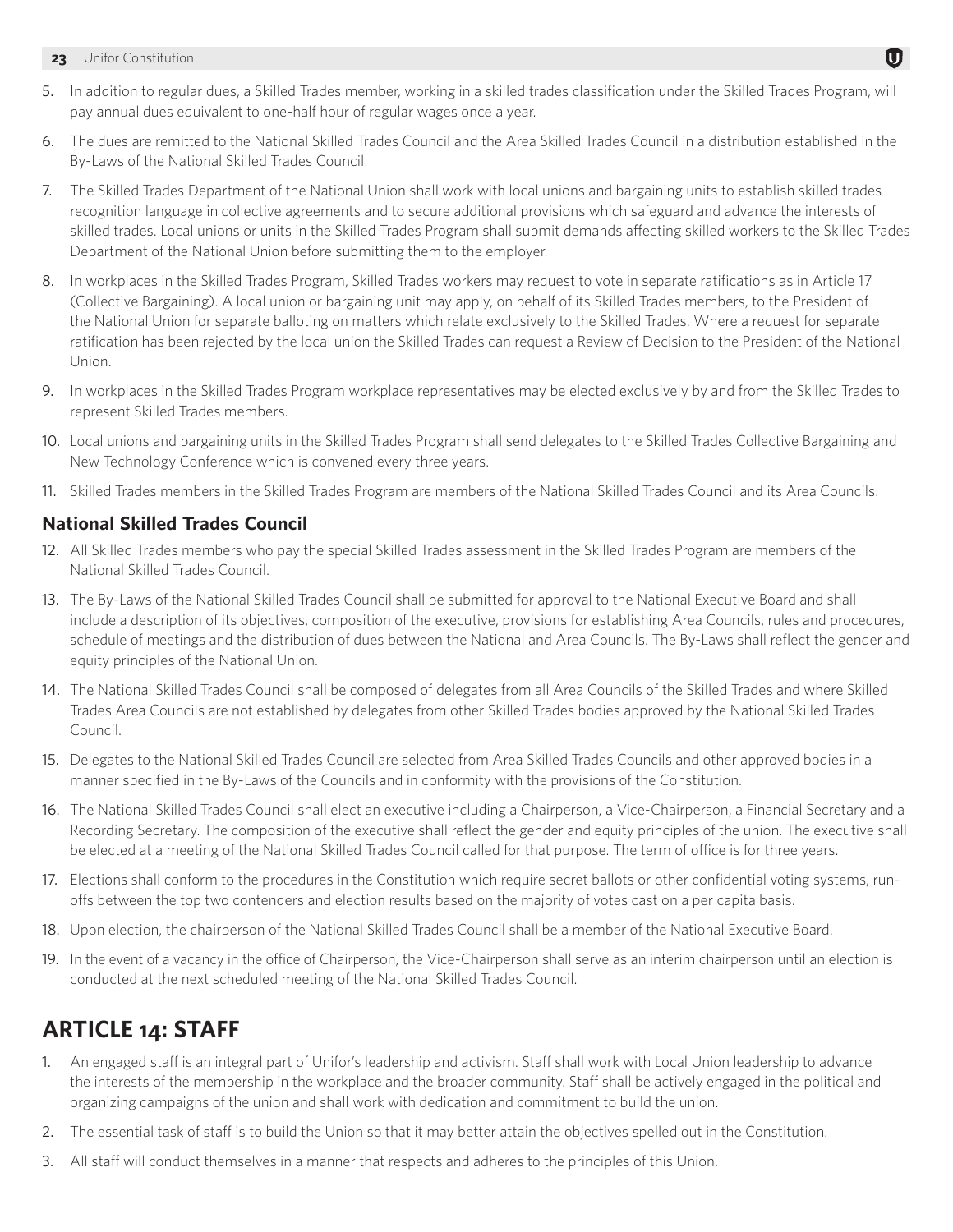- 4. All staff of the National Union shall be appointed or hired by the President.
- 5. The staff of the National Union shall consist of Assistants to the National Officers, Area, Industry and Department Directors, National Representatives, Support Staff persons, and persons in other classifications as directed by the National Executive Board.
- 6. The National Executive Board will approve the terms and conditions of employment of all non-unionized staff, and shall ratify the proposed collective agreements pertaining to staff represented by a collective bargaining agent.
- 7. All staff, save for support staff persons, must be members in good standing of a Local Union.
- 8. National Representatives in service assignments will work out of area offices, coordinated by Area Directors.
- 9. All National Representatives and Area Directors shall report to the President through their respective Regional Directors, or Quebec Director.
- 10. National Representatives in specialized Departments, Department Directors, and Industry Directors shall report directly to a National Officer and work out of a National Union office, as directed by the President.
- 11. No permanent staff person may hold office in a Local Union or subordinate body.
- 12. A staff person, other than support staff, is eligible to be a candidate for, or hold office as President, Secretary Treasurer, Quebec Director or Regional Director.

# **ARTICLE 15: LOCAL UNIONS**

# A **General Provisions**

The power of Unifor is rooted in strong Local Unions directly connected to the concerns and interests of the communities in which their membership live and work.

- 1. Every Local Union will strive to attain the objectives set out in this Constitution; to do all in its power to strengthen and promote the labour movement; to cooperate with the National Executive Board and National Representatives, and help promote the organization of workers into the Union.
- 2. Newly recognized or certified bargaining units of workers shall be assigned by the National Executive Board to an already existing Local Union, whenever feasible. If there is no existing Local Union which accepts the new bargaining unit then it may be issued a new Charter as a Local Union, upon proper application under this Constitution. Only in exceptional cases, and at the discretion of the National Executive Board will the application of a new bargaining unit for a new Local Union Charter be granted.
- 3. All Local Unions must establish and/or maintain By-Laws which are consistent with this Constitution. Local Unions must repeal, amend, or modify such By-Laws as may be inconsistent with this Constitution, on their own action, or at the direction of the National Executive Board.
- 4. Amendments to existing By-Laws, or new By-Laws must be submitted to the National Executive Board for approval. The amendments, or the new By-Laws are not effective until approved by the National Executive Board.
- 5. The By-Laws of each Local Union shall include or be deemed to include a provision that one of the objectives of the By-Laws and the Local Union is the regulation of labour relations and collective bargaining between employers and employees.
- 6. No Local Union nor any of its officers, agents, representatives or members has the authority to represent, act for, commit, or bind or incur any liability on behalf of the National Union in any matter except where the National Executive Board or the National President has given that authority in writing.
- 7. It is recognized that the law of certain jurisdictions may require the vesting of particular powers in a Local Union in order that it may function as a Union. To the extent that it is necessary to comply with such laws, this constitution shall be read as vesting such powers in the Local Union.

# **B Local Union Officers**

- 1. Each Local Union will have at least four Executive Officers, of whom three shall be:
	- A Local Union President
	- A Local Union Vice President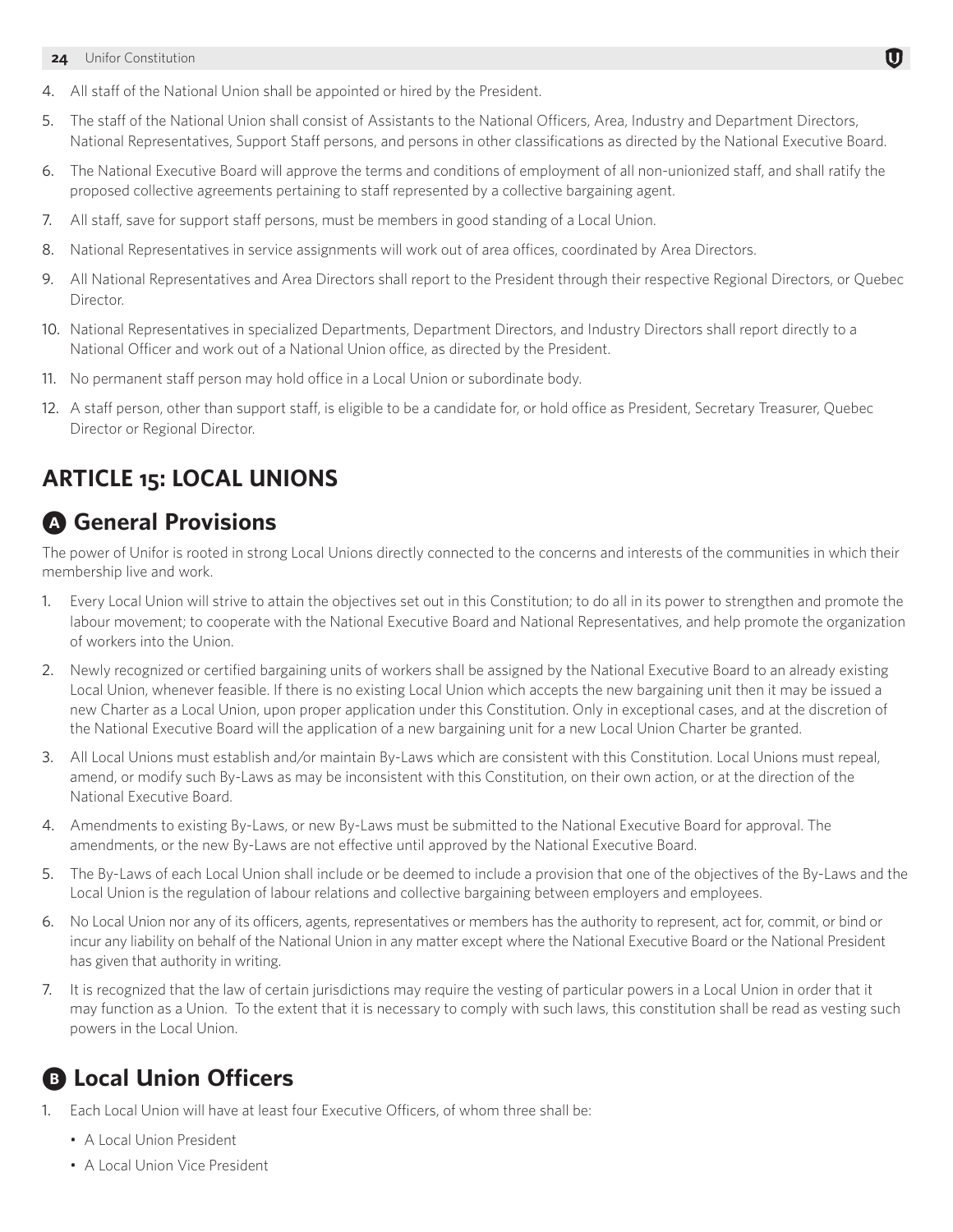- A Local Union Secretary Treasurer
- 2. In addition, the Local Union Executive Board shall include a Retired Worker Representative (if the Local Union has a Retiree Chapter).
- 3. The Local Union Executive Board will consist of the Executive Officers set out above, as well as all other Officers or members-atlarge specified in the Local Union's By-Laws, which shall reflect the gender and equity principles of the Union.
- 4. The term of office for all elected Executive Officers of the Local Union shall be three years, unless the Local Union's By-Laws at the time of the Founding Convention provide for a lesser period.
- 5. Each Local Union shall establish its own set of rules to govern the election of Officers, however, the rules must be consistent with the rules outlined in the Policy regarding Local Union Elections, made by the National Union, and the following provisions:
	- (a) Votes shall be conducted by secret ballot or another secure and confidential voting system.
	- (b) The election of a nominated candidate shall be by a majority of votes cast, unless the By-Laws of the Local Union stipulate otherwise.
	- (c) All elections must be supervised by a democratically elected Election Committee, or by another process approved by the Local Union membership or the President of the National Union.
	- (d) An appeal with respect to Local Union elections may be filed, and shall be governed pursuant to the Procedure Policy on Constitutional Matters.
- 6. A Local Union may provide in its By-Laws that a member must be in continuous good standing, for a period of no longer than one year, in order to be eligible to seek or hold office. The By-Laws of the Local Union may specify the conditions of membership in good standing, subject to Article 5.
- 7. A Local Union may abolish an Executive Officer position, or consolidate such a position with another as long as those positions set out in paragraph one remain. Such a step may be taken solely on the grounds of the adverse financial position of the Local Union, and the decision to do so must be supported by a two thirds or more vote of the Local Union Executive Board.
- 8. Where an Executive Officer loses his/her position due to a decision made pursuant to the paragraph above, no notice or compensation is required if the Officer has a job to return to pursuant to a contractual leave.
- 9. An appeal of a decision made under Paragraph 7 above may be made to the National Executive Board only. No Court or Tribunal has jurisdiction over the matter. The onus rests on the Local Union to demonstrate that its decision was based only on the adverse financial position of the Local Union.
- 10. An elected Local Union Executive Board member may be recalled by the members for failing to perform the duties of their office. A recall is initiated by a petition signed by 25% of the members that the Executive Board member represents. The petition must provide specific complaints against the Executive Board member and be submitted to the Recording Secretary of the Local Union. The Local Union shall notify the Executive Board member of the complaints and provide a copy of the petition.
- 11. The Local Union shall call a special recall meeting with a minimum of 7 days notice with the sole purpose of addressing the specific complaints identified in the petition. A quorum for a recall meeting shall be 50% of the members represented by the Executive Board member. A two thirds majority vote of those present shall be required to recall an elected Executive Board member.
- 12. An elected Executive Board member can face recall only once during his/her term of office.

### C **Responsibilities of Local Union Officers**

- 1. In this Article the terms President, Vice President, Secretary Treasurer refer to Local Union Executive Officers.
- 2. The responsibilities of Local Unions and their Executive Officers, in addition to those set forth in this Constitution, and in their respective Local Union By-Laws shall include:
	- The pursuit of the objectives set out in this Constitution.
	- The implementation of all Union programs and policies.
	- Active participation in political affairs and legislative processes at all levels.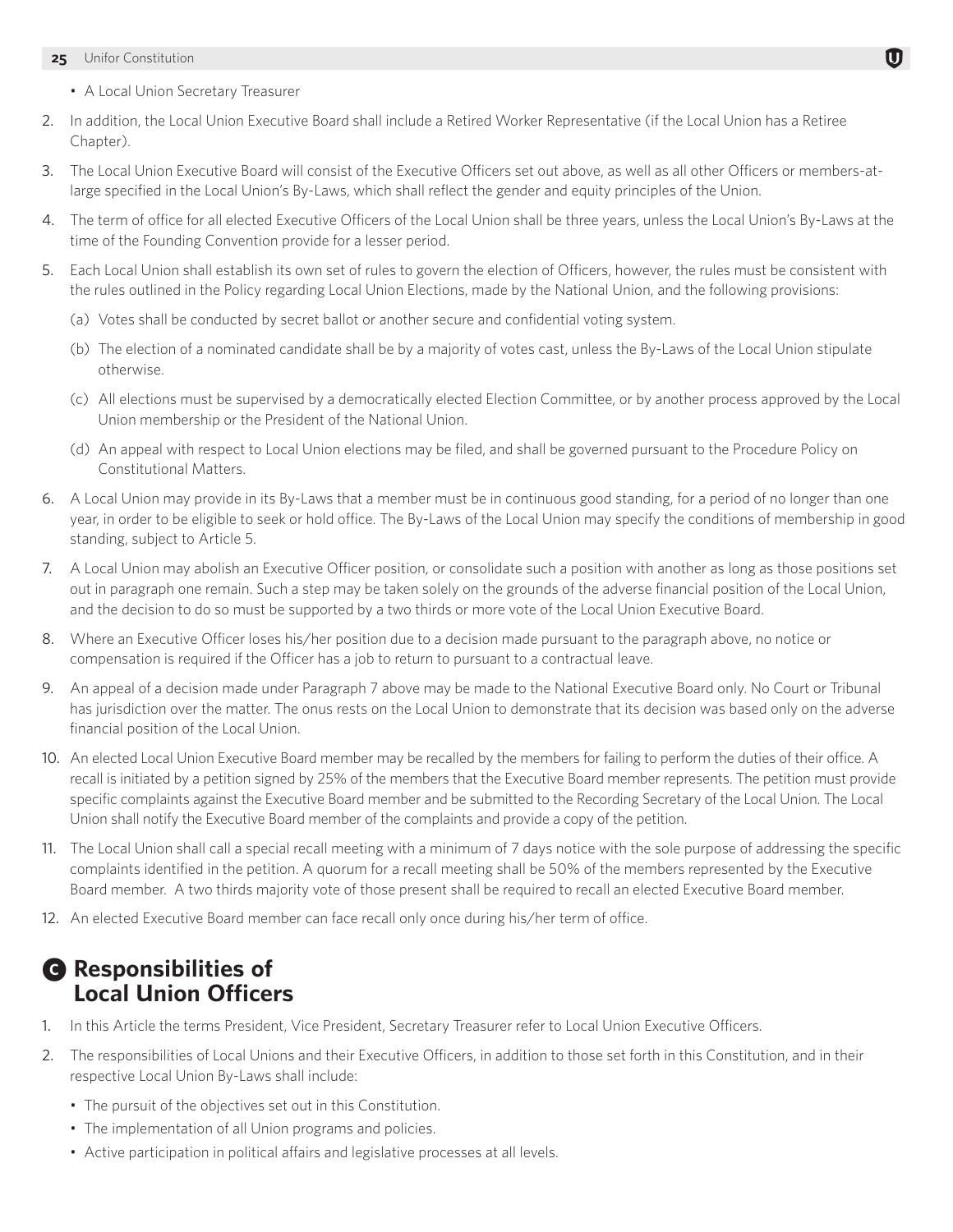- Support of the participation of Local Union Executive Officers, Committeepersons, Steward and members in educational programs, courses and training.
- The protection of the Local Union's assets, funds and other property.
- 3. Local Union Executive Board Officers and all workplace representatives are required to take a week long, 40-hour Human Rights Training Course. The National Union will develop a plan for delivery of this course in concert with Local Unions.
- 4. To conduct the affairs of the Local Union and in keeping with the Union's objectives, the President, Vice-President or Secretary Treasurer has the authority to sign, administer and enforce any commercial contract between the Local Union and another party. This does not apply to collective bargaining.
- 5. The President is the principal spokesperson and leader of the Local Union. He or she works to protect and advance the interests of the Local Union. He or she coordinates the efforts of the Local Union Executive Board and membership to achieve the objectives of the Union.
- 6. The President will chair all Local Union meetings, enforce the Constitution and appoint committees not otherwise provided for. The President will sign all requisitions for expenditures authorized by the Local Union and countersign all cheques issued by the Secretary Treasurer. The President will be an ex-officio member of all committees with the exception of the election committee.
- 7. The President will appoint a person who will act as the Local Union's organizing liaison. The Organizing liaison's duties will be to coordinate the Local's organizing activities, to work with the National Organizing Department and to report on organizing initiatives and issues to the President, the Local Executive and the Local membership.
- 8. The Vice-President(s) will assist the President in his/her duties and attend all Local Union meetings. If the President is absent or incapacitated, the Officer identified in the Local Union's By-Laws as the interim replacement of the President or the Vice-President will perform the President's duties. Where there is more than one Vice-President, the Local Union will determine which one will assume the duties.
- 9. The Recording Secretary or Secretary Treasurer will keep a correct record of the Local Union proceedings and sign all requisitions for funds that have been authorized by the Local Union. He/she will read all documents and handle correspondence that does not pertain directly to another officer's duties. He/she will file documents and correspondence for future reference. The Secretary Treasurer or Recording Secretary will bring any correspondence requiring action to the members' attention.
- 10. The Secretary Treasurer will write and sign all cheques. He/she will report in writing to the Local Union's regular meeting. The report will include amounts received and spent since the last report, listed by kind of income and expenditure, as well as the amounts remaining in the Local Union's funds.
- 11. The Secretary Treasurer will deposit all Local Union income and money in the accounts set up in the name and number of the Local Union in banks, credit unions or trust companies as the Local Union Executive Board directs.
- 12. The Secretary Treasurer will make available to each member a copy of the National Constitution and Local Union By-Laws.
- 13. The Secretary Treasurer will keep an inventory of all Local Union records and property. When possible, he/she will include the date of purchase and amount paid for each article. He/she will notify members in arrears of the amount of their debt. When asked, the Secretary Treasurer will turn over the books to the person assigned to audit the financial books and records of the Local Union, for audit and approval. On demand of the Secretary Treasurer of the National Union, he/she will produce the books for examination and audit.
- 14. The Secretary Treasurer shall submit National Union dues to the Secretary Treasurer of the National Union by the last day of the month following collection. He/she shall also deliver, at the same time, a complete dues list, including the names of the persons who paid their dues, the relevant rate of pay, regularly scheduled hours worked, and any other information requested by the Secretary Treasurer of the National Union.
- 15. The Secretary Treasurer will give the Secretary Treasurer of the National Union, the names and addresses of all the Local Union officers. The Secretary Treasurer will notify the Secretary Treasurer of the National Union and keep a record of all members initiated, suspended, expelled, deceased, transferred in or out or reinstated. He/she will keep a complete record of all active members of the Local Union, including the date of initiation, the date and cause of suspension or expulsion, the date of reinstatement, the date of death, home address and any other information needed to keep a record of the history of a person's membership.
- 16. The Secretary Treasurer shall record all financial transactions in the books of the Local Union.
- 17. All Local Union Officers will deliver all Local Union files, records, and papers to his/her successor.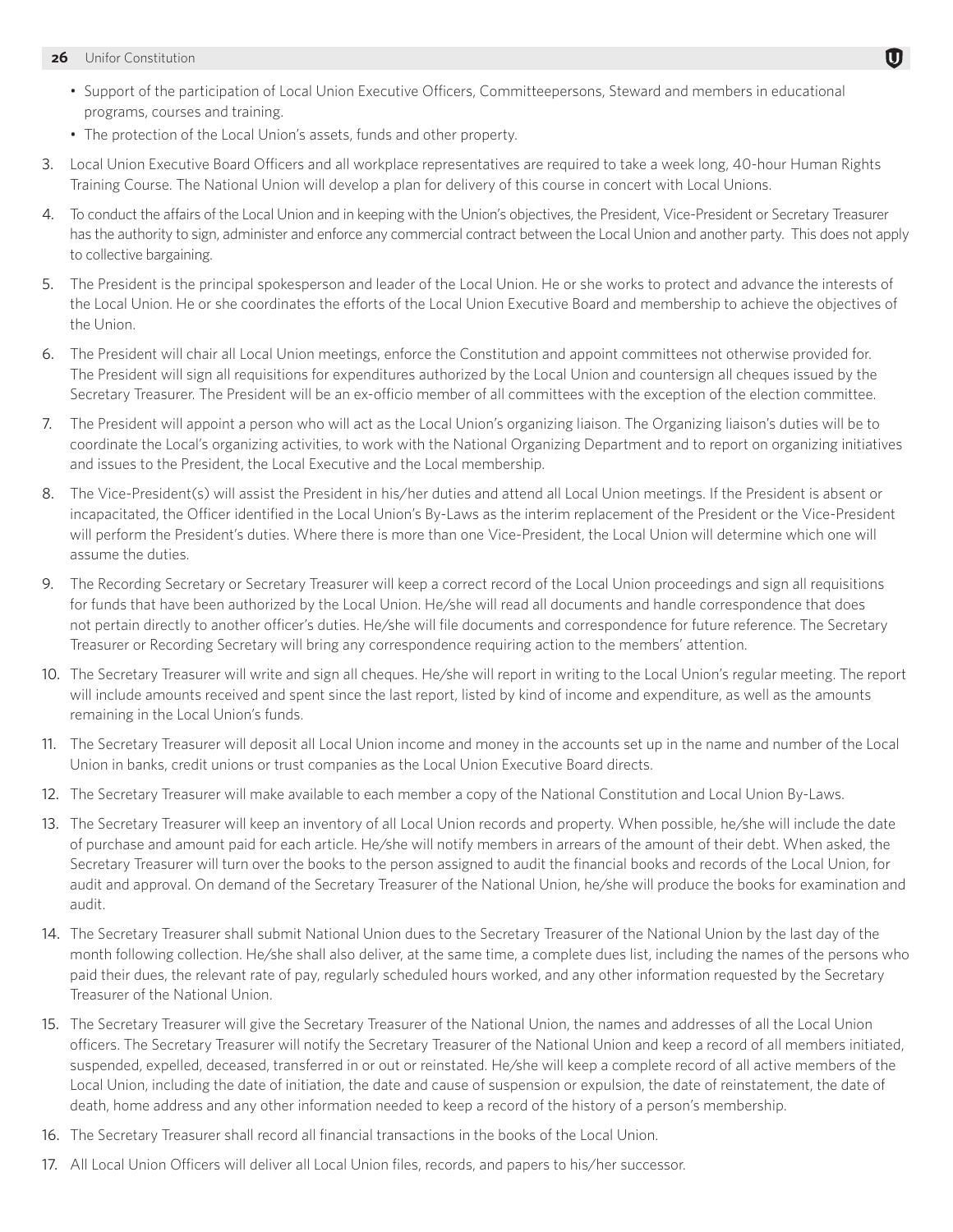- 18. The responsibilities of the Recording Secretary and Financial Secretary may be combined in the single position of Secretary Treasurer.
- 19. All vacancies in Local Union offices must be filled promptly by election, unless Local Union By-Laws stipulate other means for a timely filling of the vacancy until the term is completed.

### D **Local Union Committees**

- 1. A Local Union should establish the following Standing Committees:
	- Constitution and By-Laws
	- Education
	- Environment
	- Recreation
	- Community Services
	- Human Rights
	- Lesbian, Gay, Bisexual and Transgender Workers (LGBT)
	- Aboriginal and Workers of Colour
	- Workers with Disabilities
	- Union in Politics
	- Women's
	- Young Workers
	- Health and Safety
	- Employee and Family Assistance Program Committee (EFAP)
- 2. A Local Union may decide to consolidate Committees or establish additional Committees.
- 3. Local Union Standing Committee members may be elected or appointed by the Local Union Executive Board.

### E **Workplace Representatives**

- 1. All workplace representatives shall be actively involved in the issue-based campaigns, educational programs and community initiatives of the union.
- 2. All Committee persons, Stewards and other workplace representatives shall serve terms of the same duration as their Local Union Executive Officers. In the case of newly organized workplaces, however, the first term of office will be for two years.
- 3. A Local Union Executive Officer may also serve as a workplace representative.
- 4. An elected workplace representative may be recalled by the members he/she represents for failing to perform the duties of the office.
- 5. Members he/she represents will sign a petition listing the specific complaints against the representative and file it with the Local Union. The Local Union will notify the representative of the specific complaints and will give due notice to the represented members of a special meeting for recall. A two-thirds vote of the members present at the special meeting is required to recall.
- 6. Each Local Union will set out in its By-Laws the number of petitioners required for a recall and the quorum needed to hold a recall meeting.
- 7. An elected workplace representative can face recall only once during her/his term of office.

# **A** Meetings

- 1. Each single unit Local Union and each unit of an amalgamated Local Union must hold a regular general meeting of its members at least once a month unless their respective By-Laws provide for a general membership meeting at least once every three months.
- 2. When the geographic jurisdiction of a Local Union is such that the provision in Paragraph 1 is not practical, the Local Union may request a variation. Such a request must be accompanied by supporting reasons. Any National Executive Board approval shall be in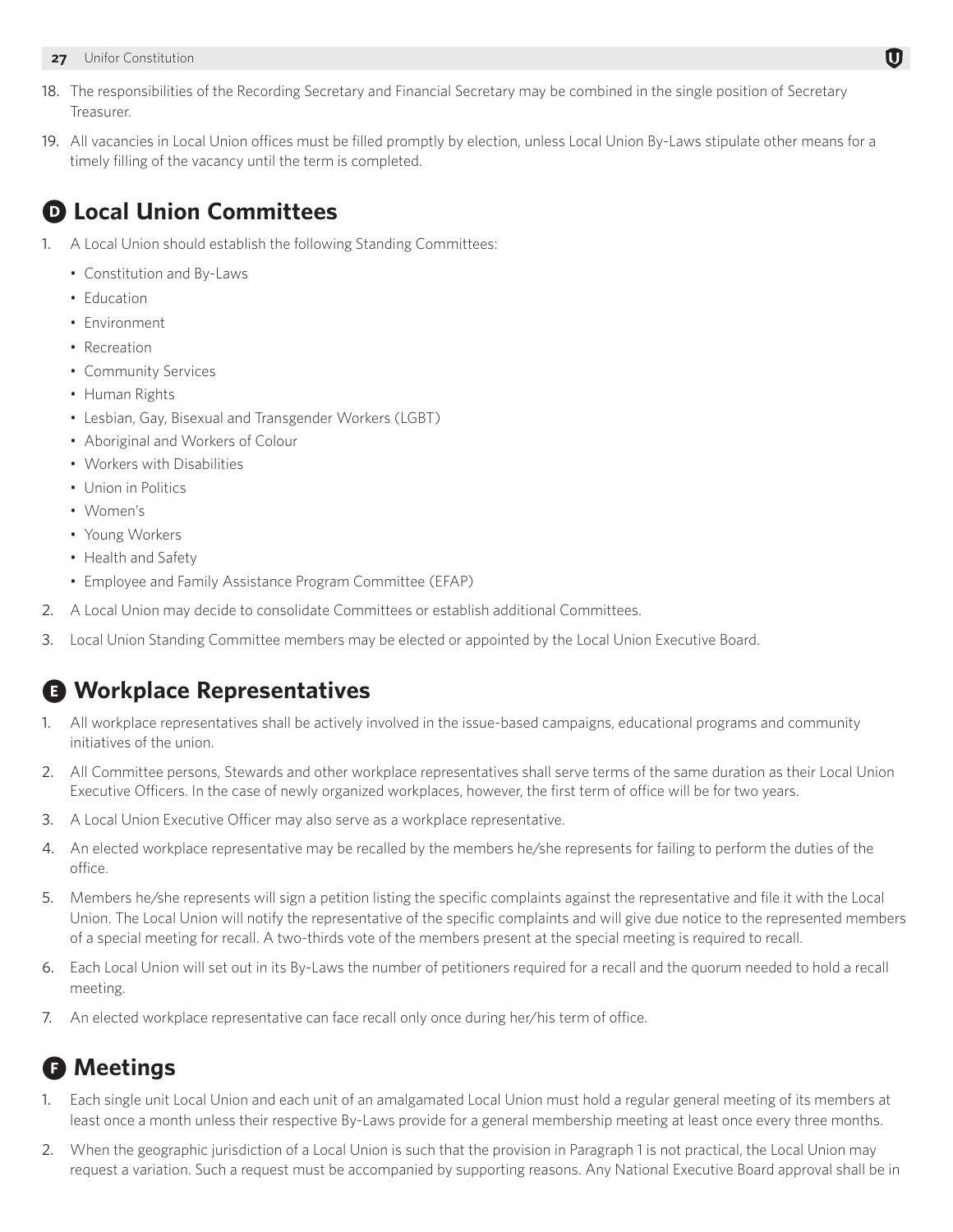writing, with detail, and be included in the Local Union's By-Laws.

### G **Local Union Dues**

- 1. Local Union dues shall be collected simultaneously with and in the same way as the dues payable to the National Union under Article 10 and Article 16. Local union dues are in addition to national dues of 0.735% and Regional Council and Quebec Council dues of 0.0135%.
- 2. Local Union dues shall be fixed at a minimum of the level in place at the time of the Founding Convention. After the Founding Convention, by a majority vote of the members, a Local Union may set Local Union dues higher or lower, however Local Union dues cannot be reduced to lower than 0.6015% of regular wages.
- 3. An initiation fee may only be charged against new members entering an existing bargaining unit, or when and where the law requires such an initiation fee be paid.
- 4. Local Unions shall establish such Funds and accounts as necessary and shall ensure that a portion of revenue is allocated to participate in National Union programs.
- 5. The Local Union Secretary Treasurer will receive all dues, initiation fees, and other income, and shall record all financial transactions.

# **CD** Audits

- 1. Local Unions shall submit their financial records for audit by Local Union Trustees quarterly, or have a professional Chartered Accountant audit their Local Union books annually.
- 2. A Local Union which chooses to perform quarterly Trustee audits shall provide to the Trustees all the necessary information they require to carry out the audit and fulfill their responsibility to protect the assets of the Local Union.
- 3. The Secretary Treasurer of the National Union will develop and make available to Local Unions a standard form which may be used to file quarterly Trustees Reports to the National Union.
- 4. Quarterly Trustees Reports must be submitted to the Secretary Treasurer of the National Union no later than three (3) months following the end of a Quarter or year end.
- 5. The Local Union may choose not to hold quarterly audits by Trustees if it has an audit of the Local Union's financial books performed annually by a professional Chartered Accountant. A Local Union which chooses to perform an annual professional audit shall provide a Financial Statement to the membership quarterly. An annual professional audit shall be the subject of a report to the regular membership meeting following the completion of the audit, or reported to the membership by other means no later than 3 months following the year end.
- 6. A Local Union which chooses an annual professional audit shall submit the audit to the Secretary Treasurer of the National Union no later than 3 months following the year end.
- 7. If a Local Union has failed to provide Quarterly Trustee Reports or an annual professional audit, or if there are inaccuracies or discrepancies disclosed by the Trustee Reports or audit, the Secretary Treasurer has the authority to assign a representative or Chartered Accountant to take charge of and audit all financial books, records and accounts of the Local Union.
- 8. If a National Union investigation or any audit indicates that any member, alone or with others, has received or spent Union funds improperly or otherwise had engaged in financial misconduct, the Secretary Treasurer will submit written details to the National Executive Board. These will include the exact nature of the alleged misconduct, the amount involved and when it happened.
- 9. The National Executive Board shall have the authority under Section M of this Article (Supervision of Local Unions and Subordinate Bodies) to take immediate action to suspend or remove Officers of the Local Union or to place the finances of the Local Union under supervision, or to take any other necessary actions under Article 18 (Charges). Any person suspended or removed from Office by the National Executive Board arising out of an audit or investigation shall have the right to appeal to the National Appeals Committee and the Public Review Board under Article 18 (Charges).
- 10. A Local Union Trustee(s) shall be elected by the Local Union membership for the same term of office as other Executive Officers, unless the By-Laws of the Local Union stipulate otherwise.
- 11. A Local Union Trustee(s) has no signing authority.
- 12. A Local Union Trustee(s) shall act independently. No person shall impede or constrain the Trustee in the performance of his/her duties under this Article.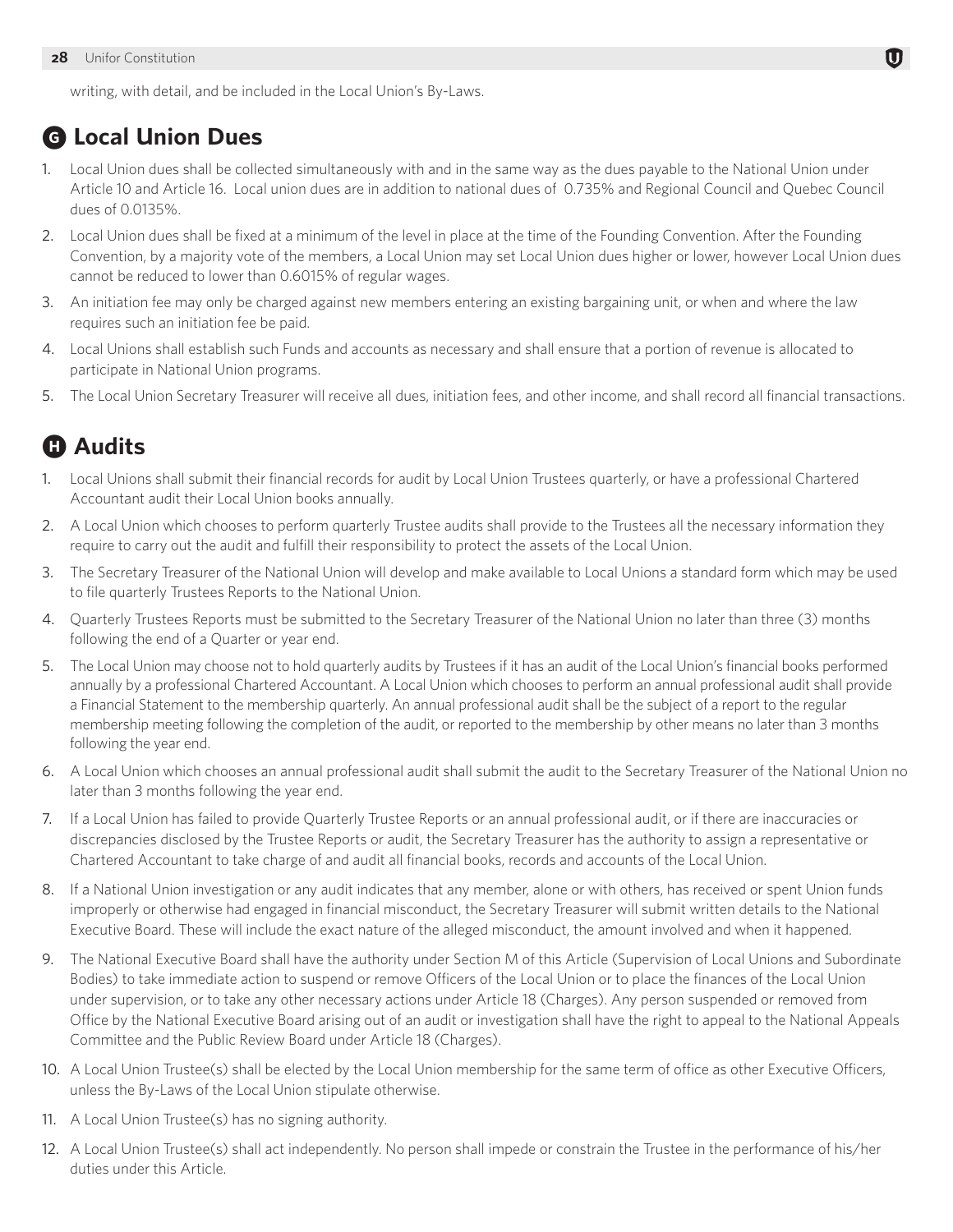### I **Assets of the Local Union**

- 1. The assets, funds, and other property of a Local Union are the exclusive property of the Local Union.
- 2. Membership in a Local Union does not and shall not vest in any member, any right, title, or interest in the assets, funds or other property of the Local Union or National Union.
- 3. At all times, the Local Union shall ensure that its assets, funds and other property are used or spent in a manner that is consistent with the Objectives and Statement of Principles expressed in this Constitution. Expenditures shall be paid by cheques issued by the Local Union on its account(s) bearing two signatures from those Officers authorized by their Local Union By-Laws to be such signatories, or in the event of no such provision, by the Local Union President and Local Union Secretary Treasurer.
- 4. When the assets, funds or other property of a Local Union become significantly disproportionate to the number of its members, as a result of layoffs, partial or full workplace closures, or other reasons, the National Executive Board shall ensure that the remaining assets, funds or other property of the Local Union are used to carry out the objectives of the Local Union, including, specifically, the representation of Local Union members, former members and retirees individually and collectively, with respect to their employment and/or post-employment interests.
- 5. No Local Union will loan assets, funds, or other property to any member.
- 6. All Local Union Officers, representative, committee persons, stewards, and other members possessing or having custody or control over the assets, funds or other property of the Local Union must turn over all such assets, funds or property within their custody, control or possession forthwith to their successors.
- 7. Any unit withdrawing from an Amalgamated Local Union and obtaining a separate Charter is entitled only to what remains in its own unit fund, if there was one, at the time of separation.

# **O** Amalgamated Local Unions

- 1. Any two or more bargaining units that are not part of an Amalgamated Local Union may apply to the National Executive Board to form an Amalgamated Local Union. This request must be approved by the members of the bargaining units involved at a general meeting called for that purpose. The National Executive Board shall take appropriate steps in response to the application, including the issuance of an Amalgamated Local Union Charter.
- 2. A newly organized bargaining unit may be added to an Amalgamated Local Union upon approval of the National Executive Board.

### **Joint Council**

- 3. Any two or more units of an Amalgamated Local Union may request in writing the National Executive Board to set up a Joint Council in their Local Union. If the National Executive Board approves the request, the Local Union will, without delay, set up a Joint Council. Members who are elected to the Joint Council will be elected by secret ballot using the procedures set out in this Constitution with respect to Local Union elections.
- 4. With respect to the Joint Council, members of the Local Union are guaranteed:
	- (a) Proportional representation from each unit, based on the number of per capita taxes each unit pays to the Local Union. Each unit is entitled to at least two representatives to the Joint Council.
	- (b) That they can decide, by a referendum vote, to appeal a Joint Council decision or action.
	- (c) That each unit will be autonomous on matters that pertain exclusively to it. The general meeting of the members of a unit will be the highest authority for handling problems within the unit as long as they follow their Local Union By-Laws and this Constitution.
	- (d) That a percentage of a unit's dues may be set aside in a fund for the unit's exclusive use.

### **Withdrawal of a Unit from a Local Union**

- 5. A bargaining unit may seek to withdraw from an Amalgamated Local Union. The bargaining unit must advise the Local Union Executive Board of its intention to withdraw and provide the Local Union Executive Board an opportunity to address its concerns, including at the Special Meeting of the unit described below for the purpose of withdrawing.
- 6. To do so the issue may be raised in a regular meeting of the unit. If a majority of those in attendance vote to approve the withdrawal,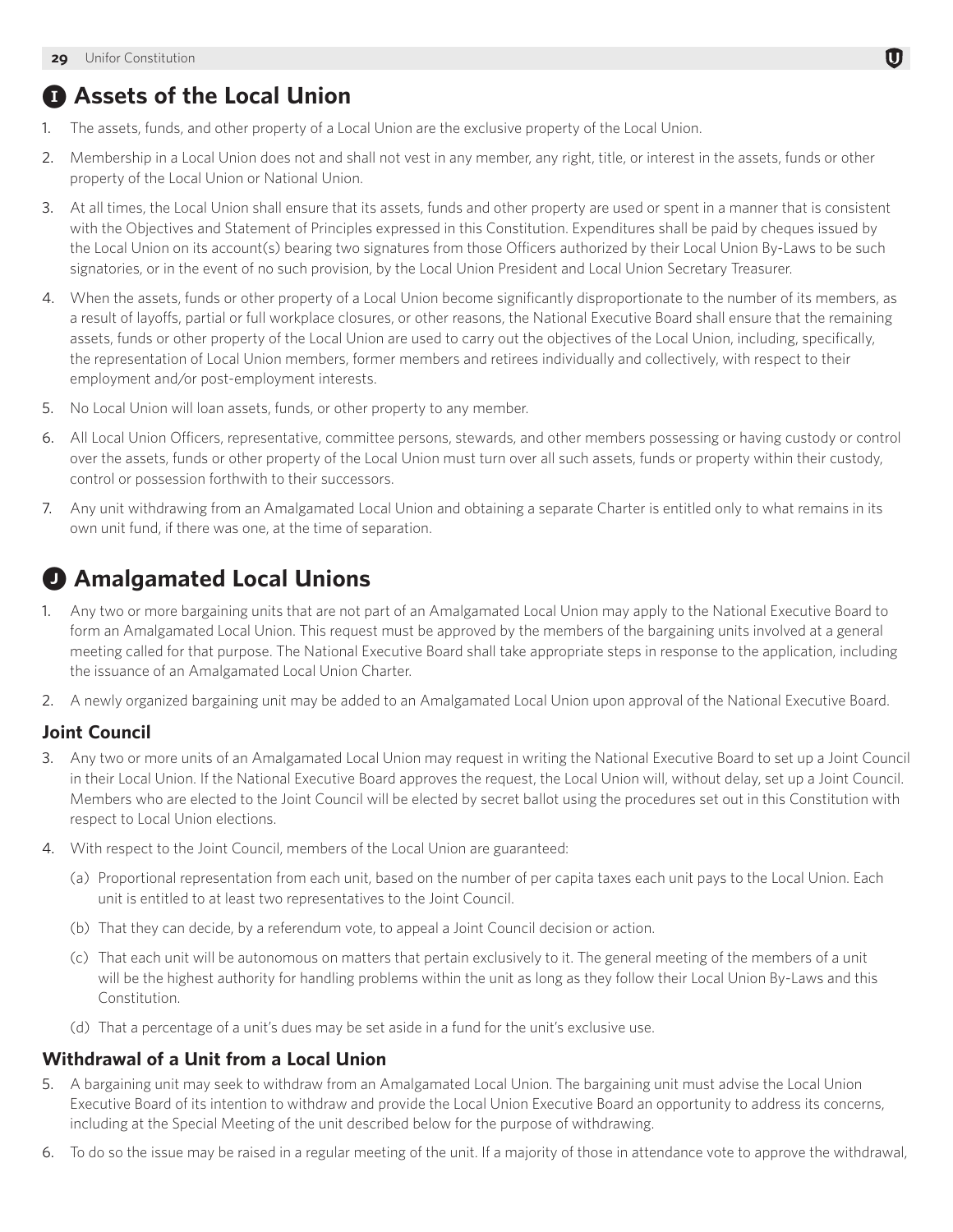then a date for a Special Meeting of the unit will be fixed.

- 7. At least fourteen (14) day's notice of the time, place and purpose of the Special Meeting shall be provided to members in the unit.
- 8. The vote to withdraw the unit from the Amalgamated Local Union must be by secret ballot, and requires two thirds of those voting to express support.
- 9. If the vote passes, then the unit shall deliver to the National Executive Board, a detailed statement setting out the reasons for withdrawing from the Local Union.
- 10. If the National Executive Board is satisfied the unit has just cause for withdrawal, and that it will not adversely affect the Local Union or the unit, the National Executive Board will direct a secret ballot referendum vote of the unit members.
- 11. The unit members will receive at least fourteen days notice of the time, place and purpose of the referendum vote.
- 12. If two thirds of those voting vote in favour of withdrawal, the National Executive Board will issue the unit a separate Charter or assign the unit to another Local Union.

### K **Community Chapters**

1. Unifor understands that strong Local Unions are rooted in strong communities. We can help build strong communities and enhance our collective strength in the struggle for social and economic justice by opening our Union to workers who currently have no access to union membership, because they have no collective agreement, or job, or hold temporary contract or other precarious employment. This effort will support our drive to build new bargaining units and strengthen the heart of the Union.

### **Local Union By-Laws**

- 2. A Local Union may open its membership by amending its By-Laws to establish a Community Chapter.
- 3. By-Laws establishing a Community Chapter shall express the objectives of the Community Chapter and define the membership to be included in the Local Union through the Community Chapter. The By-Laws shall also specify:
	- The right of members in Community Chapters to participate in the activities of the Local Union.
	- The rights and limits of members in Community Chapters to voice and/or vote in Union affairs and structures.
	- The services the Local Union expects to provide members in Community Chapters.
- 4. The Local Union shall submit its amended By-Laws to the National Executive Board for approval.

### **Community Chapter By-Laws**

- 5. Community Chapter By-Laws shall be submitted to the Local Union for approval. Among other provisions they shall specify:
	- The composition of the executive of the Community Chapter.
	- Election procedures and the criteria for determining members in good standing to seek nominations.
	- The regularity of membership meetings.
- 6. Members joining the Union through a Community Chapter shall attend meetings of their Chapters with full voice and vote.
- 7. Members in Community Chapters in good standing can seek election to the executive of the Community Chapter.
- 8. Members in Community Chapters will not vote on any matters related to the negotiation and administration of collective agreements.
- 9. Members in Community Chapters shall make a commitment to union membership for one year, at a minimum, and shall agree to pay the requisite dues.
- 10. The level of dues and the schedule of payments for members in Community Chapters shall be established by the National Executive Board and shall include both a waged and non-waged provision.
- 11. Dues from members in Community Chapters shall be collected through a centralized electronic infrastructure operated by the National Union. The dues will be remitted to the Local Union to further the purposes of the Community Chapter. Upon approval of the National Executive Board a Local Union can establish its own dues collection system.

Ū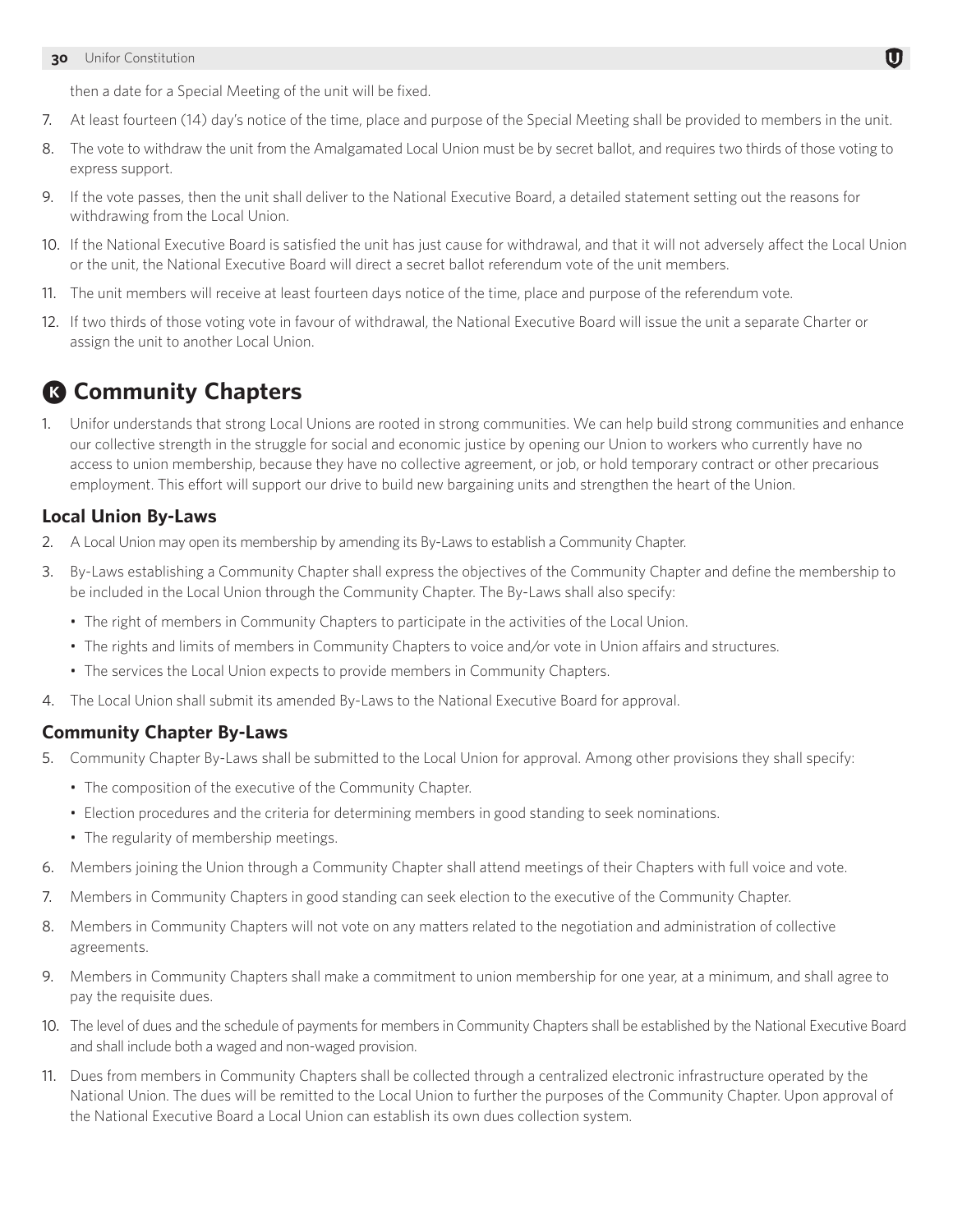### L **Merger of Local Unions**

- 1. Unifor encourages the mergers of Local Unions to create stronger Local Unions. Two or more Local Unions, upon the majority support of their respective membership, may jointly apply to the National Executive Board to merge.
- 2. If such a merger occurs, then each former applicant Local Union shall be entitled to maintain the same delegate representation at the next Convention and at Canadian Council, Quebec Council or Regional Council for the period until the next Convention.
- 3. The supplementary delegate representation must be comprised of elected members of the former applicant Local Unions on a per capita basis.
- 4. The total votes to be cast by the newly merged Local Union, including the supplementary delegates, shall not be greater than the combined membership of the merged Local Union.

### M **Supervision of Local Unions and Subordinate Bodies**

- 1. The National Executive Board on its own motion or at the request of a Local Union or subordinate body may supervise, reorganize or disband a Local Union or other subordinate body, in the whole or in part, suspend their Officers or take back their Charter notably under these conditions:
	- To prevent or correct corruption.
	- To fulfill the union's duties under a collective agreement or as a bargaining agent.
	- To restore democracy.
	- To make sure the legitimate goals of the Union are carried out.
	- To protect the rights or well being of members.
- 2. Except in cases of emergency such as where the health or safety of a person is endangered or a significant loss of money or property is imminent, the National Executive Board must conduct a hearing with representation from the Local Union or subordinate body affected in order to take action under this subsection. In cases of emergency as above, the National Executive Board need not conduct a hearing. In all cases, the National Executive Board shall confer, and two thirds of the National Executive Board must agree with respect to the action to be taken.
- 3. The National Executive Board will designate a full-time National Officer, Regional or Area Director, or National Representative to be the administrator with complete authority over the Local Union or subordinate body. He/she may suspend local officers and may use staff to help supervise local affairs.
- 4. Where officers are suspended, new elections will take place as soon as possible and no later than 180 days after the suspension. If circumstances require it, the National Executive Board may extend the period for no more than 120 additional days. The administrator is responsible for conducting the election. After the election, the Local Union or subordinate body will regain its autonomy.
- 5. If an officer is removed or suspended by action under this Article, the National Executive Board may impose conditions on the eligibility of the Officer to seek election. These conditions may be appealed to the National Executive Board under Article 18.
- 6. The administrator designated by the National Executive Board shall provide regular reports to the Board as directed.

### N **Local Union and Subordinate Body Charters**

- 1. Forthwith upon the founding of Unifor, and the ratification of the Merger Agreements between this National Union and its predecessors, the CAW-Canada and the CEP, the National Executive Board shall have the authority, on behalf of this National Union, to issue a Charter to all predecessor CAW-Canada and CEP Local Unions or subordinate bodies, granting them and/or confirming their successor status as a Local Union or subordinate body respectively of the National Union.
- 2. The successor Local Unions or subordinate body shall have all of the rights, privileges and duties of the respective CAW-Canada or CEP Local Union or subordinate body to which it has succeeded.
- 3. An Application for a Local Union or subordinate body charter may be made to the Secretary Treasurer. A charter shall be granted by the approval of the National Executive Board.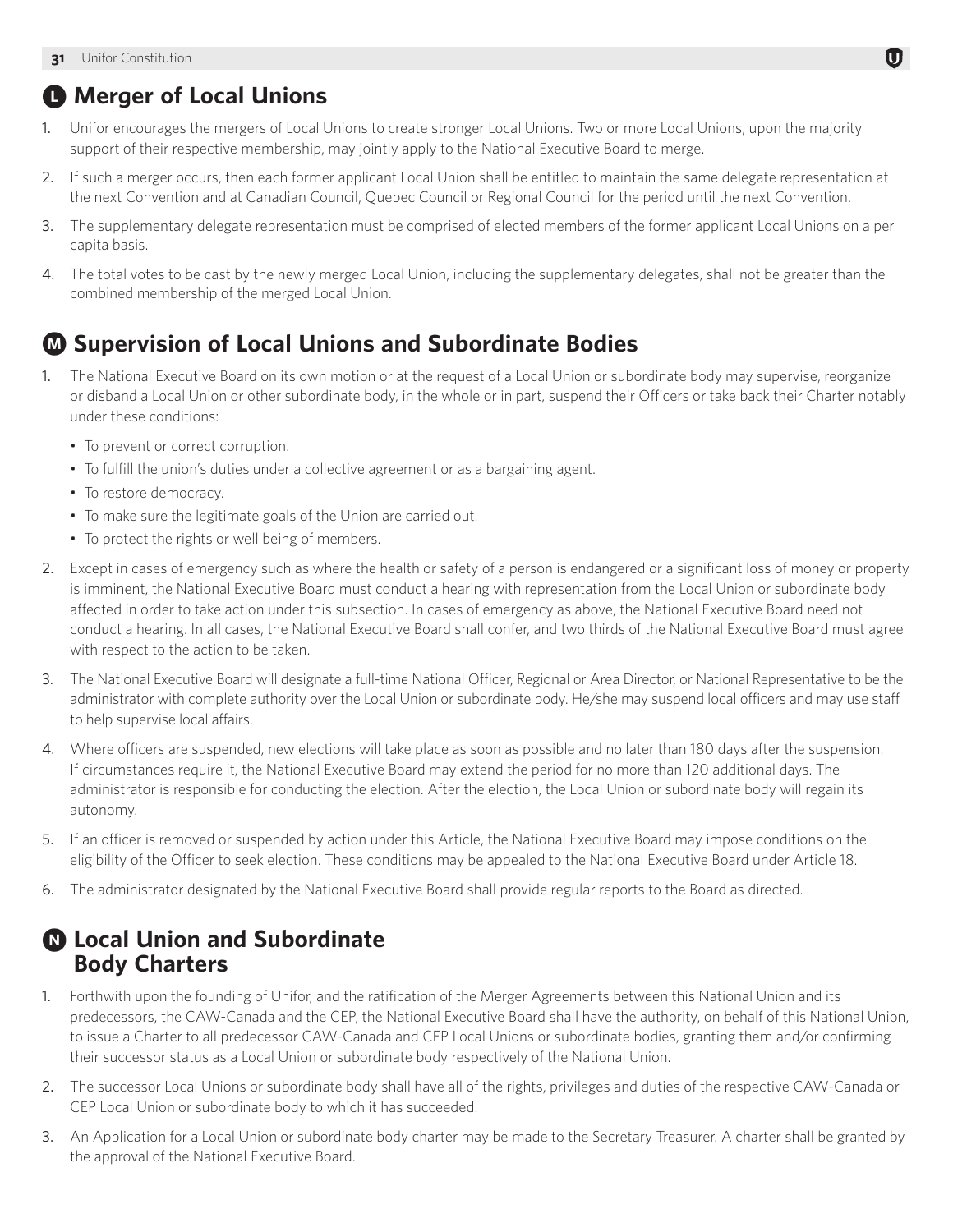4. Unless otherwise required legally, and subject to the discretion of the National Executive Board, a Local Union Charter will read as follows:

#### **"Charter"**

Unifor, established for the purpose of organizing and representing workers in Canada, grants to \_\_\_\_\_\_\_\_\_\_\_\_\_\_\_\_\_\_\_\_\_\_\_\_, and to their successors, this Charter for the establishment and future maintenance and administration of a Local Union at \_\_\_\_\_\_\_\_\_\_\_\_\_\_\_\_\_, (Province) to be known as Local Union number \_\_

The conditions of this Charter are:

That this Local Union under all circumstances shall be subordinate to and comply with the requirements of the Constitution, By-Laws, and policies of Unifor, as they may from time to time be altered or amended; that this Local Union shall for all time be guided and controlled by all acts and decisions of the National Union, as they may from time to time be enacted; that this Local Union shall take advantage of any powers, privileges or rights conferred under the law as they may exist at any time, though such actions shall not prevent the National Union from recalling, amending, changing or abolishing any such powers, privileges or rights. As long as the Local Union adheres to these conditions, this Charter is to remain in full force; but with any infraction, the National Union may revoke this Charter, annulling all privileges, powers, or rights conferred under it.

5. Unless otherwise required legally, and subject to the discretion of the National Executive Board, a Subordinate Body or Community Charter will read as follows:

#### **"Charter" to Subordinate Body or to Community Chapter**

Unifor grants to \_\_\_\_\_\_\_\_\_\_\_\_\_\_\_\_\_\_\_\_\_\_\_\_ and to their successors, this Charter for the establishment and future maintenance and administration of a subordinate body at \_\_\_\_\_\_\_\_\_\_\_\_\_\_\_\_\_\_\_\_\_\_\_\_\_\_\_\_\_(Province) to be known as \_ The conditions of this Charter are: that this subordinate body, under all circumstances shall be subordinate to and comply with the requirements of the Constitution, By-Laws and policies of Unifor, as they may from time to time be altered or amended; that this subordinate body shall for all time be guided and controlled by all acts and decisions of the National Union as they may from time to time be enacted; that this subordinate body shall take advantage of any powers, privileges, or rights conferred under the law as they may exist at any time, though such actions shall not prevent the National Union from recalling, amending, changing or abolishing any such powers, privileges or rights. As long a the subordinate body adheres to these conditions, this Charter is to remain in full force; but with any infraction, the National Union may revoke this Charter annulling all privileges, powers, or rights conferred under it.

We have signed as witnesses on behalf of Unifor this day of 20 and behalf of the National Executive Board.

President Secretary Treasurer

### **ARTICLE 16: NATIONAL DUES**

\_\_\_\_\_\_\_\_\_\_\_\_\_\_\_\_\_\_\_\_ \_\_\_\_\_\_\_\_\_\_\_\_\_\_\_\_\_\_\_\_\_\_

- 1. Trade Unions in Canada play a unique and exceptional role in the progress towards social justice. Only trade unions are self-funding working class organizations which express the interests and hopes of working people and their families. Our work and struggle require resources; dues payments create the resources we need to move forward.
- 2. National Union dues shall be 0.735% of a worker's regular wages with respect to regularly scheduled hours as defined by the collective agreement in place.
- 3. Regular wages include but are not limited to vacation pay, holiday pay, jury duty pay, full paid leave compensation, paid absence allowance compensation, cost of living allowance, supplementary unemployment benefits, or an equivalent lay-off benefit. Regular wages does not include overtime, shift, Saturday, Sunday and holiday premiums, Workers Compensation benefits, relocation, termination or severance pay, pension, supplemental parental or maternity benefits.
- 4. Local Unions shall take all available steps to amend their respective collective agreements to insure that the agreements are forthwith consistent with this Article. All dues are payable during the current month to the Financial Secretary of the Local Union or other subordinate body. Dues shall be collected by check-off (employer deduction from compensation) or by a method approved by the National Executive Board.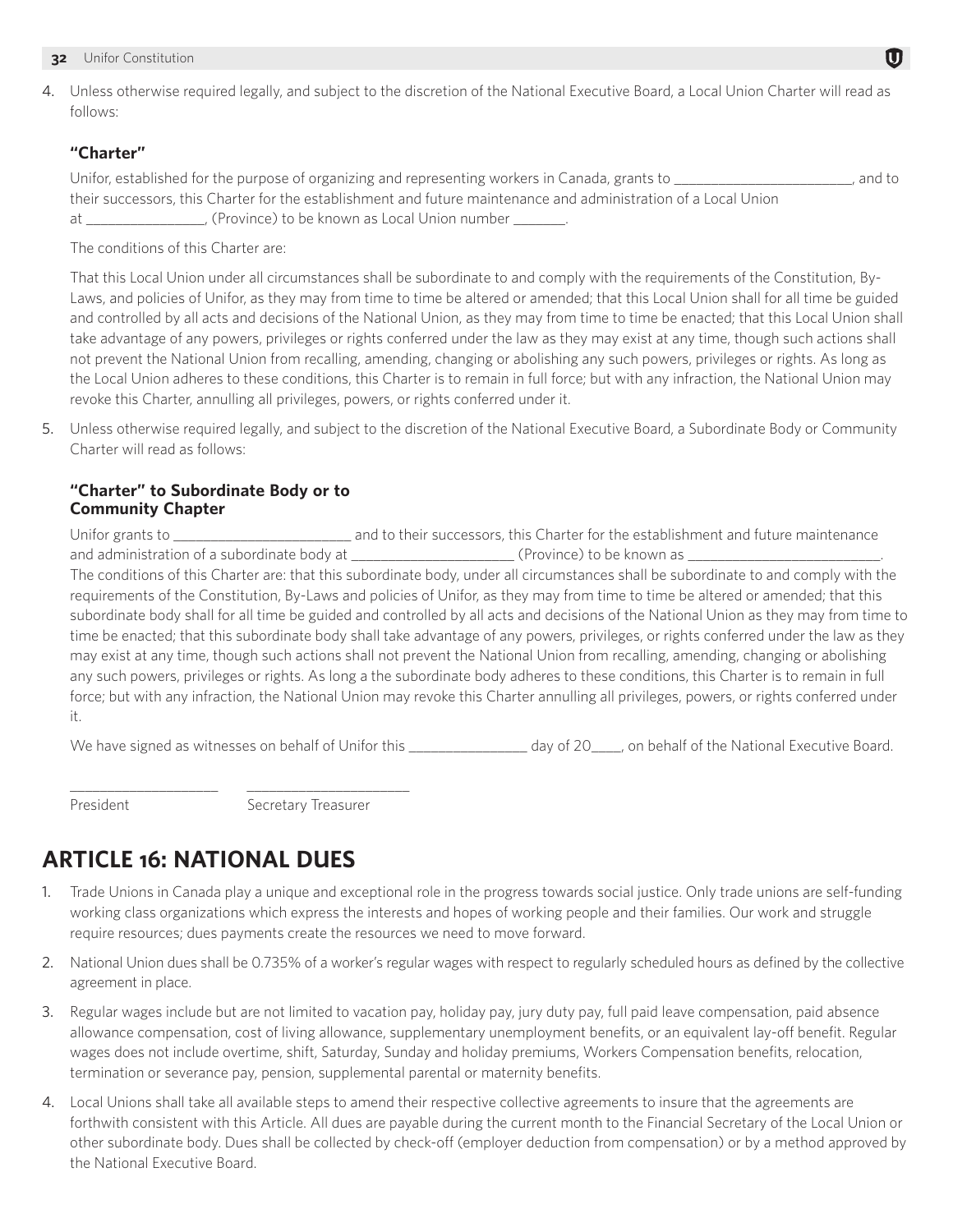- 5. National Union dues shall be submitted to the National Union by the last day of the month following collection. Each Local Union or subordinate body shall also deliver, at the same time, a complete dues list including the names of the persons who paid their dues, and the relevant rate of pay, hours worked and any other information requested by the Secretary Treasurer.
- 6. A Local Union which has not remitted national dues to the National Union and which is 60 days or more in arrears shall be suspended from participation in National Union events and programs. A penalty of 5% of the dues owing, plus 1% per month for each additional month of arrears, shall be applied. The National Secretary Treasurer may grant an exemption to these penalties, and shall report this exemption to the National Executive Board.
- 7. The intentional preparation of a false report of membership, or a refusal to submit National dues as required by this Article shall be a violation of responsibilities under this Constitution.
- 8. All Local Unions and other subordinate bodies shall ensure that their respective dues formula is applied as a percentage of regular wages which the Local Union or other subordinate body decides is appropriate and reflects local circumstances (including the proportion of part-time members in the Local, or subordinate body, the degree of Local servicing required, etc.)
- 9. Former CAW-Canada members shall continue to pay Local dues according to the formula expressed under the former CAW-Canada Constitution, or according to the formula in place as of the founding of the National Union, until measures are taken to implement the dues formula expressed as a percentage in this Article.
- 10. Workers on strike or locked out are exempt from any dues payment.
- 11. Workers who are unable to work and are not receiving regular wages are exempt from any dues payment during the period of their inability to work.
- 12. Where Local Unions have joined the National Union Skilled Trades Council and have negotiated a Skilled Trades per capita dues provision, a member working in a Skilled Trades classification shall pay annual dues equivalent to one half hour regular wages to the National Union Skilled Trades Council.
- 13. At the request of a Local Union, bargaining unit or other subordinate body, the National Executive Board may make special arrangements about the payment of dues.
- 14. Members in Community Chapters shall pay per capita dues as approved or established by the National Executive Board.
- 15. The National Union shall direct the monies received as its share of dues to the following funds in the shares set out below:
	- General Fund: 77.5 or 75%
	- Defence/Strike Fund: 7.5% or 10%
	- Organizing Fund: 10%
	- Education Fund: 3.75%
	- Convention Fund: 1.25%

If the Defense/Strike Fund falls to \$140,000,000 for two consecutive quarters, the share of dues will increase to 10%. It will remain at 10% until the Defense/Strike Fund increases to \$155,000,000 for two consecutive quarters, at which point the share of dues will revert to 75%. Whenever a 2.5% adjustment is made to the Defence/Strike Fund, an equal offset will be made to the General Fund.

- 16. The National Union and each Local Union or other subordinate body each hold title to their respective share of dues and initiation fees as soon as they are received by the Local Union or other subordinate body. The Local Union or other subordinate body shall not use any part of the monies due to the National Union without the permission of the National Executive Board.
- 17. In addition to National Union dues, a per capita levy of 0.0135% of every worker's regular wages is payable on a monthly basis, and shall be remitted by every Local Union to the National Union by the last day of the month following collection of National Union dues. The National Union shall distribute to the Regional Councils or the Quebec Council, the appropriate share of these funds.
- 18. With respect to newly organized bargaining units dues payment are not mandatory until a first collective agreement is ratified.

# **ARTICLE 17: COLLECTIVE BARGAINING**

# A **Bargaining Authority and Ratification**

1. All collective bargaining shall be supervised and coordinated by the President. The Secretary Treasurer, Quebec Director, Regional Directors, Assistants to the National Officers, Department Directors and a National Representative shall act as assigned by the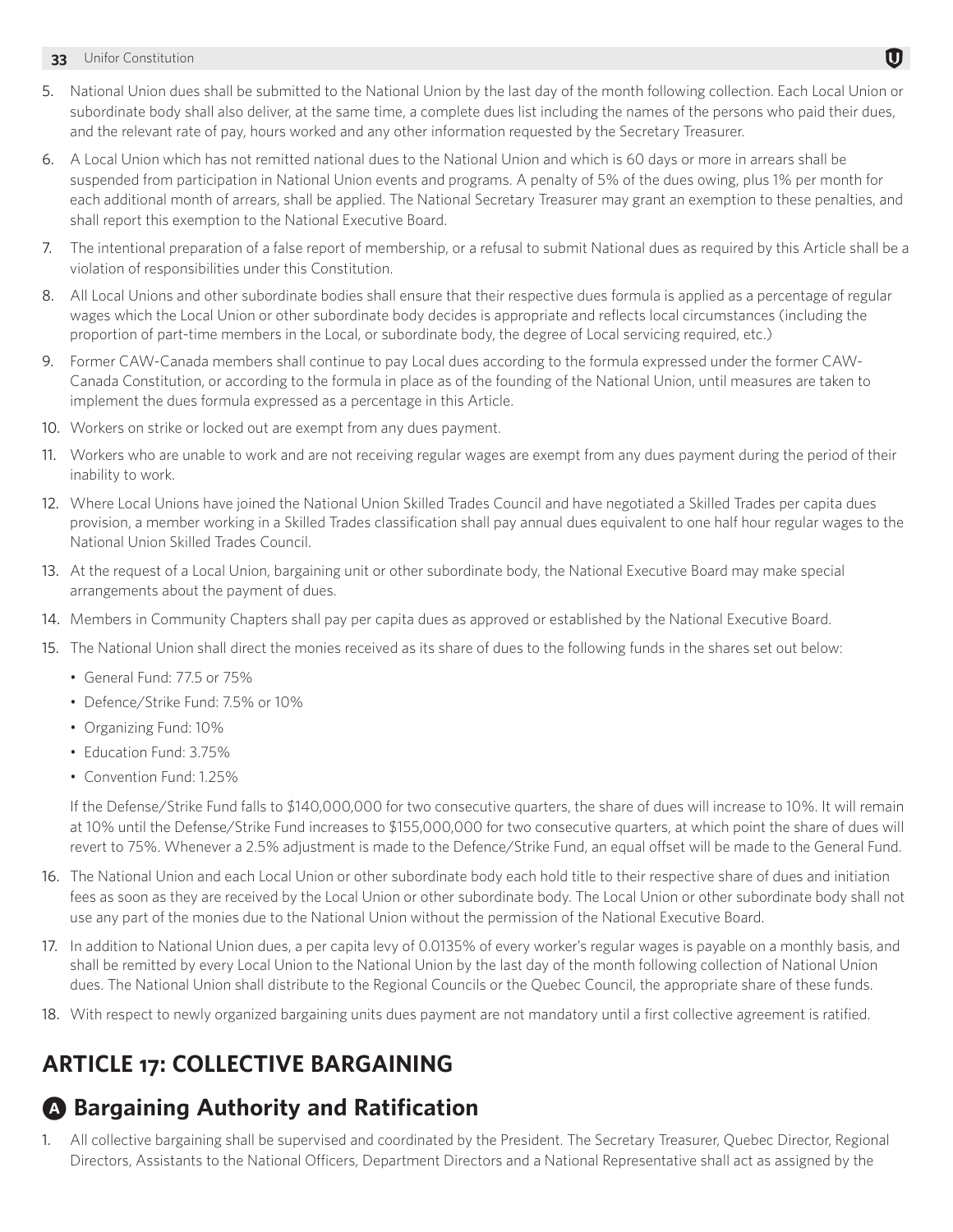President to assist Bargaining Committees and ensure that the bargaining policies and strategies adopted by the National Union are implemented.

- 2. Collective bargaining shall be conducted with the participation of a bargaining committee elected by the Local Union or bargaining unit. Local Unions and bargaining committees shall be kept informed of all bargaining.
- 3. The process for election of local bargaining committees shall be fair and representative.
- 4. If an election of a Local Union bargaining committee is not practical, the President may approve the appointment of a committee.

### **Group Bargaining**

- 5. Where a number of locals or bargaining units are involved in a bargaining group, rules and ratification procedures shall be determined in advance and approved by the membership of the Local Unions or bargaining units (or their respective delegates) or by another process approved by the National Executive Board. Upon adoption of these rules, the Local Unions and/or bargaining units are bound by the rules until the end of the bargaining round or until released from their commitments by the bargaining group.
- 6. When group bargaining has commenced and rules are absent or fail to address substantive issues, the President may amend or impose rules as necessary until the completion of the bargaining process. After the completion of the bargaining process, the rules will be referred to the bargaining group for adoption.
- 7. Where group or coordinated bargaining involves rules, procedures or relationships with other unions, the President shall review and approve these arrangements prior to approval by Local Unions or bargaining units.

### **Corporation Bargaining Councils**

- 8. Where a number of Local Unions are involved in collective bargaining with a major corporation or group of corporations, the President may recommend to the National Executive Board the creation of a Corporation Bargaining Council. The Corporation Bargaining Council shall be an administrative arm of the National Union. The Local Unions involved will be members of the Council and participate through elected delegates.
- 9. The purpose of a Corporation Bargaining Council is to coordinate the demands of the separate members and to formulate policies to deal with their common employer. It will meet to formulate new contract demands no later than 30 days before the opening of negotiations. A Corporation Bargaining Council will deal only with matters and policies concerning its immediate corporation.
- 10. Voting at Corporation Bargaining Council meetings shall be on a per capita basis according to dues paid to the National Union.

### **Ratification**

- 11. Any contract entered into through collective bargaining or otherwise concerning terms of conditions of employment shall be ratified by a secret ballot vote of members at a meeting called to ratify the agreement, or by another established process, or special process approved by the President, unless otherwise established or required by law.
- 12. Ratification shall be by a majority of those voting.
- 13. Any memorandum of agreement subject to a ratification vote shall be written and signed by representatives of the Local Union and the National Union.
- 14. A Local Union or bargaining unit may apply to the President of the National Union for a voting procedure to recognize the distinct interests of a defined group of members. Upon approval by the President, members of the defined group can vote in separate ratifications on matters which relate exclusively to their group and at the same time, vote also on common matters in the memorandum of agreement.
- 15. The President of the National Union may delay the ratification vote on a memorandum of agreement if it is deemed that the agreement would be harmful to bargaining strategy of a group or sector, or to the union as a whole.
- 16. Following ratification or amendment of a collective agreement, a copy of the signed memorandum of agreement and the new or revised collective agreement, including revised wages and classifications, shall be forwarded to the Secretary Treasurer by the National Representative who was engaged in the collective bargaining.

# **B** Strike Authorization

- 1. Strike action by a Local Union or Bargaining Unit or by a group of Local Unions and Bargaining Units must have prior strike authorization by the President.
- 2. Strike authorization by the President shall require a legal strike vote within the appropriate jurisdiction conducted by secret ballot or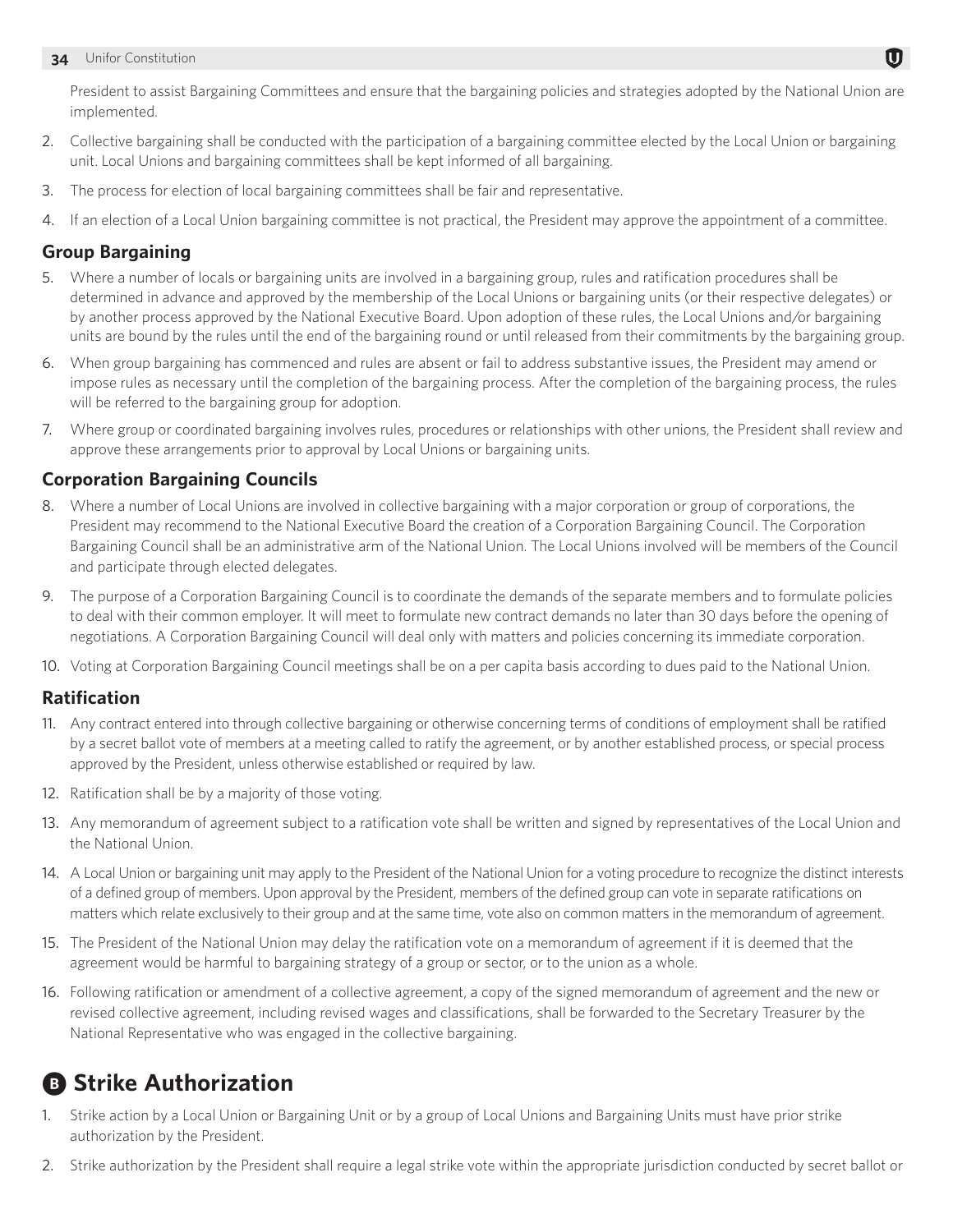another secure, confidential voting system.

- 3. Where more than one bargaining unit is engaged in joint bargaining the procedure established for determining strike vote results shall be approved by the National Executive Board where it is not determined by law.
- 4. All Local Union members, or unit members and all affected bargaining unit employees, as provided by law, shall receive reasonable notice of the vote.
- 5. Strike authorization by the President shall be governed by the Strike and Defence Fund Policy adopted by the National Executive Board. No strike action shall take place until strike authorization has been granted by the President, and until strike authorization is subsequently released to the Local Union by the Quebec Director, Regional Director or National Representative assigned.
- 6. With National Executive Board approval, the President may revoke the Charter of any Local Union engaging in an unauthorized strike action. This action will cancel all privileges, powers and rights of such Local Union.

### **Q Strike and Defence Fund**

- 1. A Strike and Defence Fund shall be established by the National Executive Board and 7.5% or 10% of all National Union dues shall be deposited into the Fund.
- 2. The purpose of the Strike and Defence Fund is to support members engaged in an authorized strike or a lock out, and to fund campaigns to defend the membership and the National Union.
- 3. The Fund shall be governed and managed according to the Strike and Defence Policy adopted by the National Executive Board.
- 4. The Strike and Defence Fund shall pay benefits of \$300.00 for each week of an authorized strike or lockout, prorated by day, including the first week, and additional medical, health or special assistance as provided for in the Strike and Defence Policy and criteria established by the National Executive Board.
- 5. Benefits will cease following the Local Union or bargaining unit's return to work date, not to exceed twenty-eight (28) days following the ratification date.
- 6. The Canadian Council, by a two-thirds vote cast on a per capita basis, may amend Article 16 of this Constitution if it is determined that extraordinary dues are required to strengthen the Strike and Defence Fund.
- 7. All of the foregoing article shall apply in all jurisdictions except where the applicable labour relations statute requires a different procedure or process, in which case that statute shall be applied.

### **ARTICLE 18: CONSTITUTIONAL MATTERS**

### A **Public Review Board**

- 1. Unifor shall have an independent, final, external Review Board known as the Public Review Board. The purpose of the Public Review Board is to ensure fairness and democratic practice for all union members and to safeguard the moral and ethical standards set out in the Constitution and the Code of Ethics.
- 2. The National Executive Board shall establish a Public Review Board to serve as an independent and final body for Reviews of Decisions and for violations of the Constitution, including the Code of Ethics.
- 3. The Public Review Board shall have five members from across Canada appointed by the National Executive Board. Each member appointed to the Public Review Board shall serve a three-year term commencing with the first regular National Executive Board meeting following convention. The National Executive Board will make an appointment to fill a vacancy on the Public Review Board from a list of names provided by the remaining members of the Public Review Board for a term extending until the first regular National Executive Board meeting following convention. Following retirement or replacement of the current members of the Board no member of the Public Review Board shall serve more than two consecutive three year terms.
- 4. The National Executive Board shall appoint a Chairperson of the Public Review Board from among its members. The Chairperson shall preside over meetings of the Public Review Board, act as spokesperson for the Public Review Board and administer the work of the Public Review Board.
- 5. The Public Review Board shall develop its own procedures which shall be made available to members of the National Union. To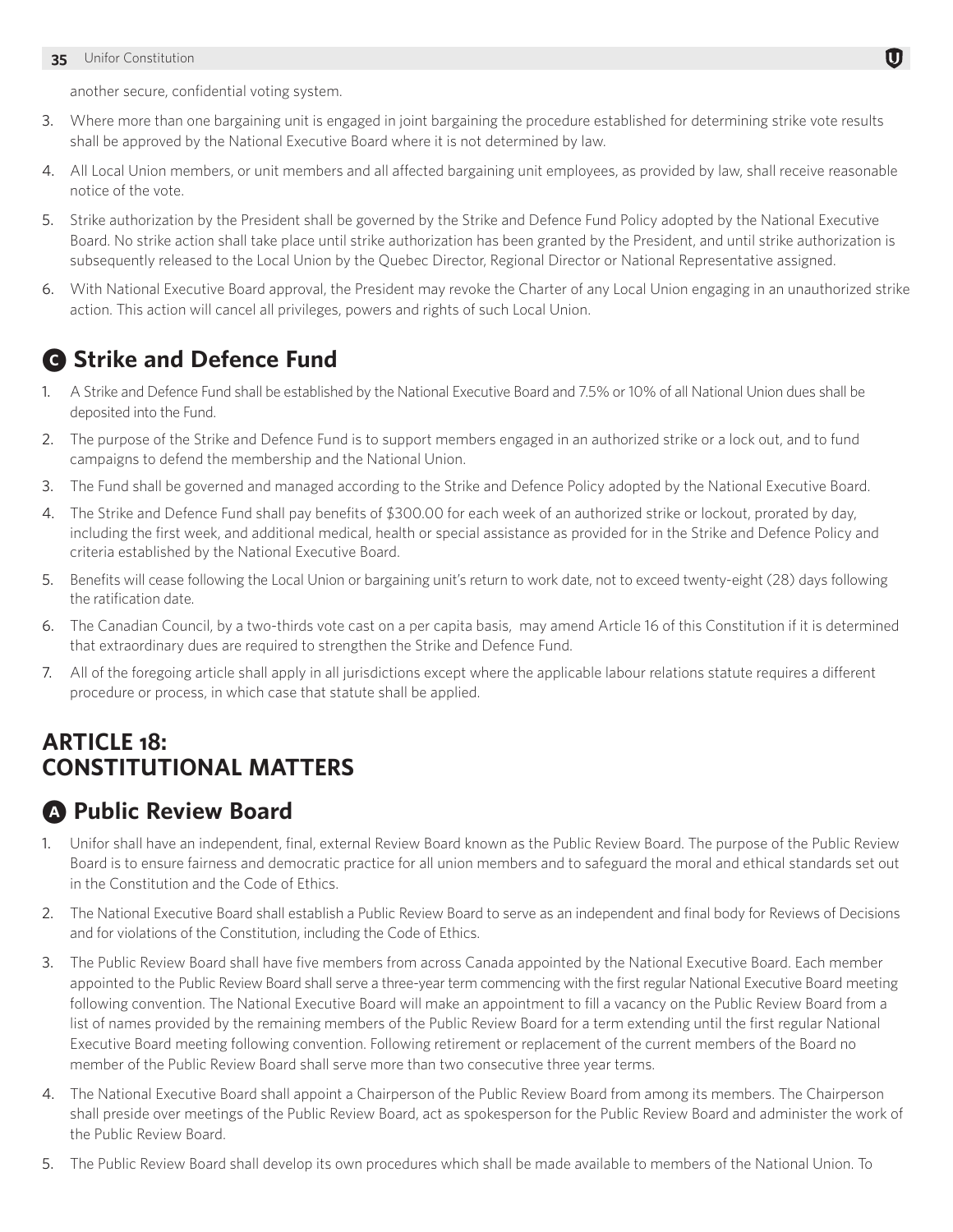expedite cases, the Chair may establish panels of not less than three members. A panel will have the authority of the full Board. The Public Review Board shall respect and adhere to all time limits set out in this Constitution, and provide bilingual services on request in French and English.

- 6. The Pubic Review Board shall not consider any decision made by the Convention, Regional or Quebec Councils, or Canadian Council, nor shall it consider any matter related to the collective bargaining strategy or policy of the Union. It shall not consider any matters related to the application or administration of a collective agreement unless unreasonableness or collusion is established.
- 7. All budgeted expenses of the Public Review Board shall be borne by the National Union and approved by the National Executive Board.
- 8. The Public Review Board shall provide a report of its activities and an audited statement of its expenses to each convention.
- 9. The Public Review Board will overturn a decision only when the lower body acted unreasonably.

# **B** Review of Decision

- 1. A member has the right to request a Review of Decision by a deciding authority arising from any action or decision which they believe did not have fair and reasonable consideration or lacks a rational basis, and which results in an injury or penalty to them.
- 2. A Committee on Constitutional Matters (the Committee) established in the Office of the President shall receive and process requests for Reviews of Decisions under this Article and report to the National Executive Board. The National Executive Board shall approve a *Procedure Policy on Constitutional Matter*s which shall determine time limits and procedural requirements to govern the implementation of this Article.
- 3. No request for review shall be considered under this Article if a resort to a labour board, court, civil authority or other external body has been commenced prior to exhausting the constitutional procedures and remedies in this Constitution.
- 4. If the members of a Local Union have an alternate review or appeal mechanism approved by the National Executive Board the procedures in this Article do not apply.
- 5. A decision to ratify a collective agreement or provision of a collective agreement concerning terms and conditions of employment, or a bargaining strategy which has been approved by the membership of a bargaining unit or local union shall not be subject to review, unless otherwise provided for in this Constitution.
- 6. Only the President shall interpret the meaning of any contract or collective bargaining agreement and any such interpretation shall not be subject to review.
- 7. A request for a Review of Decision must be signed, specific in describing the decision or action to be reviewed, including the grounds for review and the remedy sought. All requests for review shall adhere to the time limits and other procedures set out in the Procedure Policy on Constitutional Matters.
- 8. A request for a Review of Decision shall be submitted in writing to the local union or the body to which the deciding authority is accountable within 30 days of the decision, or knowledge of the decision. The Local Union or accountable body shall consider the request at its next regular meeting.
- 9. Within 30 days of a review by a Local Union or accountable body the member may inform the Office of the President Committee on Constitutional Matters in writing of their request for a further review. A full record of the matter shall be forwarded to the Committee, including all relevant information that may be requested.
- 10. The Committee shall consider the request and determine that it is timely and admissible in all respects, investigate the issues and determine if a hearing is required, or if written submissions shall be received.
- 11. The Committee shall render a decision in writing which may:
	- Uphold the decision or action of the Local Union or accountable body.
	- Refer the matter back to the Local Union or accountable body for reconsideration based on all of the facts and information that are known.
	- Give instructions to change the decision.
- 12. The Committee will provide a report to each meeting of the National Executive Board, including copies of all decisions.
- 13. Within 30 days of a decision by the Committee or the National Executive Board, a member may inform the Office of the President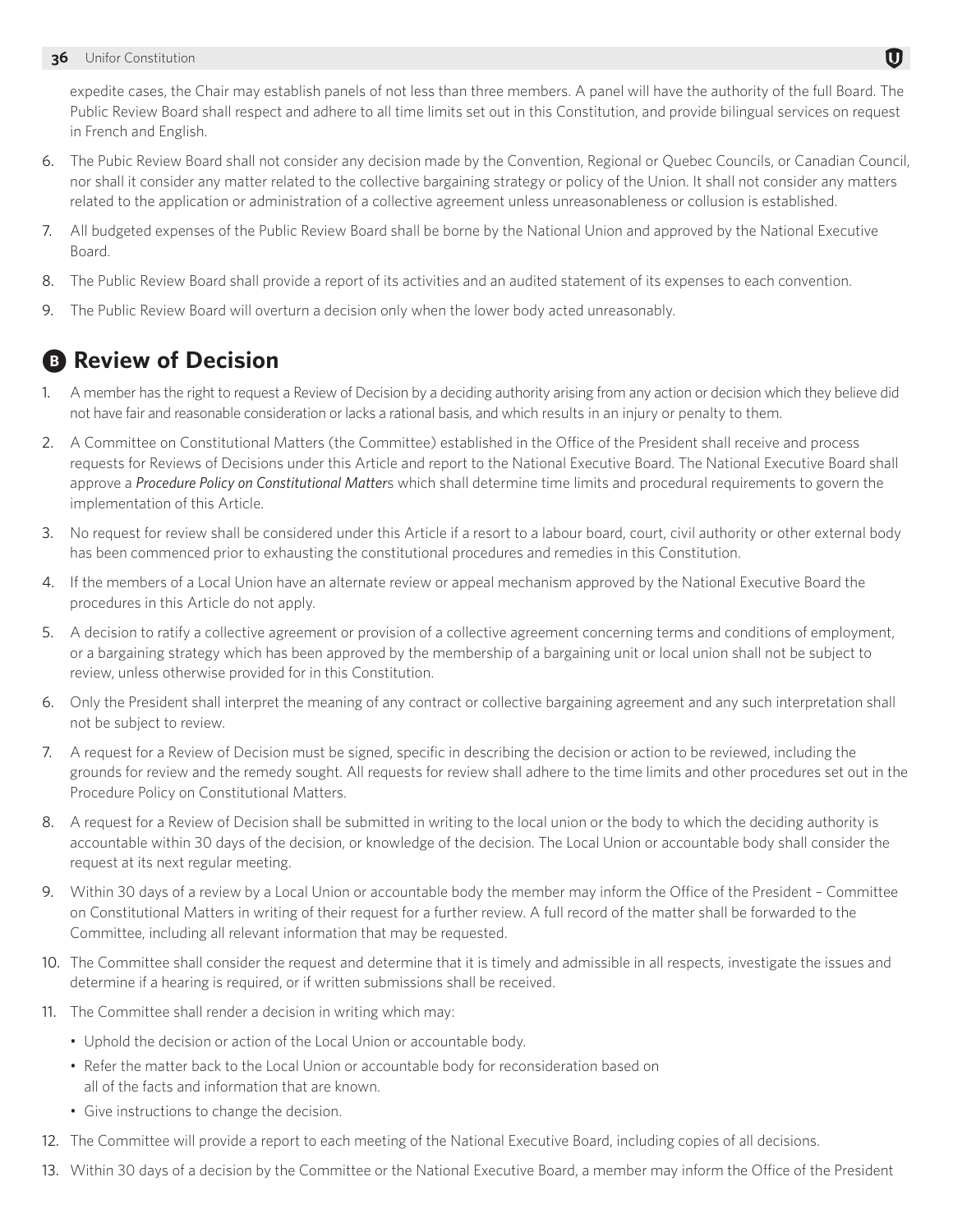in writing of their request for a further and final review by the Public Review Board. The Committee will forward the full record of the matter to the Public Review Board and to the member.

- 14. The Public Review Board shall review the full record of the matter provided and determine if the decision of the Committee or the National Executive Board was reasonable.
- 15. The Public Review Board may request further submissions concerning the full record or determine that a hearing is required.
- 16. The Public Review Board shall within 120 days of receiving the full record render a decision in writing which may:
	- Uphold the decision or action of the Committee or the National Executive Board.
	- If the decision is found to be unreasonable, refer the matter back to a lower body with instructions, or substitute another decision which is appropriate in all the circumstances.

### C **Charges**

- 1. A member in good standing, a group of members, Local Union or subordinate body may file a charge if they have reasonable cause to believe that another member has violated the procedures and responsibilities established by this Constitution or the Code of Ethics which forms part of this Constitution.
- 2. No charge shall be considered under this Article if a resort to a court, civil authority or other external body has been commenced prior to exhausting the constitutional procedures and remedies in this Constitution.
- 3. Any alleged act of personal conduct which constitutes harassment as defined by the National Union Anti-Harassment Policy shall be subject to investigation and resolution as established by the Policy and shall not be the basis of a charge under this Article.
- 4. A charge must be filed within 30 days of a violation of the Constitution or knowledge of a violation. Only the President can relieve this time limit. It shall be in writing, signed and specific about the alleged violation and the Article/part of the Constitution or Code of Ethics. Charges shall adhere to the procedures set out in the Procedure Policy on Constitution Matters of the National Executive Board.
- 5. The charge shall be submitted first to the Local Union Executive Board of the person accused which shall make a determination if the charge is proper. If the charge is timely and apparently raises a violation then it and the full record of the charge shall be forwarded to the Office of the President. If the charge is determined not to be timely, or if it is decided that it fails to raise an apparent case of a violation, then the person(s) laying the charge shall be so informed and he/she may forward the charge to the Office of the President. The Office of the President shall determine if the determinations of the Local Union below are correct, and if so, dismiss the matter.
- 6. Alternatively the Office of the President shall investigate the charge and determine if a hearing is required. In any event, the accused shall have the right to a hearing if requested. If a hearing is convened, the accused shall have the right to be assisted by an advocate, at the cost of the accused.
- 7. The Office of the President shall render a decision in writing which may:
	- Dismiss the charge.
	- Find that the charge is warranted and reprimand a member or representative, and, if necessary, order specific remedies considered fair and reasonable in the circumstances.
	- Suspend or expel a member.
	- Suspend or remove from office an elected representative from any position within a Local Union, subordinate body or council of the union.
- 8. Within 30 days of a decision by the Office of the President, the person(s) laying the charge or the accused may inform the Office of the President in writing of their request to appeal the matter to the National Executive Board which shall consider the appeal based on the record provided by the Office of the President at the next regular meeting after the filing of the notice of appeal.
- 9. The National Executive Board shall establish a "National Appeals Committee" which shall hear and decide appeals of decisions of the Office of the President and recommend a decision to the National Executive Board.
- 10. Upon receiving the recommendation of the National Appeals Committee, the National Executive Board shall render a decision in writing which may:
	- Uphold the decision of the Office of the President.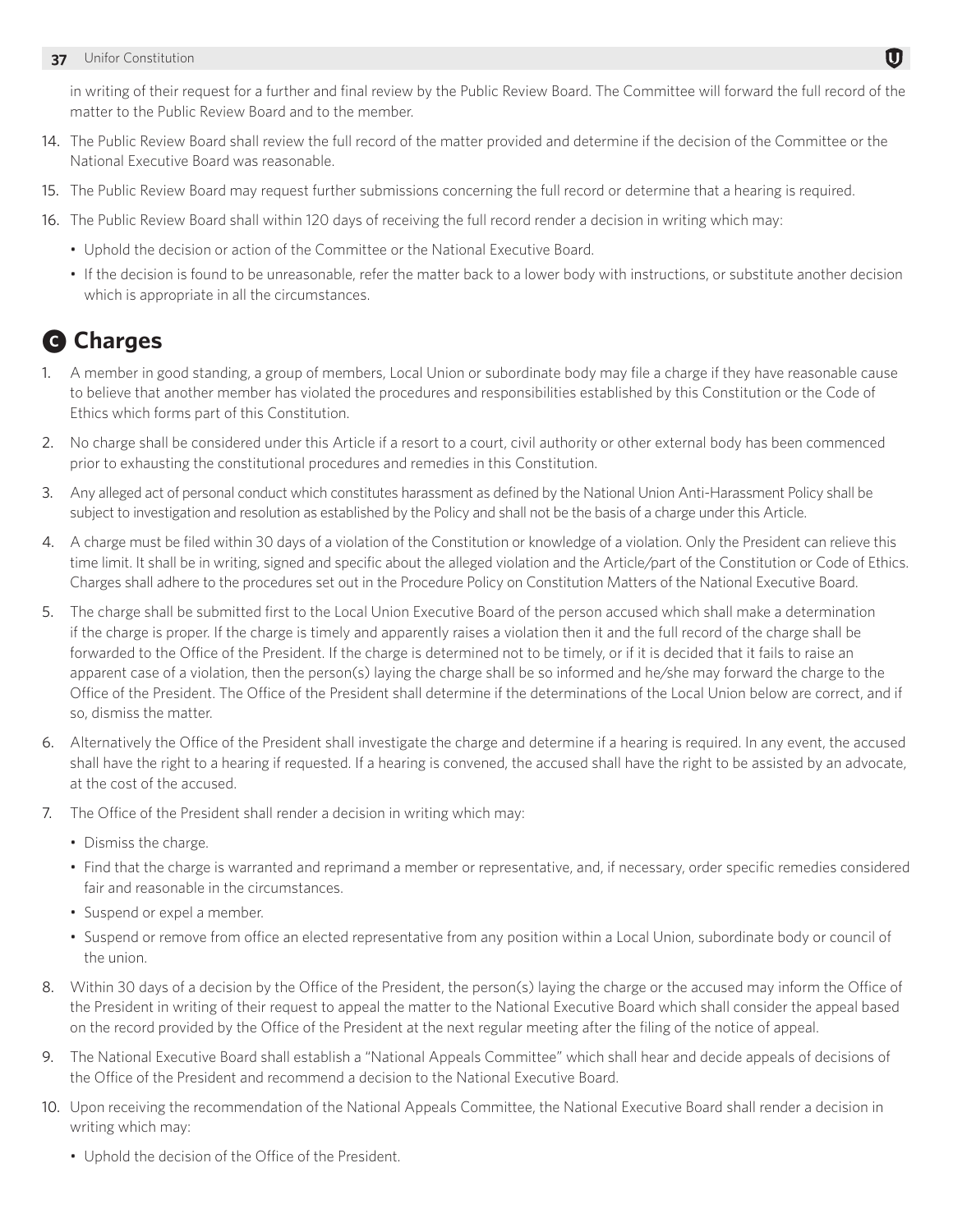- Overturn the decision of the Office of the President if it is unreasonable, and substitute a decision that is appropriate in all the circumstances.
- 11. Within 30 days of a decision by the National Executive Board, a person laying the charge or the accused may inform the Office of the President in writing of their request to appeal the matter to the Public Review Board.
- 12. The Public Review Board shall review the full record of the charge. The Public Review Board shall not consider any new information or allegations which were not provided to the National Appeals Committee.
- 13. Within 120 days, the Public Review Board shall render a decision in writing which may:
	- Uphold the decision of the National Executive Board.
	- Overturn the decision if it is unreasonable, and substitute a decision that is appropriate in all the circumstances including a direction that the matter be reheard by a lower body.

### D **Charges Against a Member of the National Executive Board**

- 1. A charge against a National Officer, Regional Director or other member of the National Executive Board may be filed if it is believed with reasonable cause that a violation of responsibilities in this Constitution, or a violation of the Code of Ethics has taken place. The charge must be filed within 30 days of the alleged violation of the Constitution or knowledge of the violation, and must be in writing, signed and specific about the alleged violation and the Article/part of the Constitution or Code of Ethics.
- 2. A charge against a National Officer, Regional Director or other member of the National Executive Board may be filed by any five members of the National Executive Board.
- 3. A charge against the President, Secretary Treasurer or member of the National Executive Board may be filed by 11 or more Local Unions.
- 4. A charge against the Quebec Director, Regional Director, Chairperson of the Quebec Council or Chairperson of a Regional Council may be filed by five or more Local Unions within the area of responsibility of the Director or Chairperson.
- 5. The charge shall be heard by the National Executive Board at the first regular meeting of the National Executive Board following the filing of the charge. The National Executive Board shall determine the admissibility of the charge and allow the accusers and the accused to fully present information and arguments concerning the charge. If the President is charged, the Secretary Treasurer shall preside while the charge is heard. After all information and arguments are heard, the National Executive Board shall exclude the accused and persons laying the charge while it renders a decision on the charge.
- 6. The National Executive Board shall render a decision in writing which may:
	- Dismiss the charge.
	- Refer the charge to the Public Review Board for further consideration of ethical practices and the Code of Ethics.
	- Reprimand the National Officer, Regional Director or other member of the National Executive Board.
	- By a two thirds vote, suspend or remove a National Officer, Regional Director or other member of the National Executive Board from office.
	- By a two thirds vote, expel the National Officer, Regional Director or other member of the National Executive Board from membership in the union.
- 7. If the National Executive Board has suspended or removed from office the President, Secretary Treasurer, Regional Director or other member of the National Executive Board, the accused may appeal the decision to the next meeting of the Canadian Council or convention, whichever is closer.
- 8. If the President or Secretary Treasurer are suspended or removed from office more than 120 days prior to a meeting of the Canadian Council or convention and the decision of the National Executive Board has been appealed, a special meeting of the Canadian Council shall be convened.
- 9. The Canadian Council or convention shall select an appeal committee of 13 members at random from its delegates which shall conduct a hearing into the charges and the decision of the National Executive Board. The appeal committee shall make a recommendation to the Canadian Council or convention to uphold or reject the decision of the National Executive Board.
- 10. If the National Executive Board has suspended or removed from office the Quebec Director or the Chairperson of the Quebec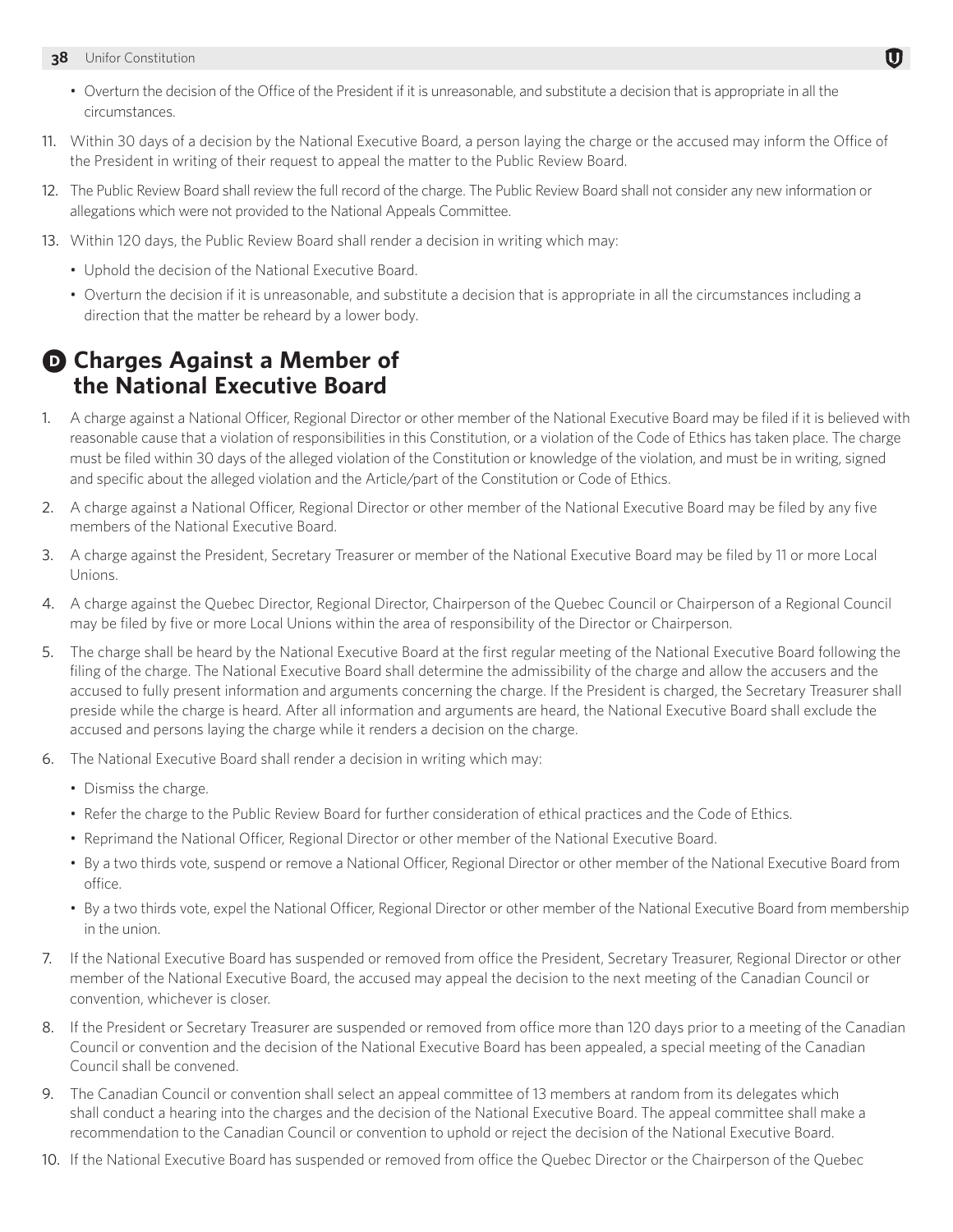Council, the accused may appeal the decision to the next meeting of the Quebec Council.

- 11. If the Quebec Director has been suspended or removed from office and the decision of the National Executive Board has been appealed, a special meeting of the Quebec Council shall be convened.
- 12. The Quebec Council shall select an appeal committee of 13 members at random from its delegates which shall conduct a hearing into the charges and the decision of the National Executive Board. The appeal committee shall make a recommendation to the Quebec Council to uphold or reject the decision of the National Executive Board.

### **ARTICLE 19: AFFILIATIONS**

### **Canadian Labour Movement**

- 1. Unifor shall be affiliated to the Canadian Labour Congress and shall pay appropriate per capita on behalf of all members.
- 2. Suspension or disaffiliation from the Canadian Labour Congress may be authorized by the National Executive Board prior to affirmation of Convention, or the Canadian Council.
- 3. The National Union may withdraw its support from a provincial or territorial Federation of Labour if recommended by the Quebec Council or appropriate Regional Council, subject to the approval of the National Executive Board.
- 4. The Canadian Council shall determine if all Local Unions shall affiliate to their respective Labour Councils chartered by the Canadian Labour Congress.
- 5. The Regional Councils shall determine if all Local Unions shall affiliate to their respective territorial or provincial Federation of Labour.
- 6. The Quebec Council shall determine if all Local Unions shall affiliate to the Quebec Federation of Labour and/or the Regional Councils of the Quebec Federation of Labour.
- 7. All Local Unions, who, at the time of the Founding Convention, are affiliated with local labour councils, Regional Councils affiliated to the Quebec Federation of Labour, provincial federations and the Quebec Federation of Labour shall continue their affiliation. Locals who are not affiliated are strongly encouraged to do so.

### **Global Labour Movement**

8. Affiliations to Global Union Federations or any international body shall be approved by the National Executive Board.

### **Other Affiliations**

- 9. Affiliations by the National Union to any Canadian organization, coalition or body shall be approved by the National Executive Board.
- 10. Affiliations to any organization or coalition within Quebec shall be approved by the Quebec Council.
- 11. Affiliations to any organization or coalition within a region shall be approved by the appropriate Regional Council.

### **ARTICLE 20: MERGER**

- 1. Where another union(s) seeks to merge with this Union and there will be no material change in the identity, or structure of this Union, as a result of the merger, then a majority of National Executive Board members have the authority to approve the merger. The National Executive Board shall have the authority to empower the National Officers to take all steps necessary to effect the merger and the provisions of paragraph 3 below shall not apply.
- 2. If the National Executive Board decides that a part of this Constitution cannot be applied with respect to a prior or newly merged Union or Bargaining Unit, it may dispense with the applicability of that part of the Constitution on terms it deems appropriate.
- 3. The National Officers of this Union may carry out the merger of this Union with any other union in Canada provided:
	- The National Executive Board approves such a merger.
	- The decision of the National Executive Board is presented to Convention or a special Convention and a majority of delegates voting on a per capita basis approve the merger.
	- Each Local Union and subordinate body is given reasonable notice of the terms of the merger prior to the meeting of Convention or a Special Convention called to approve the merger.
	- The Merger Agreement contains terms permitting established Local Unions to continue as entities in the successor union and effects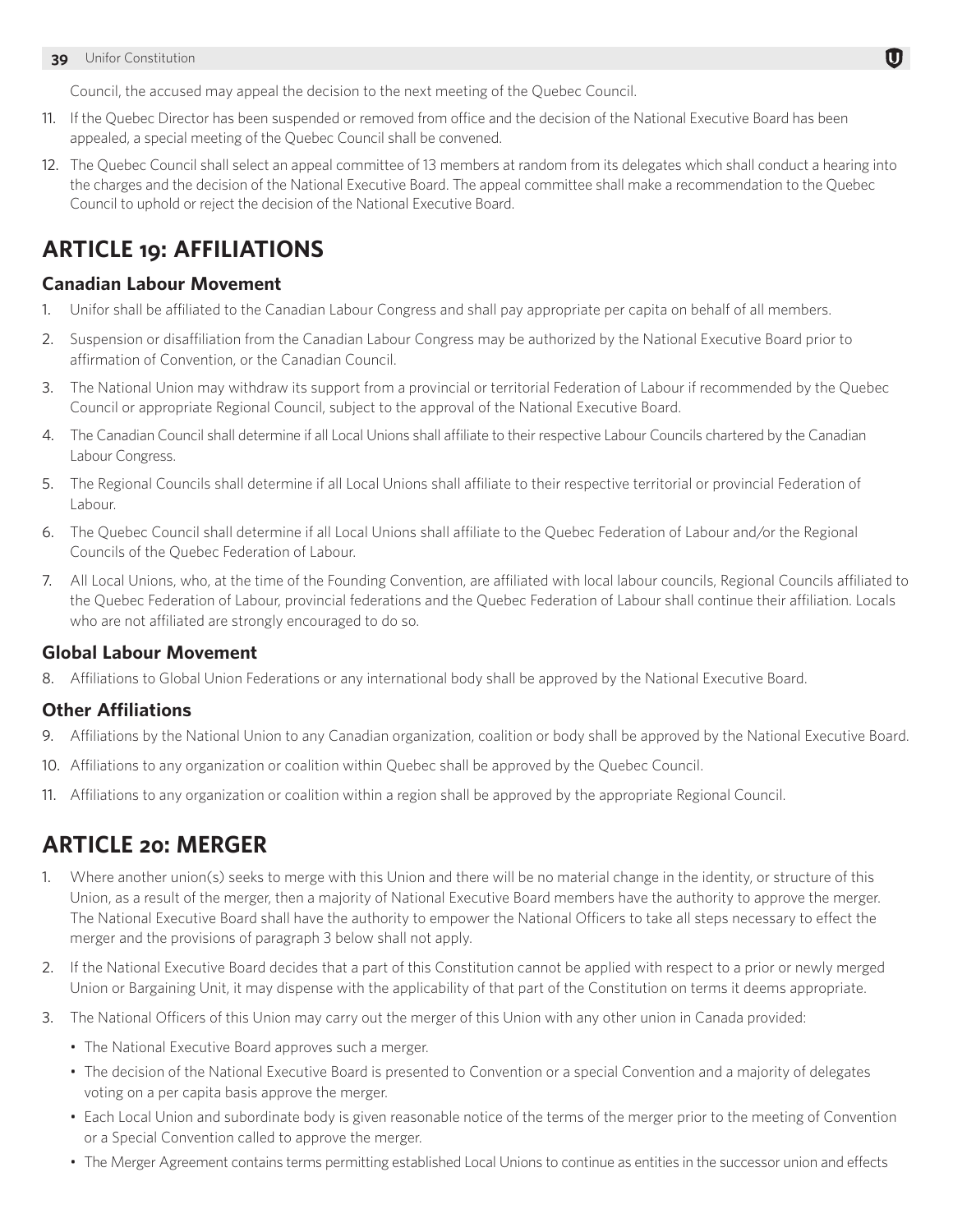the transfer of Local Union funds and property to these new entities.

### **ARTICLE 21: UNION'S REPRESENTATIVE AUTHORITY**

Unifor and/or Local Union, where required by law, to which the member belongs shall be his/her exclusive representative with respect to:

- Collective bargaining with an employer.
- Administering and enforcing the collective agreement binding the member.
- Acting for the member before a Tribunal or Court in any matter affecting his/her union membership, employment status, or relationship with an employer, or the union's status.
- Representing the member in settling all disputes connected to his/her employee employer relationship.

### **ARTICLE 22: NATIONAL UNION BUILDING CORPORATION**

The real estate and property of Unifor shall be held and administered under a not for profit Building Corporation established and administered by the National Executive Board. The National Executive Board, as members of the not for profit Building Corporation shall decide how to maintain, administer, use, transfer or sell the real estate and property.

# **ARTICLE 23: LOCAL UNION AND SUBORDINATE BODY BUILDING CORPORATION**

A Local Union or subordinate body may organize or continue to maintain a not for profit Building Corporation to hold title to real property and real estate for the benefit of the membership of the Local Union. The not for profit Building corporation must be a membership corporation. The members of the Local Union Executive Board or executive of the subordinate body shall be the members of the not for profit Building Corporation.

### **ARTICLE 24: OATH OF OFFICE AND INSTALLATION CEREMONY**

The installation ceremony of the national officers, regional directors and members of the National Executive Board may be performed by the retiring President, Acting President or honorary delegate. At the Regional Councils or the Quebec Council, the installation ceremony may be performed by a national officer or the appropriate regional or Quebec director. At the Local Union level the ceremony may be performed by the outgoing Local Union President or National Representative.

The Installing Officer says:

"Give attention while I read to you the obligation:

Do you pledge on your honour to perform the duties of your respective offices as required by the Constitution of the Union and to bear true and faithful allegiance to Unifor?

Do you pledge to promote a harassment and discrimination-free environment and work to ensure the human rights of all members are respected?

Do you pledge to support, advance and carry out all official policies of the Union and to work tirelessly to advance and build the membership of our Union?

Do you pledge to deliver all books, papers, and other property of the Union that may be in your possession at the end of your term to your successor in office, and at all times conduct yourself as becomes a member of this Union?"

Officers respond, "I do."

The Installing Officer then says:

"Your responsibilities are defined in the By-Laws, Constitution and policies of Unifor. Should any emergency arise not provided for in these, you are expected to act according to the dictates of common sense, guided by an earnest desire to advance the best interest of the Union. I trust you will all faithfully perform your duties so that you may gain the esteem of your brothers and sisters and the approval of your conscience.

You will now assume your respective offices."

 $\mathbf{H}$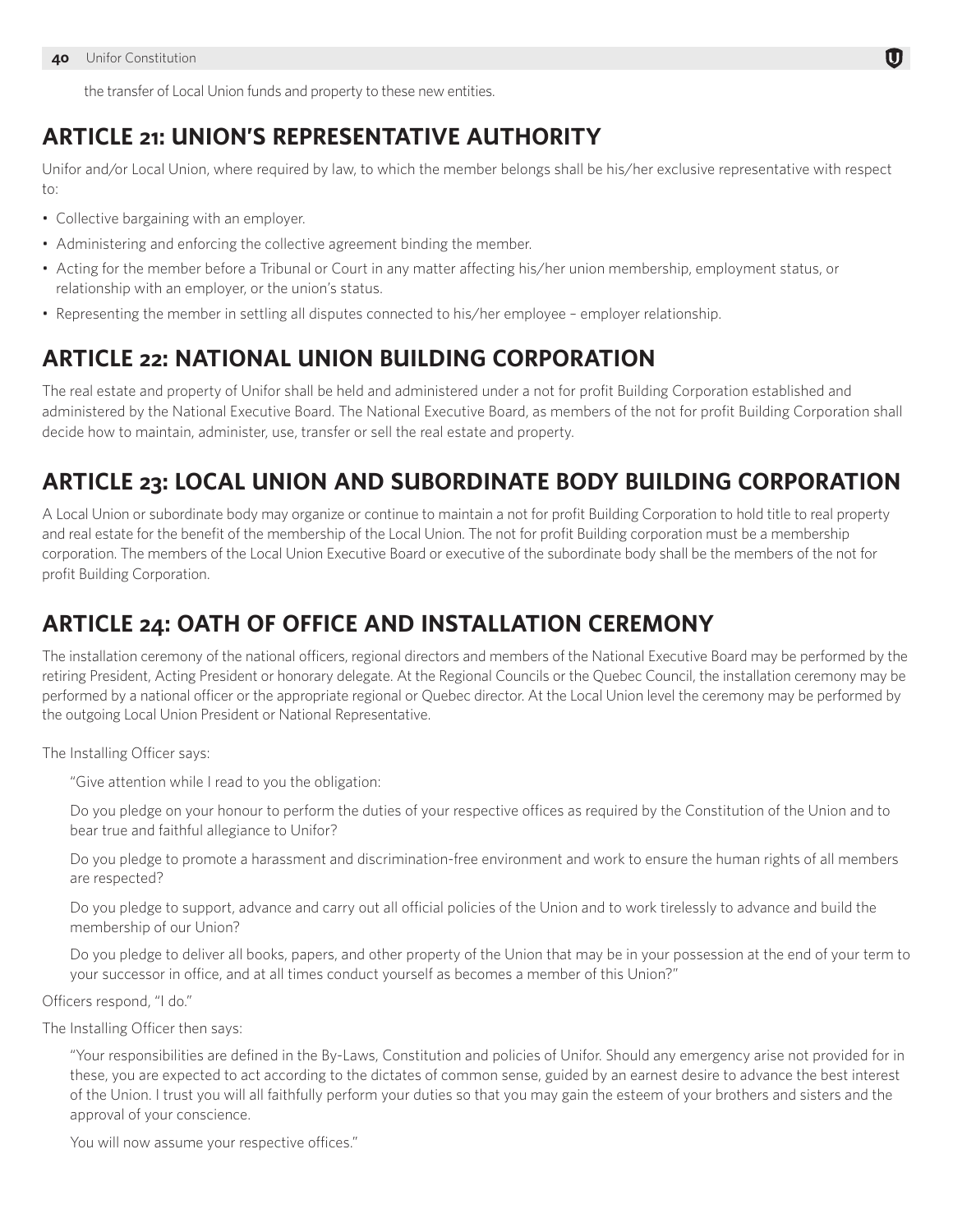### **ARTICLE 25: SEVERABILITY**

If any provision of this Constitution is prohibited by law and therefore invalid, or found to be void or unenforceable, this does not invalidate any remaining provisions in this Constitution.

### **ARTICLE 26: OFFICIAL LANGUAGES**

English and French shall be the official languages of Unifor at convention and national conferences. The Constitution and other documents of the National Union shall be printed in both languages. Services to local unions from national headquarters shall be in the official language of their choice.